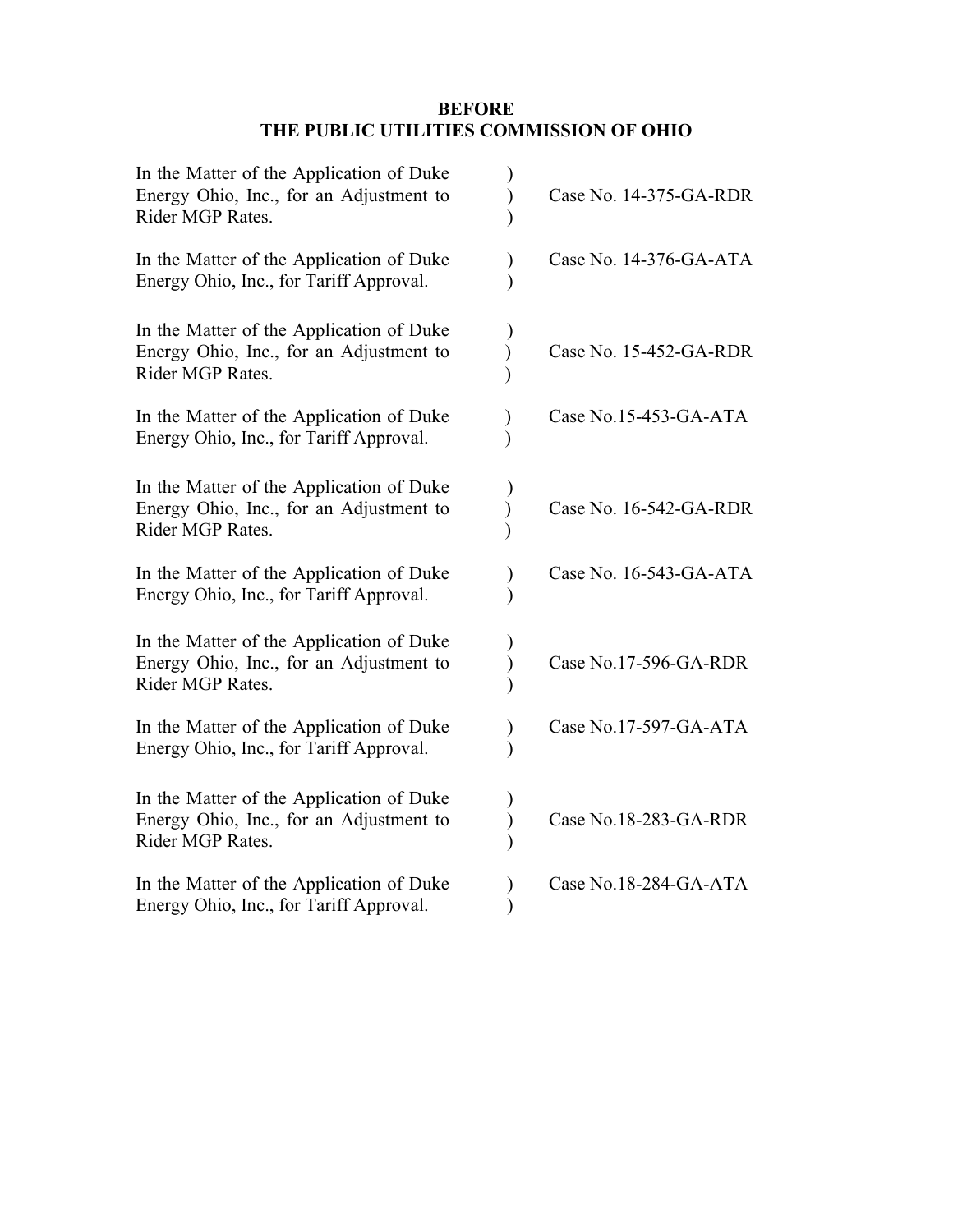| In the Matter of the Application of Duke<br>Energy Ohio, Inc., for an Adjustment to<br>Rider MGP Rates.                                                     | Case No. 19-174-GA-RDR  |
|-------------------------------------------------------------------------------------------------------------------------------------------------------------|-------------------------|
| In the Matter of the Application of Duke<br>Energy Ohio, Inc., for Tariff Approval.                                                                         | Case No. 19-175-GA-ATA  |
| In the Matter of the Application of Duke Energy<br>Ohio, Inc., for Implementation of the Tax Cuts<br>and Jobs Act of 2017.                                  | Case No. 18-1830-GA-UNC |
| In the Matter of the Application of Duke Energy<br>Ohio, Inc., for Approval of Tariff Amendments.                                                           | Case No. 18-1831-GA-UNC |
| In the Matter of the Application of Duke<br>Energy Ohio, Inc., for Authority to Defer<br>Investigation<br>Environmental<br>and<br><b>Remediation Costs.</b> | Case No. 19-1085-GA-AAM |
| In the Matter of the Application of Duke<br>Energy Ohio, Inc., for Tariff Approval.                                                                         | Case No. 19-1086-GA-UNC |
| In the Matter of the Application of Duke<br>Energy Ohio, Inc., for an Adjustment to<br>Rider MGP Rates.                                                     | Case No. 20-0053-GA-RDR |
| In the Matter of the Application of Duke<br>Energy Ohio, Inc., for Tariff Approval.                                                                         | Case No. 20-0054-GA-ATA |

# **POST HEARING BRIEF OF DUKE ENERGY OHIO, INC.**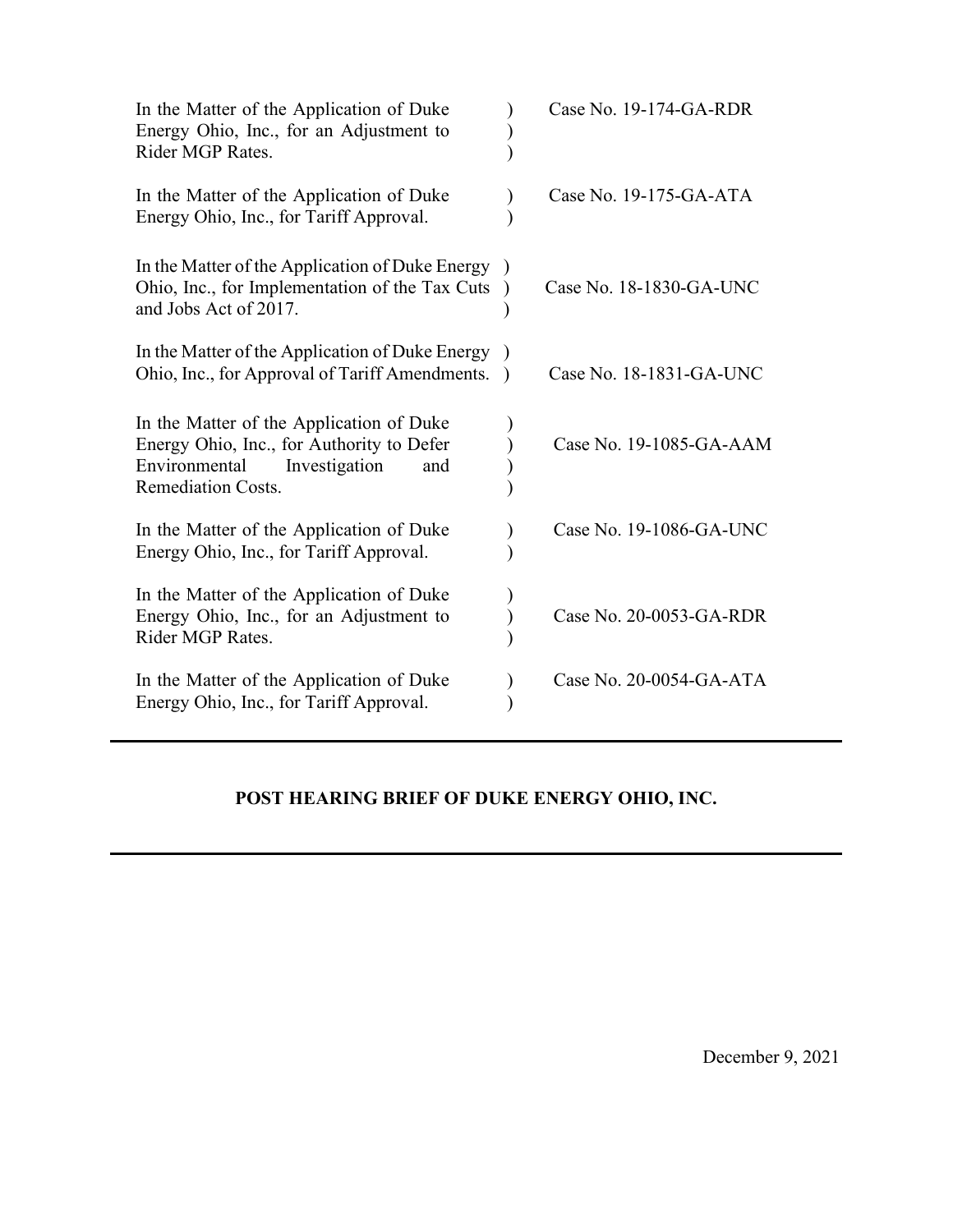## **TABLE OF CONTENTS**

| I.<br>II.     |                            |                                                                                                                                          |
|---------------|----------------------------|------------------------------------------------------------------------------------------------------------------------------------------|
|               | A.<br><b>B.</b><br>C.      |                                                                                                                                          |
| Ш.            | A.                         |                                                                                                                                          |
|               | <b>B.</b><br>$C_{\bullet}$ |                                                                                                                                          |
|               |                            | Resolution of Known, Estimable and Probable MGP Issues 15<br>1.<br>Resolution of Potential Ohio River Remediation 16<br>$\overline{2}$ . |
|               | D.                         |                                                                                                                                          |
|               |                            | 1.<br>2.<br>Provision of Natural Gas Choice Information on the Bill 19<br>3.                                                             |
| IV.           |                            | THE STIPULATION SATISFIES THE COMMISSION'S THREE-PART TEST                                                                               |
|               | A.                         |                                                                                                                                          |
|               | <b>B.</b>                  | The Stipulation Is A Product Of Serious Bargaining Among Capable,                                                                        |
|               | $\mathbf{C}$ .             | The Stipulation, as a Package, Benefits Ratepayers and Is in the Public Interest                                                         |
|               | D.                         | The Stipulation Package Does not Violate any Important Regulatory Principle                                                              |
| $V_{\bullet}$ |                            |                                                                                                                                          |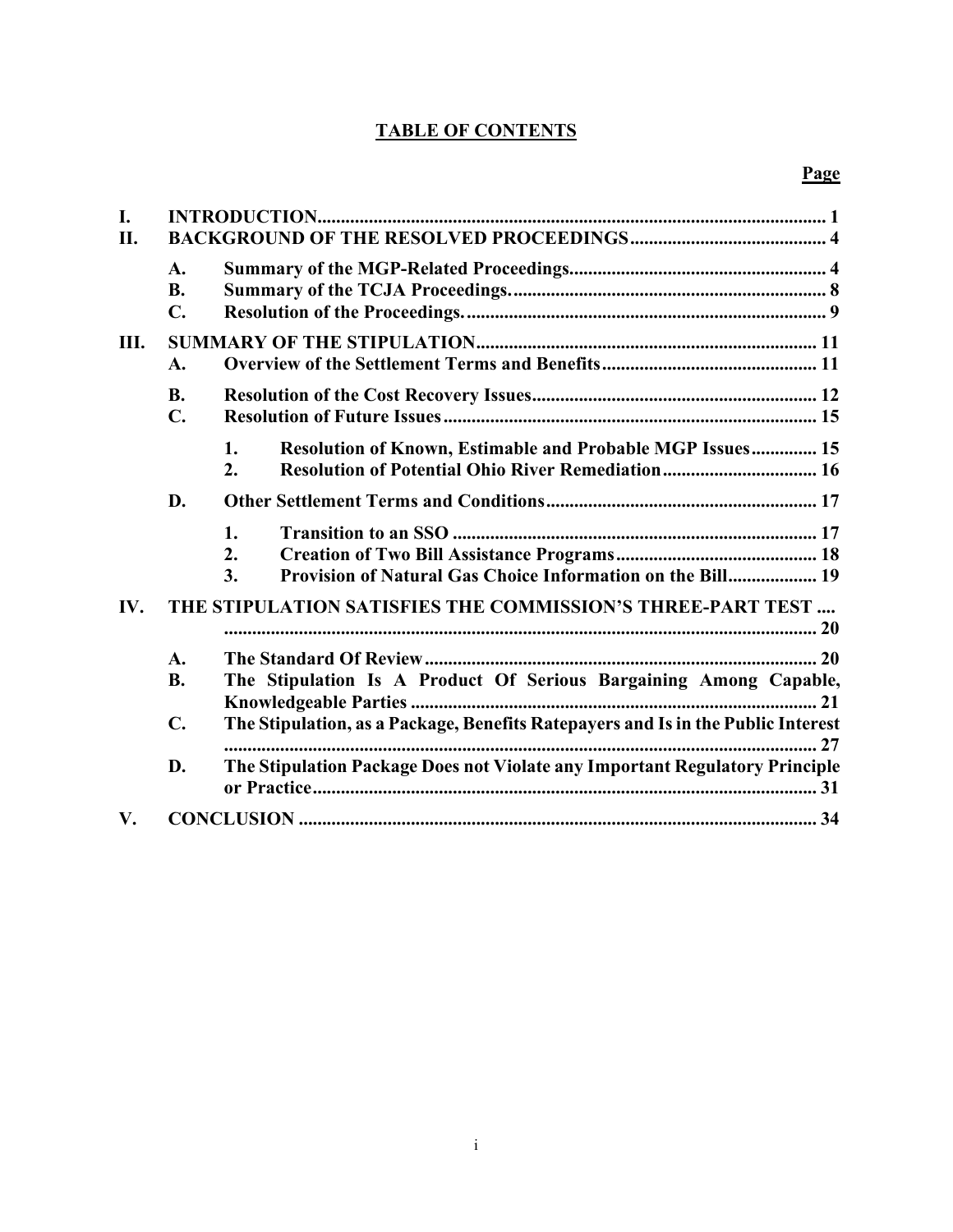#### <span id="page-3-0"></span>**I. INTRODUCTION**

On August 3[1](#page-3-1), 2021, a Stipulation and Recommendation (Stipulation)<sup>1</sup> was filed in these proceedings that, if approved, will resolve nine cases (eighteen total proceedings), some of which have been pending before the Public Utilities Commission of Ohio (Commission) for more than seven years. This Stipulation provides numerous benefits to the parties, as well as to the competitive natural gas market in southwest Ohio. Most significantly, it resolves highly contested cost recovery for environmental investigation and remediation without increasing any rates, and instead results in credits flowing back to customers and an overall rate decrease for natural gas customers of Duke Energy Ohio, Inc. (Duke Energy Ohio or the Company). The Stipulation does this by establishing terms that include, but are not limited to the following:

- Complete resolution of manufactured gas plant (MGP) cost recovery issues for calendar years [2](#page-3-2)013 through 2019 without any increase in rates;<sup>2</sup>
- Immediate bill credits to natural gas customers and an overall reduction in natural gas base rates, reflecting impacts of the Tax Cuts and Jobs Act of 2017 (TCJA);<sup>[3](#page-3-3)</sup>
- Creation of two natural gas bill assistance programs for qualifying, low-income customers, including one specifically for senior citizens; [4](#page-3-4)
- A commitment to file future applications to implement a competitively bid, wholesale natural gas auction by way of a standard service offer (SSO) and a new price-to-compare message; $5$
- Establishment of conditions precedent for a potential future application for recovery of costs of MGP remediation within the Ohio River;<sup>[6](#page-3-6)</sup> and
- Provision of natural gas customers' shadow billing data to the Office of the Ohio Consumers' Counsel (OCC). [7](#page-3-7)

<span id="page-3-1"></span><sup>&</sup>lt;sup>1</sup> Joint Ex. 1, Stipulation and Recommendation (Admitted Nov. 18, 2021).

<span id="page-3-2"></span><sup>2</sup> *Id.* ¶ III.A.8.

<span id="page-3-3"></span><sup>3</sup> *Id. ¶* III.A.9, III.A.10, III.A.14, and III.A.18c.

<span id="page-3-4"></span><sup>4</sup> *Id. ¶* III.A.18.

<span id="page-3-5"></span><sup>5</sup> *Id. ¶¶* III.B and III.C. 6 *Id.* ¶ III.A.17.

<span id="page-3-6"></span>

<span id="page-3-7"></span> $^7$  *Id.*  $\overline{$  III.C.25.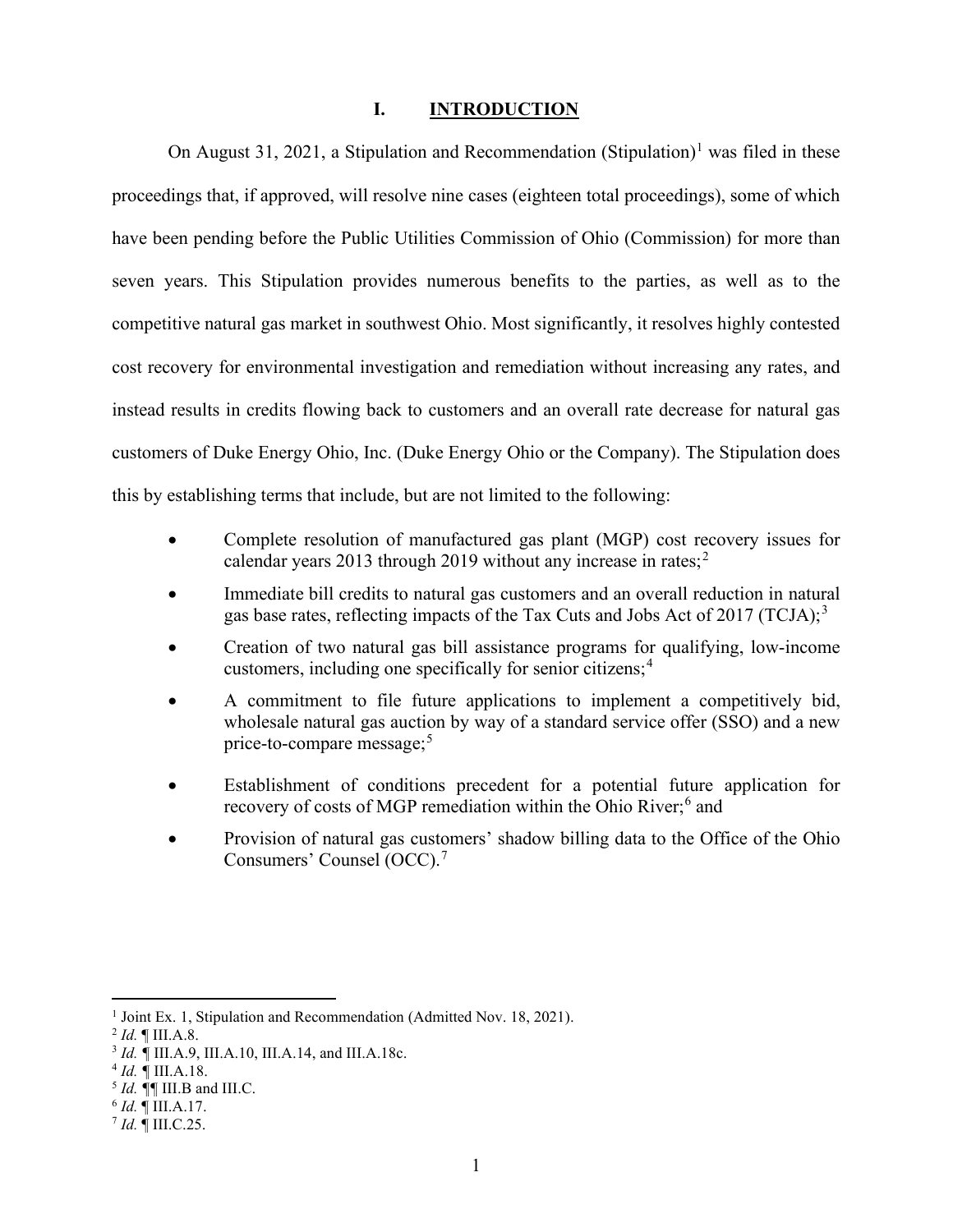The resolved cases are complex and the parties to these proceedings have devoted countless hours, spanning, in some instances, more than seven years, to arrive at the resolution now pending Commission approval. The earliest of these proceedings relates to incremental cost recovery to remediate two former MGP sites once used by Duke Energy Ohio to provide service to customers. The MGP-related cases address recoverability of more than \$85 million in MGP investigation and remediation expense pending in annual cost recovery filings for calendar years 2013 through 2019, as well as the appropriateness of additional deferral accounting for environmental investigation and remediation beyond 2019. The lack of resolution of these issues has created significant financial uncertainty for the Company and unpredictability of rates for its customers.

The issues involving the TCJA were equally complex, with disagreement over the appropriate valuation of impacts of the TCJA and the timing for providing credits to customers. These TCJA issues have, likewise, remained unresolved since 2018. The Stipulation provides finality to these highly contested cases and an accelerated return of benefits to customers.

The parties participating in these lengthy negotiations include OCC, the Ohio Manufacturers Association Energy Group (OMAEG), the Ohio Energy Group (OEG), Ohio Partners for Affordable Energy (OPAE), The Kroger Company (Kroger), Staff of the Commission (Staff), and Duke Energy Ohio. The signatory parties include the Company, OCC, Staff, and OEG (collectively, the Signatory Parties). Notably, the Stipulation was unopposed by all others who had intervened by that point (collectively, the Non-Opposing Parties). These Signatory and Non-Opposing parties (collectively, the Settling Parties) are highly experienced, having participated in countless proceedings before this Commission and were represented by experienced counsel. These parties encompass stakeholder interests that include the natural gas utility, residential customers, low-income customers, commercial customers, industrial customers, and Staff, who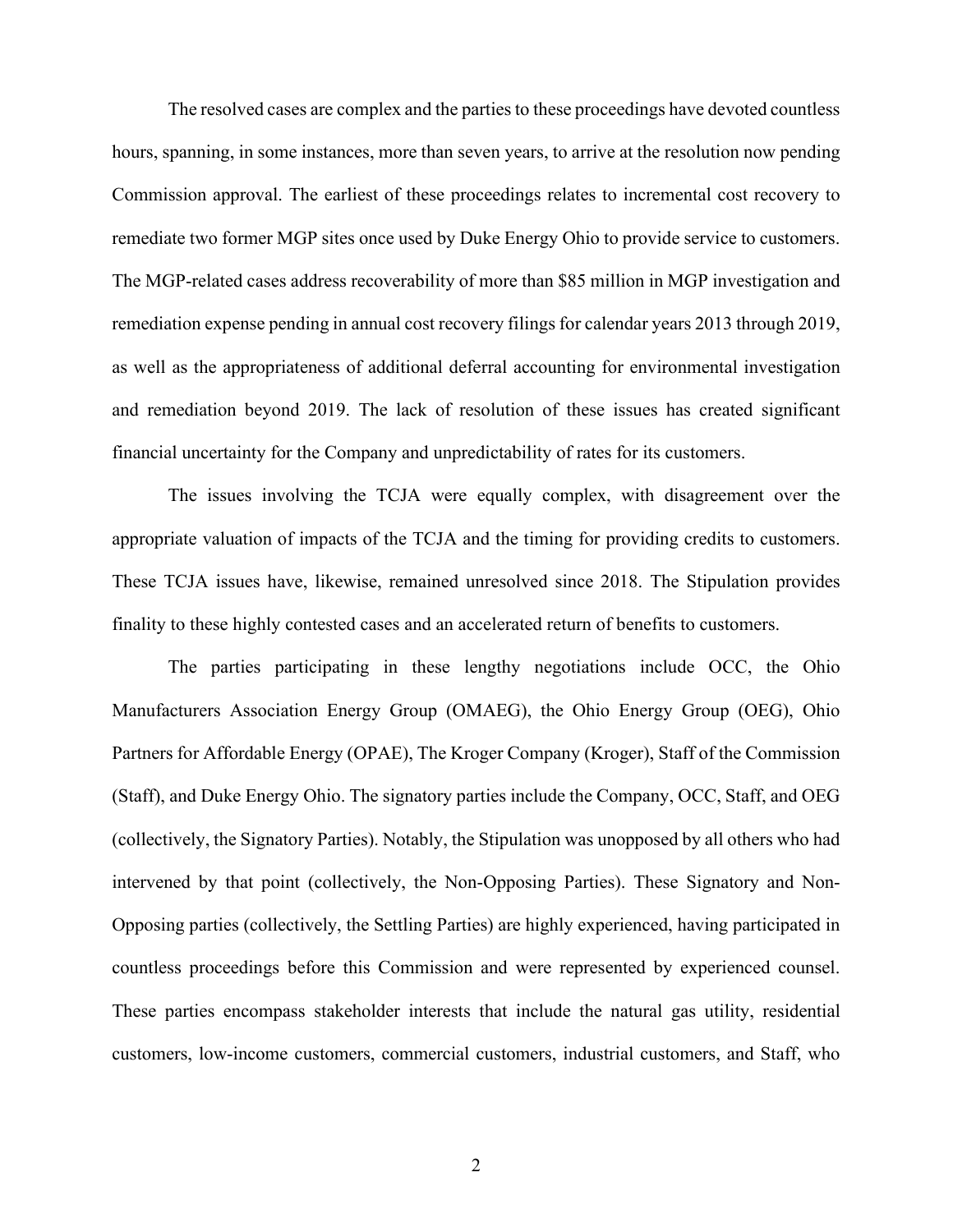impartially represents all interests.<sup>[8](#page-5-0)</sup> The Stipulation, many months in the making, was the result of lengthy negotiations. At the time of filing, the Stipulation was unopposed by all parties to the eighteen total proceedings included therein.

The Stipulation represents a fair, reasonable, and comprehensive resolution of all issues raised by both the Signatory Parties and the Non-Opposing Parties.<sup>[9](#page-5-1)</sup> It is a compromise reached by a diverse cross-section of Duke Energy Ohio's customers and Staff. The provisions of the Stipulation are designed such that they work in tandem with one another to create a logical and meaningful regulatory framework and complete resolution. Thus, the provisions are interwoven so that, as a package, the Stipulation delivers benefits that will provide customers with value. The value concepts are immediate and meaningful for customers and the Company. The issue now before the Commission is whether this Stipulation, as a total settlement package, is reasonable and should be approved in accordance with a well-established three-part test.

Post-Stipulation Intervening Parties Interstate Gas Supply, Inc., (IGS) and Retail Energy Supply Association (RESA) were given a fair opportunity to present their opposition through these proceedings and have not shown that the Stipulation, as a total package, is unreasonable, or fails any component of the three-part test. Again, the issue is whether the totality of the settlement as a package is reasonable. It is not whether any individual issue or component, on a stand-alone basis, passes the test.[10](#page-5-2) The Commission should approve the Stipulation without modification.

<span id="page-5-0"></span><sup>8</sup> *In the Matter of the Regulation of the Purchased Gas Adjustment Clause Contained Within the Rate Schedules of Duke Energy Ohio, Inc., and Related Matters,* Case No. 15-218-GA-GCR, *et al.,* Opinion and Order, pp. 20-21 (September 7, 2016) ("Staff impartially represents the interests of all stakeholders, including residential customers."). 9 Joint Ex. 1, Stipulation and Recommendation (Admitted Nov. 18, 2021).

<span id="page-5-2"></span><span id="page-5-1"></span><sup>10</sup> *See In the Matter of the Application of Ohio Power Company for an Increase in Electric Distribution Rates,* Case No. 20-585-EL-AIR, *et al.,* Opinion and Order ¶ 131 (Nov. 17, 2021) ("We emphasize that the Commission must evaluate the benefits of the Stipulation as a package and each provision of the Stipulation need not provide a direct and immediate benefit to ratepayers and the public interest.").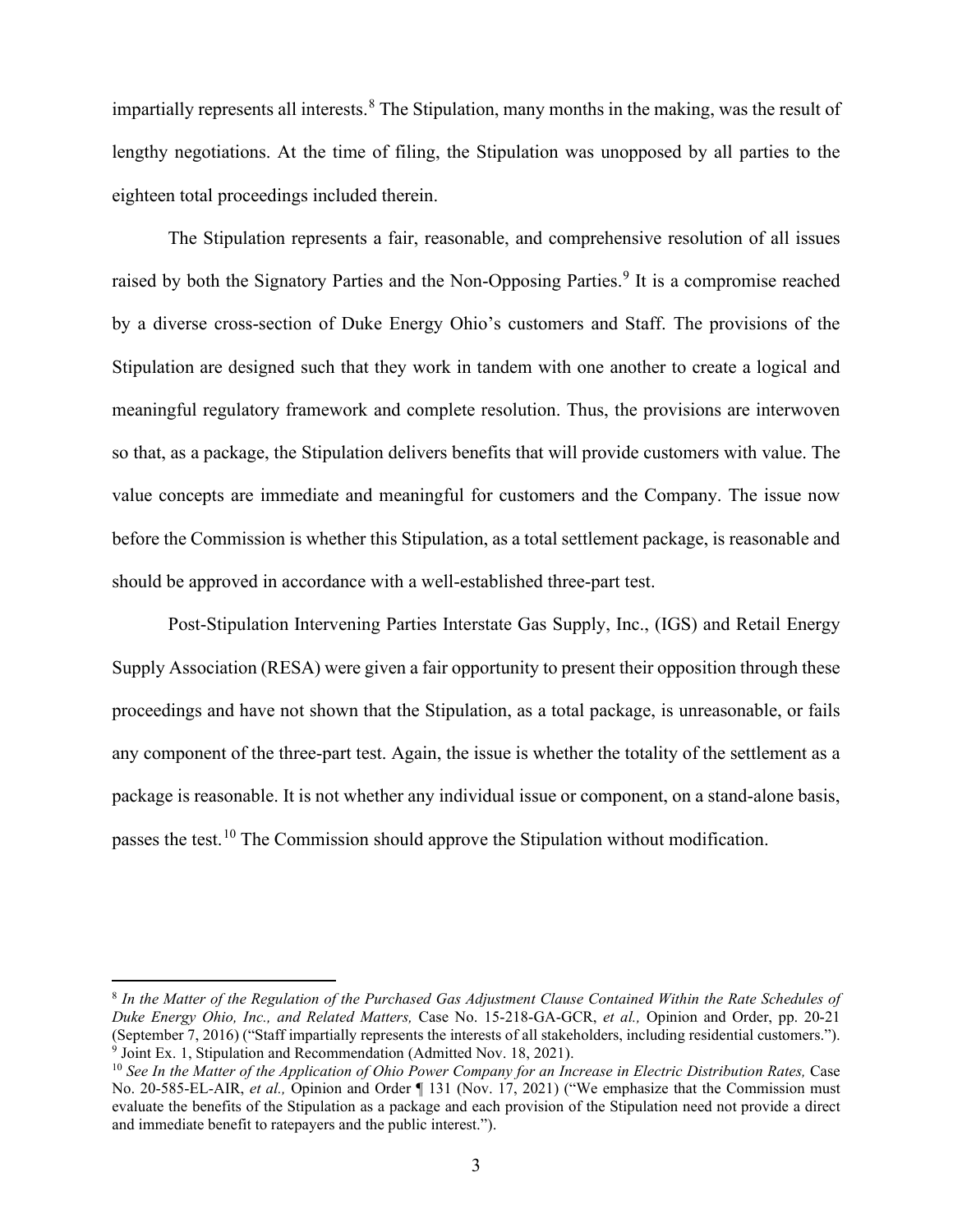#### <span id="page-6-1"></span><span id="page-6-0"></span>**II. BACKGROUND OF THE RESOLVED PROCEEDINGS**

#### **A. Summary of the MGP-Related Proceedings.**

In 2009, Duke Energy Ohio first requested authorization to defer "all environmental investigation and remediation costs incurred . . . after January 1, 2008, in compliance with state and federal regulations,"[11](#page-6-2) with the expectation that the majority of such costs would stem from investigation and remediation of the MGP sites.<sup>[12](#page-6-3)</sup> After "review[ing]  $\ldots$  the applicable federal and state rules and statutes," the Commission "f[ound] that these environmental investigation and remediation costs are business costs incurred by Duke in compliance with Ohio regulations and federal statutes," and authorized deferral.<sup>[13](#page-6-4)</sup> The Commission noted that any actual recoveries of the deferred amounts would have to be addressed in future proceedings.<sup>[14](#page-6-5)</sup>

The Company's first application to recover MGP investigation and remediation costs was through its 2012 natural gas base rate case proceeding, Case No. 12-1685-GA-AIR, *et al.* (2012 Gas Rate Case).<sup>[15](#page-6-6)</sup> In that case, the Company, among other things, sought recovery of (1) approximately \$57.9 million for MGP remediation costs, and (2) approximately \$5 million in carrying costs.<sup>[16](#page-6-7)</sup> By Opinion and Order dated November 13, 2013, the Commission authorized the recovery of approximately \$55 million in environmental investigation and remediation expense incurred between 2008 and 2012, and further established the mechanism (Rider MGP) pursuant to which subsequently incurred investigation and remediation costs would be recovered annually

<span id="page-6-2"></span><sup>11</sup> *In the Matter of the Application of Duke Energy Ohio, Inc., for Authority to Defer Environmental Investigation and Remediation Costs*, Case No. 09-712-GA-AAM, Finding and Order, p. 2 (November 12, 2009) (Commission paraphrasing Company's request).

<span id="page-6-3"></span> $\overline{12} \overline{Id}$ , p. 1.

<span id="page-6-4"></span><sup>13</sup> *Id.*, p. 3.

<span id="page-6-5"></span><sup>14</sup> *Id.*, pp. 3-4.

<span id="page-6-7"></span><span id="page-6-6"></span><sup>15</sup> *In the Matter of the Application of Duke Energy Ohio, Inc., for an Increase in its Natural Gas Distribution Rates*, Case No.12-1685-GA-AIR, *et al*., Opinion and Order, p. 58. (November 13, 2013).  $^{16}$  *Id.*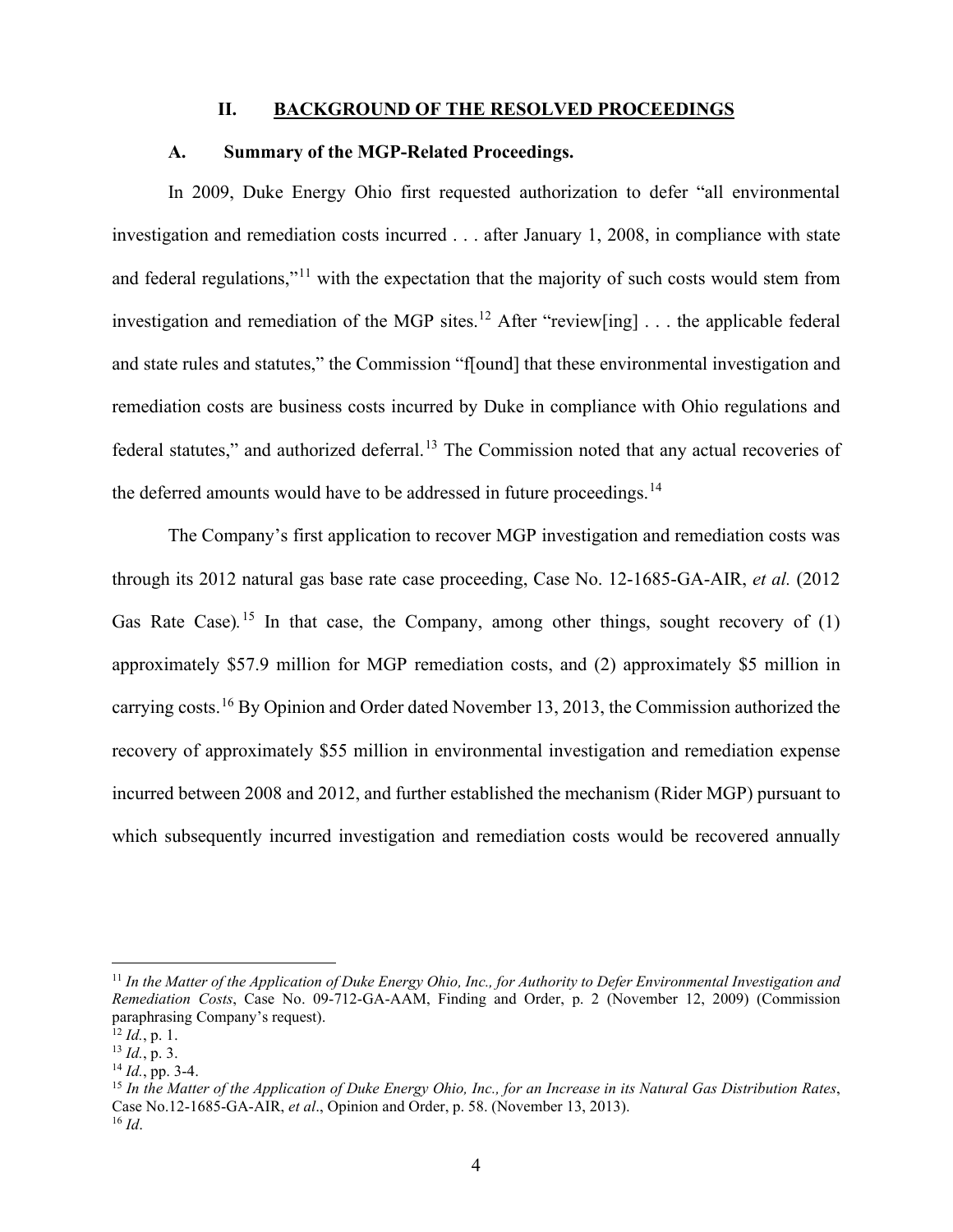(Gas Rate Case Order).<sup>[17](#page-7-0)</sup> The Commission held that "it is undisputed on the record that [Duke Energy Ohio] has the societal obligation to clean up these [MGP] sites for the safety and prosperity of the communities in those areas . . . therefore, these costs are a current cost of doing business."[18](#page-7-1) The Gas Rate Case Order established dates by which such deferral authority would end based upon a Commission-established ten-year period from the date that Duke Energy Ohio "became aware of the changing of the conditions" at the two MGP sites (East End and West End sites), which it determined to be 2006 and 2009, respectively.<sup>[19](#page-7-2)</sup> Thus, the Commission initially limited the period for which the Company could continue to defer and recover remediation costs incurred to December 31, [20](#page-7-3)16, for the East End site and December 31, 2019, for the West End site.<sup>20</sup> However, recognizing that exigent circumstances could render such ten-year periods unreasonable, the Commission expressly provided Duke Energy Ohio with the right to seek an extension of the deferral and the related recovery periods.<sup>[21](#page-7-4)</sup>

On May 16, 2016, Duke Energy Ohio filed its application in Case No. 16-1106-GA-AAM, *et al.,* requesting an extension of its deferral authority for expenses incurred in investigating and remediating the East End MGP site*.* [22](#page-7-5) The Company explained that such an extension was necessary due to exigent circumstances that were beyond the Company's control.<sup>[23](#page-7-6)</sup> On December 21, 2016, the Commission issued its Finding and Order in the Extension Case, granting the Company a three-year extension, lasting until December 31, 2019, for continued deferral authority

<span id="page-7-0"></span><sup>17</sup> *In the Matter of the Application of Duke Energy Ohio, Inc., for an Increase in its Natural Gas Distribution Rates*, Case No. 12-1685-GA-AIR, *et al*., Opinion and Order, pp. 70-74 (November 13, 2013) (hereinafter the Gas Rate Case Order).

<span id="page-7-1"></span><sup>18</sup> Gas Rate Case Order, p. 59 (November 13, 2013).

<span id="page-7-2"></span><sup>19</sup> Gas Rate Case Order, p. 72 (November 13, 2013).

<span id="page-7-3"></span><sup>20</sup> *Id*. p. 74.

<span id="page-7-4"></span><sup>21</sup> *Id*. p; 72; *See also, In the Matter of the Application of Duke Energy Ohio, Inc., for an Increase in its Natural Gas Distribution Rates*, Case No. 12-1685-GA-AIR, *et al*., Entry on Rehearing, p. 4 (January 8, 2014).

<span id="page-7-6"></span><span id="page-7-5"></span><sup>22</sup> *In the Matter of the Application of Duke Energy Ohio, Inc. for Authority to Defer Environmental Investigation and Remediation Costs,* Case No. 16-1106-GA-AAM, *et al.,* Application (May 16, 2016) (hereinafter the Extension Case). <sup>23</sup> *Id.* pp. 6-12.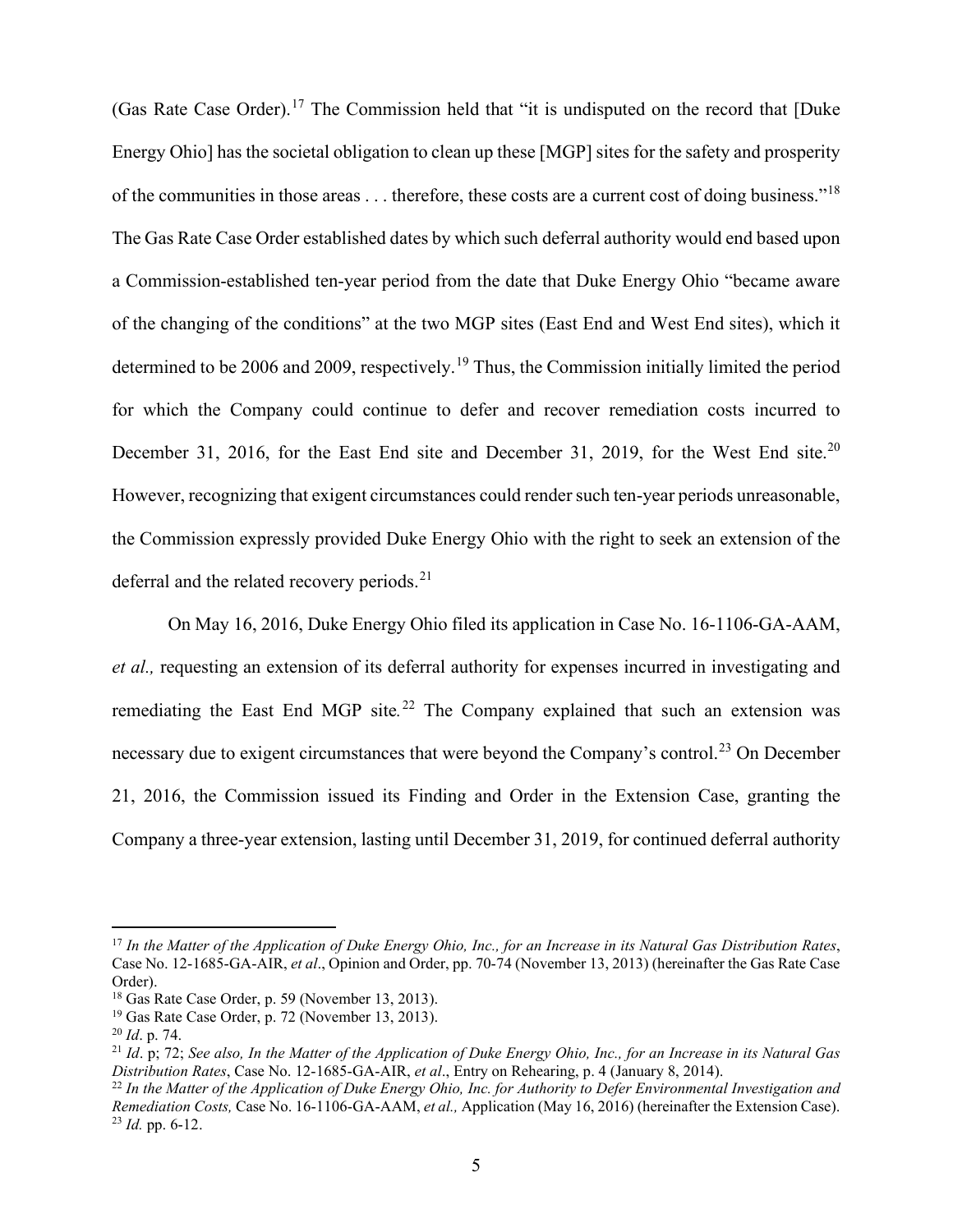for environmental investigation and remediation costs at the East End site.<sup>[24](#page-8-0)</sup> Once again, the Commission provided the Company with the right to seek further extensions upon a showing of exigent circumstances.<sup>[25](#page-8-1)</sup>

The Gas Rate Case Order was timely appealed to the Ohio Supreme Court (Court), and on June 29, 2017, the Court affirmed the Commission, finding that remediation costs were service-related and recoverable through rates under R.C. 4909.15(A)(4).<sup>[26](#page-8-2)</sup> The Court acknowledged, "[a]s the current owner or operator of facilities from which there is a release or threatened release of hazardous material, Duke is liable for remediation of the MGP sites under the Comprehensive Environmental Response, Compensation and Liability Act (CERCLA)."<sup>[27](#page-8-3)</sup> Furthermore, the Court confirmed that such legally mandated costs incurred in providing service are recoverable.<sup>[28](#page-8-4)</sup>

In 2019, the Company filed its second application requesting Continued Deferral Authority of the Company's MGP expenses beyond December 31, 2019 (2019 Deferral Extension Case).<sup>[29](#page-8-5)</sup> The Company argued that additional deferral authority for environmental investigation and remediation at its East End MGP site was justified based upon exigent circumstances beyond the Company's control.<sup>[30](#page-8-6)</sup> No hearing has occurred, and the 2019 Deferral Extension Case remains unresolved.

In accordance with the Commission's 2012 Gas Rate Case Order, as affirmed by the Court, Duke Energy Ohio has applied annually to recover its incremental environmental investigation and remediation costs related to the former MGP sites. Applications for recovery of MGP investigation and remediation expense related to calendar years 2013 through 2019 have been

<span id="page-8-0"></span><sup>24</sup> Extension Case, Finding and Order, p. 1 (December 21, 2016).

<span id="page-8-1"></span><sup>25</sup> *Id.* p. 14.

<span id="page-8-2"></span><sup>26</sup> *In re Application of Duke Energy Ohio, Inc.,* 150 Ohio St. 3d 437, pp. 441-443 (June 29, 2017).

<span id="page-8-3"></span><sup>27</sup> *Id*. p. 438; *citing* 42 U.S.C. 9601, *et seq*.

<span id="page-8-4"></span><sup>28</sup> *Id.*

<span id="page-8-6"></span><span id="page-8-5"></span><sup>29</sup> *In the Matter of the Application of Duke Energy Ohio, Inc. for Authority to Continue Deferral of Environmental Investigation and Remediation Costs,* Case No. 19-1085-GA-AAM*, et al.,* (Application) (May 10, 2019). <sup>30</sup> *Id.* pp. 12-28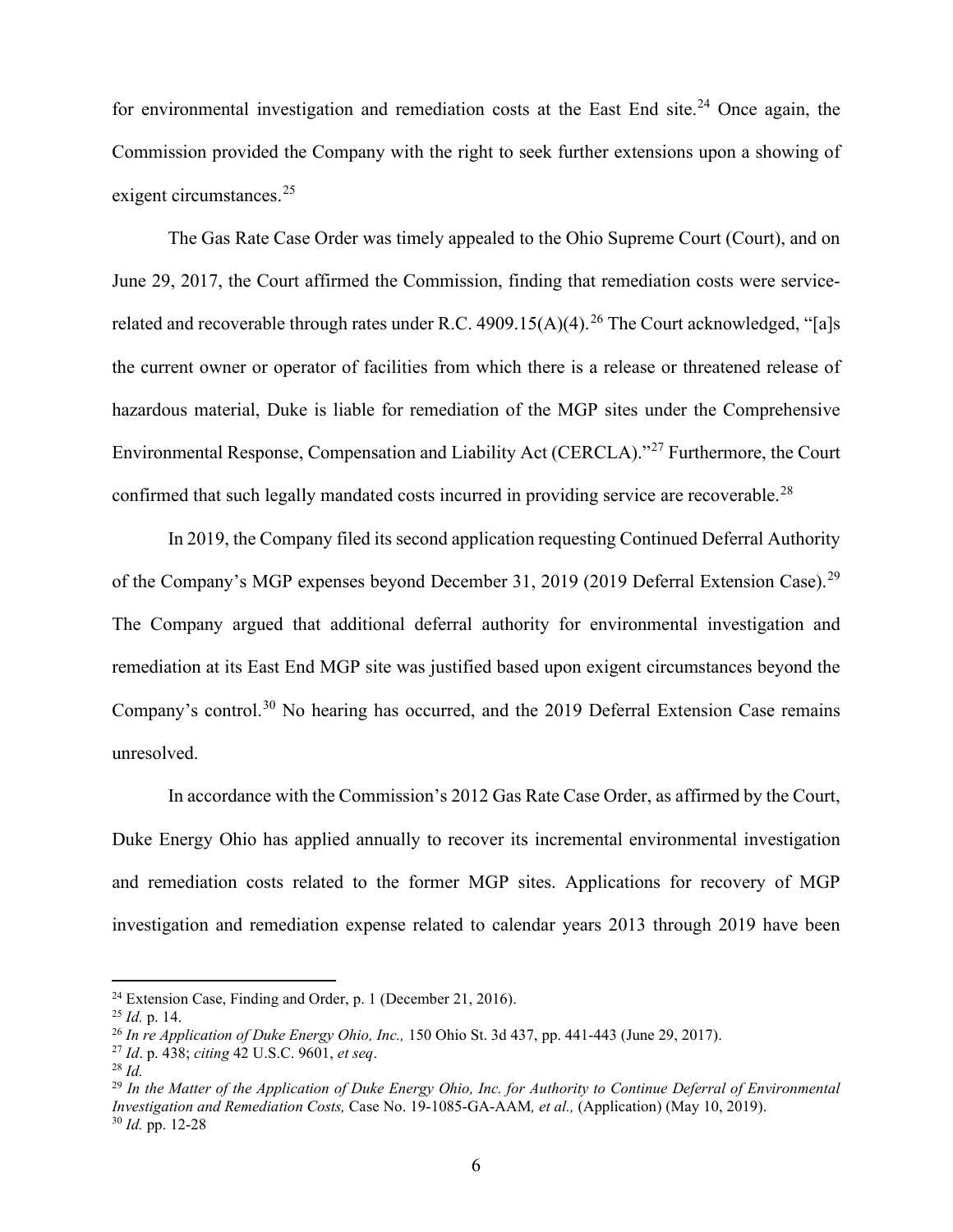submitted and reviewed by Staff, yet remain unresolved.<sup>[31](#page-9-0)</sup> Issues involving cost recovery of MGP investigation and remediation expenditures incurred between January 1, 2013 and December 31, 2018 have been litigated and briefed by the parties (Litigated MGP Proceedings). Neither the Company's application for 2019 MGP cost recovery nor the Company's 2019 Deferral Extension Case Application were litigated prior to the filing of the Stipulation.

As reflected in Table 4 in the July 23, 2020 Report by the Staff of the Public Utilities Commission filed in Case No. 20-53-GA-RDR, *et al.,* (Staff Exhibit 1), approximately \$85 million in incremental MGP investigation and remediation expense that the Company has incurred between January 1, 2013 and December 31, 2019, is currently at issue.<sup>[32](#page-9-1)</sup> Parties, including Staff, have disagreed for years over the amount of expense and areas of remediation that are appropriate and eligible for recovery. Staff's recommended disallowances were based upon disputed geographic boundaries of the MGP sites. Although Staff did not challenge the prudence of the environmental investigation and remediation activities or costs that the Company incurred in any of its previously issued reports of investigation, OCC did challenge the prudence of the Company's remediation activities. Cost-recovery for MGP remediation and investigation has been highly controversial and such disputes have been ongoing for many years. The Stipulation, if approved without material modification, will put these issues to rest without ongoing lengthy appeals by the

<span id="page-9-0"></span><sup>31</sup>*See In the Matter of the Application of Duke Energy Ohio, Inc., for an Adjustment to Rider MGP Rates,* Case No. 14-375-GA-RDR *et al.,* (Application)(March 31, 2014); *In the Matter of the Application of Duke Energy Ohio, Inc., for an Adjustment to Rider MGP Rates*, Case No. 15-452-GA-RDR *et al., (*Application)(March 31, 2015); *In the Matter of the Application of Duke Energy Ohio, Inc., for an Adjustment to Rider MGP Rates*, Case No. 16-542-GA-RDR *et al., (*Application)(March 31, 2016); *In the Matter of the Application of Duke Energy Ohio, Inc., for an Adjustment to Rider MGP Rates*, Case No. 17-596-GA-RDR *et al., (*Application)(March 31, 2017); *In the Matter of the Application of Duke Energy Ohio, Inc., for an Adjustment to Rider MGP Rates*, Case No. 18-283-GA-RDR *et al., (*Application)(March 28, 2018); *In the Matter of the Application of Duke Energy Ohio, Inc., for an Adjustment to Rider MGP Rates*, Case No. 19-174-GA-RDR *et al., (*Application)(March 29, 2019); and ); *In the Matter of the Application of Duke Energy Ohio, Inc., for an Adjustment to Rider MGP Rates*, Case No. 20-53-GA-RDR *et al., (*Application)(March 31, 2020).

<span id="page-9-1"></span> $32$  Staff Ex. 1, A Report by the Staff of the Public Utilities Commission of Ohio, p. 7, (Admitted Nov. 18, 2021).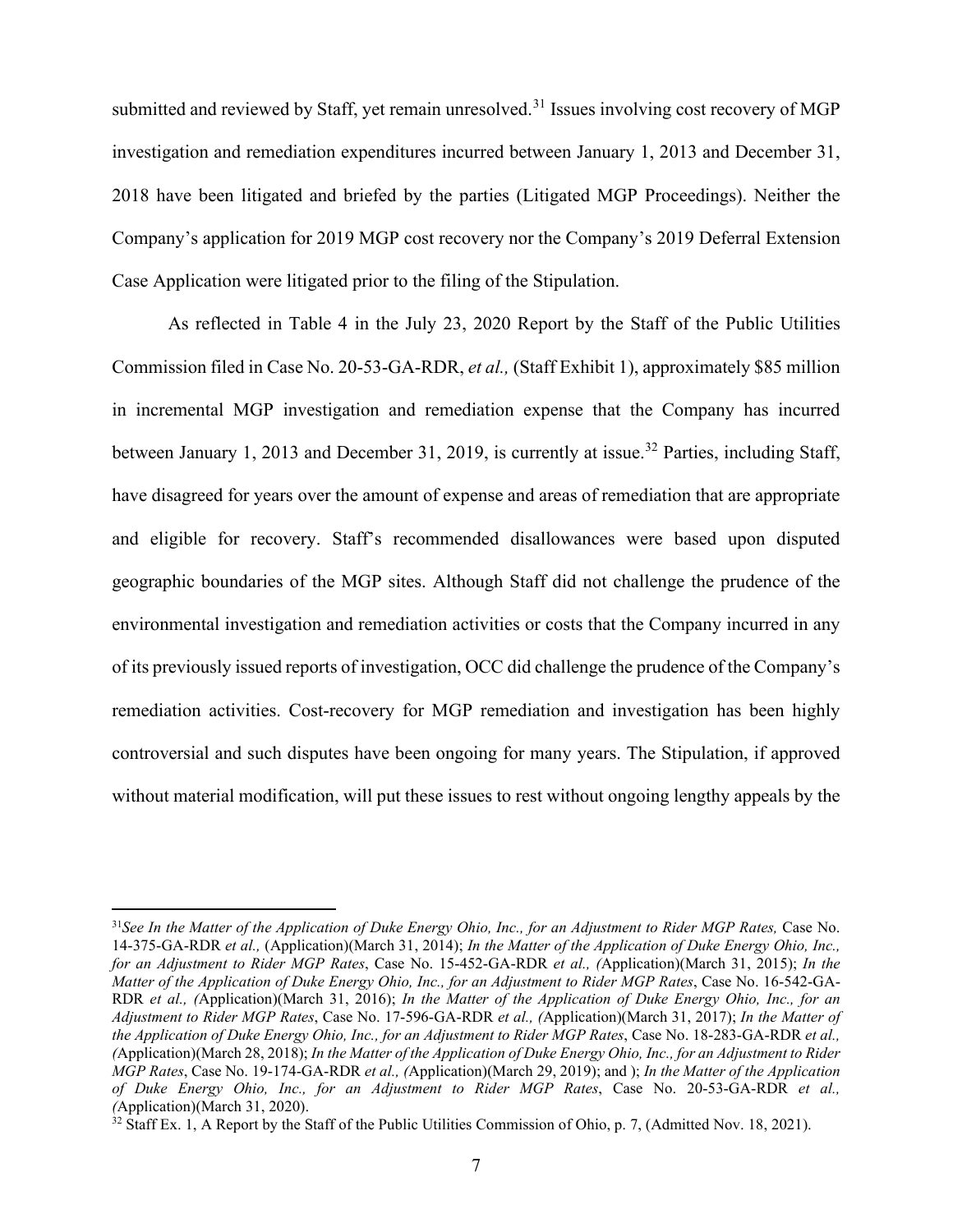parties who have been involved with these issues from the outset, and with no increase in customer rates.

#### <span id="page-10-0"></span>**B. Summary of the TCJA Proceedings.**

On December 21, 2018, Duke Energy Ohio filed its application in Case No. 18-1830-GA-UNC, et al., to begin flowing the benefits of the TCJA back to natural gas customers.<sup>[33](#page-10-1)</sup> In its application, the Company proposed to do this via a twofold process: by decreasing natural gas base rates and by creating a discrete rider (Rider GTCJA).<sup>[34](#page-10-2)</sup> Staff recommended accepting the Company's proposal, subject to several modifications.<sup>[35](#page-10-3)</sup> Duke Energy Ohio and Staff agreed on most aspects of rate design, including but not limited to the calculation of the deferral for the reduced corporate federal income tax (FIT) rate since January 1, 2018 (Stub Period Deferral), the amortization of protected Excess Accumulated Deferred Income Taxes (EDITs), and Staff's recommendation to true up Rider GTCJA annually with regard to credits for EDIT amortization. However, material disputes remained and the case was litigated.

The material disputes involved how the benefits should flow through to customers and whether or not customers should only receive the benefits of excess deferred income taxes for plant and certain deferrals that are actually reflected in base rates. The Company, among other things, argued that the Commission should reject two of Staff's recommended modifications to: (1) include the proposed base rate decrease as a component of Rider GTCJA, instead of the administratively simpler proposal from the Company to adjust base rates, and (2) use the Company's balance sheet as of December 31, 2017, as the basis for calculating the balances for

<span id="page-10-1"></span><sup>33</sup> *See In the Matter of the Commission's Investigation of the Financial Impact of the Tax Cuts and Jobs Act of 2017 on Regulated Ohio Utility Companies*, Case No. 18-47-AU-COI, Finding and Order, p. 18 (Oct. 24, 2018) (directing

<span id="page-10-2"></span><sup>&</sup>lt;sup>34</sup> In the Matter of the Application of Duke Energy Ohio, Inc., to Establish a Rider to Credit Its Natural Gas Customers *with the Benefits of the Tax Cuts and Jobs Act,* Application, pp. 4-5 (Dec. 21, 2018) (Duke Energy Ohio Ex. 1, Case No. 18-1830-GA-UNC, *et al.,* (Admitted Aug. 7, 2019)).

<span id="page-10-3"></span><sup>35</sup> Case No. 18-1830-GA-UNC, *et al.,* Staff Ex. 1, Review and Recommendations of the Staff of the Public Utilities Commission of Ohio, pp. 4-5.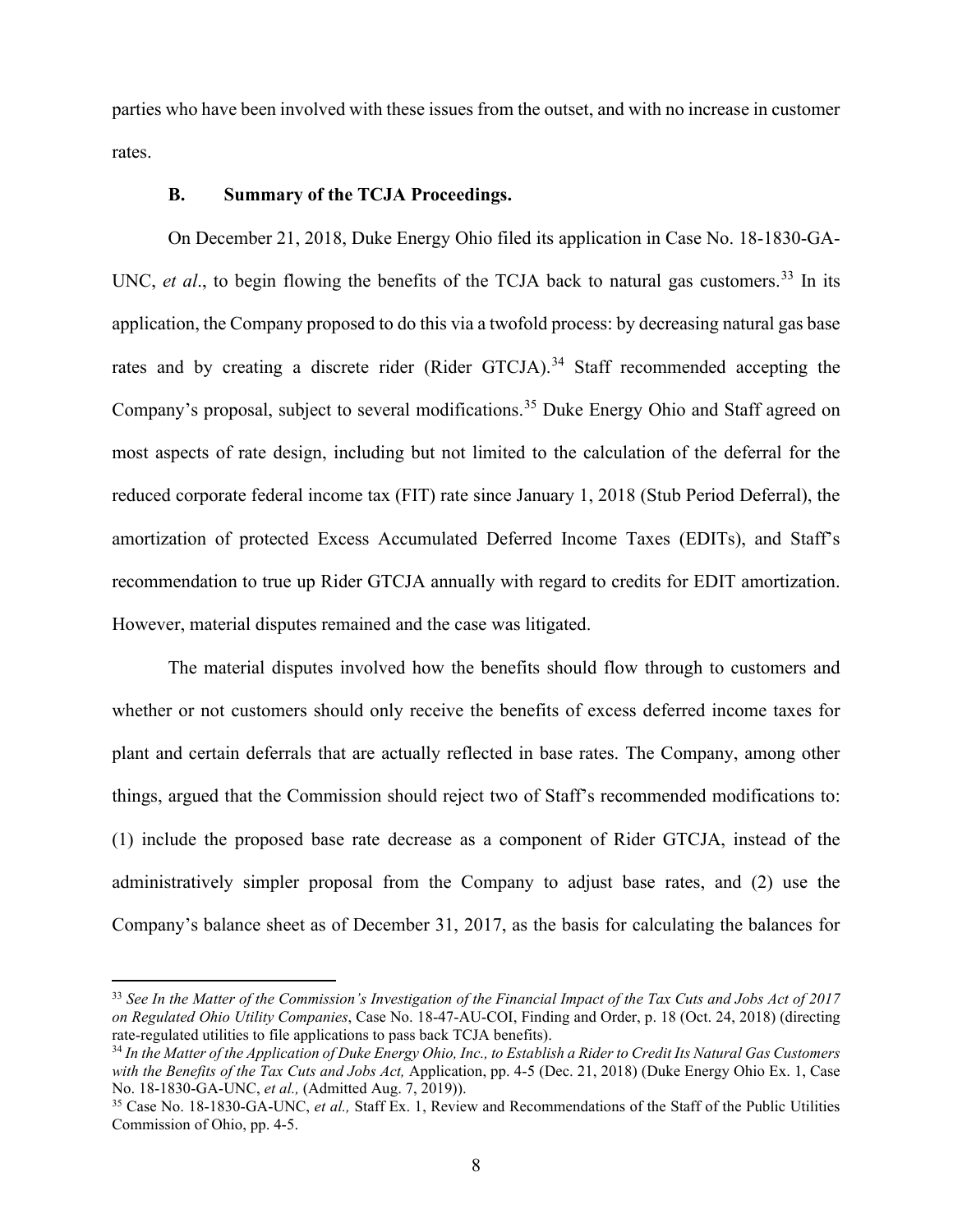both "normalized" (also referred to as "protected") and "non-normalized" (also known as "unprotected") EDITs, instead of the date of the last base rate case, March 31, 2012, as proposed by the Company and as had already been done by another utility. [36](#page-11-1) On brief, the Company further argued that the Commission should consider excluding any direct refund for the Stub Period Deferral from its TCJA decision, and permit the Company to make a proposal in a separate proceeding for a more optimal solution that allocates those amounts to existing deferred costs to avoid creating unnecessary rate volatility for customers.<sup>[37](#page-11-2)</sup> The Stipulation here does that very thing by leveraging TCJA proceeds to offset increases for the MGP costs, but in a way that not only wholly offsets those costs, but results in both credits and overall rate reductions for customers as well as other tangible benefits.

## <span id="page-11-0"></span>**C. Resolution of the Proceedings.**

On August 31, 2021, following many months of negotiations, a comprehensive and detailed settlement was filed in these proceedings that, at the time, was unopposed by all intervening parties involved in one or more of the eighteen underlying proceedings. The Stipulation resolves all issues raised by the Settling Parties. Contemporaneously with the filing of the Stipulation, the Company submitted the Direct Testimony of Amy B. Spiller, President of Duke Energy Ohio,<sup>[38](#page-11-3)</sup> and the Supplemental Testimony of Sarah E. Lawler, Vice President of Rates and Regulatory Strategy<sup>[39](#page-11-4)</sup> for Duke Energy Ohio, both in Support of the Stipulation. Ms. Lawler and Ms. Spiller summarize

<span id="page-11-1"></span><sup>36</sup> Case No. 18-1830-GA-UNC *et al.,* Duke Energy Ohio Ex. 1, Direct Testimony of William Don Wathen, pp. 19-28, (Admitted Aug. 7, 2019).

<span id="page-11-2"></span><sup>37</sup> *In the Matter of the Application of Duke Energy Ohio, Inc., for Implementation of the Tax Cuts and Jobs Act of 2017,* Case No. 18-1830-GA-UNC *et al.,* Initial Post Hearing Brief of Duke Energy Ohio, Inc., pp 21-23 (Sept. 11, 2019); *see also In the Matter of the Application of Columbia Gas of Ohio, Inc. for Approval of an Alternative Form of Regulation to Establish a Capital Expenditure Program Rider Mechanism*, Case No. 17-2202-GA-ALT, Opinion and Order, pp. 20, 28 (November 28, 2018).

<span id="page-11-3"></span><sup>38</sup> Duke Energy Ohio Ex. 7, Direct Testimony of Amy B. Spiller (Admitted Nov. 18, 2021).

<span id="page-11-4"></span><sup>39</sup> Duke Energy Ohio Ex. 6, Supplemental Testimony of Sarah E. Lawler (Admitted Nov. 18, 2021).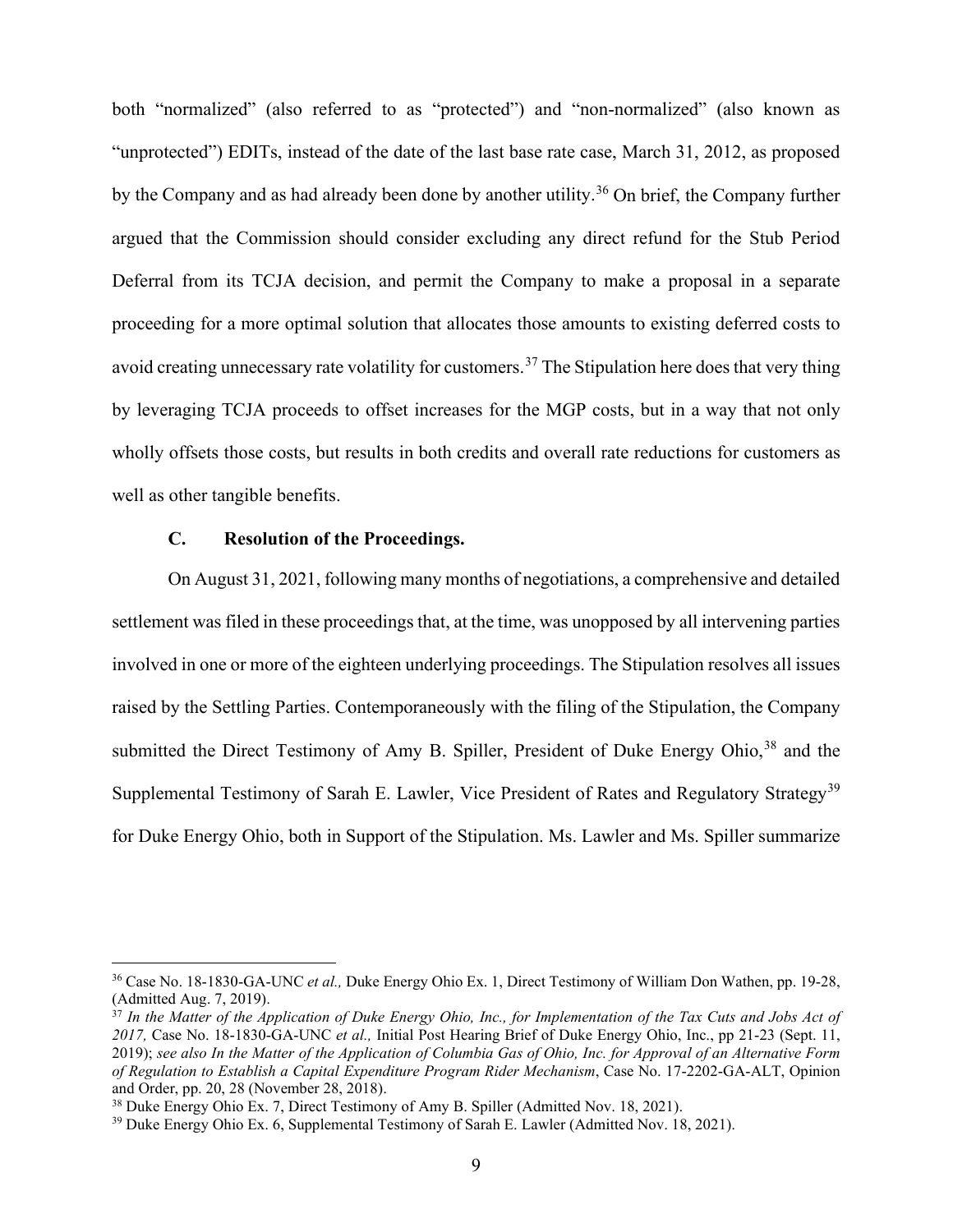the proceedings, explain the Stipulation, the benefits to customers, and how the Stipulation is reasonable and satisfies the Commission's well-established three-part test.

Then, on September 17, 2021, IGS moved to intervene in these proceedings, identifying three specific provisions of the Stipulation, which in IGS's opinion impact the competitive market and support its intervention.<sup>[40](#page-12-0)</sup> The three issues of concern to IGS involved Duke Energy Ohio's commitment to: 1) "transition from its long-standing Gas Cost Recovery ("GCR") mechanism to a competitive Standard Service Offer ("SSO") auction format for natural gas supply;" 2) provide "twenty-four months of aggregate shadow billing data to [OCC] on an ongoing basis;" and 3) "implement billing system changes that will include the Price-to-Compare on all shopping customer bills."[41](#page-12-1) On September 29, 2021, RESA also moved to intervene citing those same three provisions as reasons supporting its intervention.[42](#page-12-2)

On October 15, 2021, the Attorney Examiner established a procedural schedule, including accelerated discovery, and over the objections of several of the existing parties, granted intervention to both RESA and IGS, limiting their participation to the three specific issues they identified as justifying intervention.<sup>[43](#page-12-3)</sup>

On November 12, 2021, RESA and IGS jointly submitted the direct testimony of three witnesses: 1) James H Cawley, a regulatory utility lawyer licensed in Pennsylvania but not Ohio;<sup>[44](#page-12-4)</sup> 2) Frank Lacy, President of Electric Advisors Consulting, LLC;<sup>[45](#page-12-5)</sup> and James L. Crist, President of Lumen Group, Inc., a consulting firm.<sup>[46](#page-12-6)</sup> The three joint witnesses' testimonies can be broadly summarized as opposing the Stipulation's inclusion of the three above-listed items identified by

<span id="page-12-0"></span> $40$  IGS Motion to Intervene, p. 5 (Sept. 17, 2021).

<span id="page-12-1"></span><sup>41</sup> *Id.*, p.5

<span id="page-12-2"></span><sup>42</sup> RESA Motion to Intervene, p. 5 (Sept. 29, 2021).

<span id="page-12-3"></span><sup>43</sup> Entry, ¶ 36 (Oct. 15, 2021).

<span id="page-12-4"></span><sup>44</sup> RESA/IGS Ex. 1 (Admitted Nov. 18, 2021).

<span id="page-12-5"></span><sup>45</sup> RESA/IGS Ex. 2 (Admitted Nov. 18, 2021).

<span id="page-12-6"></span><sup>46</sup> RESA/IGS Ex. 3 (Admitted Nov. 18, 2021).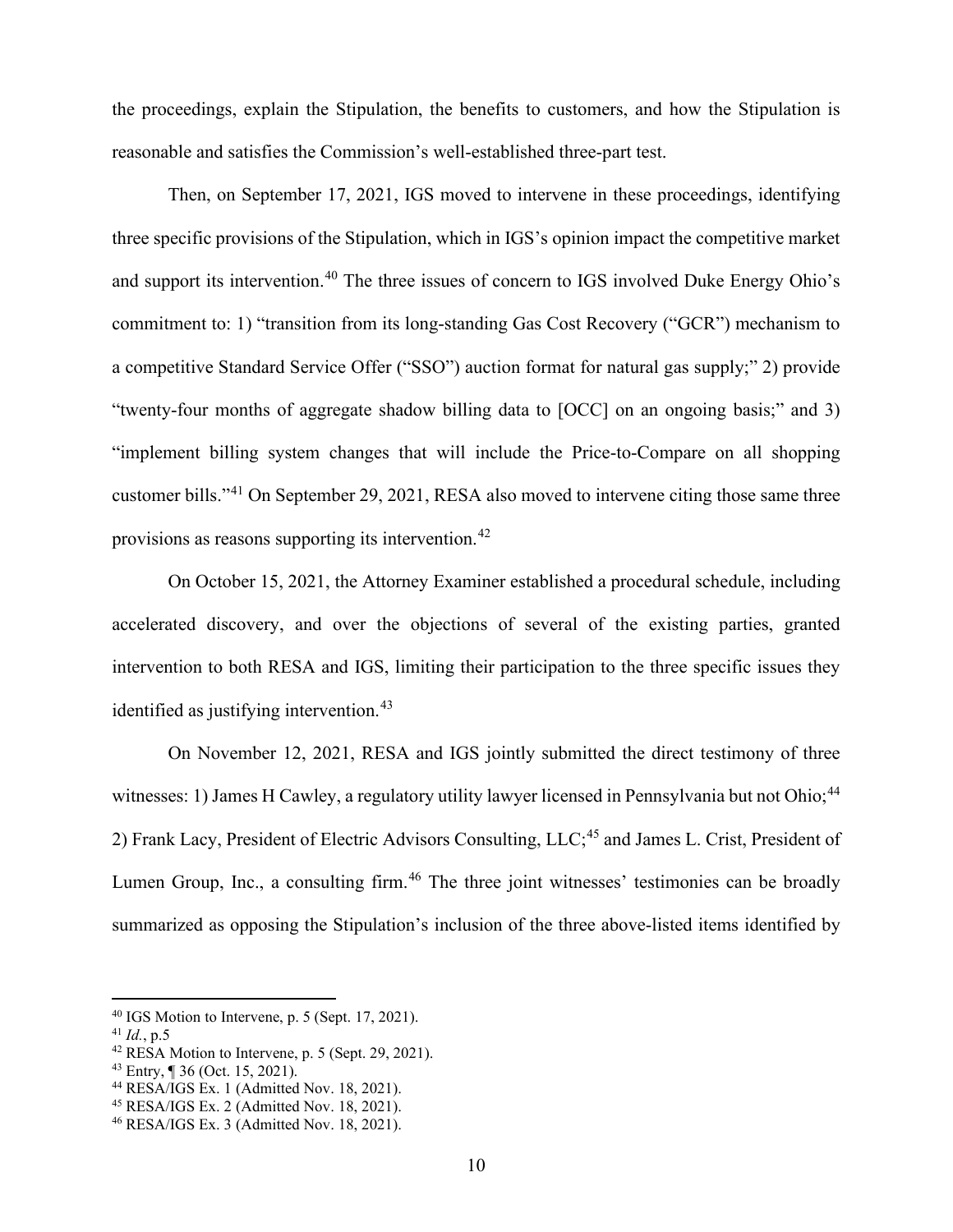IGS and RESA as justifying their intervention. An evidentiary hearing was conducted on November 18, 2021, during which IGS and RESA were given the opportunity to challenge the reasonableness of the Stipulation as it relates to the inclusion of the three-identified commitments.

#### <span id="page-13-1"></span><span id="page-13-0"></span>**III. SUMMARY OF THE STIPULATION**

#### **A. Overview of the Settlement Terms and Benefits**

The Stipulation provides numerous benefits to the Company's natural gas customers and affords clarity and certainty for all stakeholders by resolving these complex and long-pending regulatory proceedings. This comprehensive settlement resolves nine proceedings (eighteen total cases), including: 1) Duke Energy Ohio's seven pending requests to adjust Rider MGP for the periods of January 1, 2013, through December 31, 2019;<sup>[47](#page-13-2)</sup> 2) Duke Energy Ohio's request to implement the TCJA, including Rider  $GTCJA$ ;<sup>[48](#page-13-3)</sup> and 3) Duke Energy Ohio's request to extend its MGP deferral authority for ongoing investigation and remediation beyond December 31, 2019.<sup>[49](#page-13-4)</sup>

The Stipulation brings finality to disputed issues of recovery of MGP investigation and remediation costs already incurred in a manner that eliminates customers' obligation to pay for such costs via Rider MGP. It also eliminates customers' exposure to additional and specific MGP investigation and remediation costs at the inaccessible areas of the East End MGP site that will occur in the future.<sup>[50](#page-13-5)</sup> It limits the Company's ability to seek additional MGP remediation deferral authority by imposing consumer protections through agency confirmation of ongoing remediation with specific time limitations on the Company's ability to obtain such confirmation and make a future application. It brings finality to disputes regarding the allocation of over \$50 million in net

<span id="page-13-2"></span><sup>47</sup> *Supra* fn 30.

<span id="page-13-3"></span><sup>48</sup> *In the Matter of the Application of Duke Energy Ohio, Inc., to Establish a Rider to Credit Its Natural Gas Customers with the Benefits of the Tax Cuts and Jobs Act,* Application, pp.4-5 (Dec. 21, 2018) (Duke Energy Ohio Ex. 1, Case No. 18-1830-GA-UNC, *et al.,* (Admitted Aug. 7, 2019)).

<span id="page-13-4"></span><sup>49</sup> *In the Matter of the Application of Duke Energy Ohio, Inc., for Authority to Defer Environmental Investigation and Remediation Costs*, Case No. 19-1085-GA-AAM, *et al.,* Application (May 10, 2019).

<span id="page-13-5"></span><sup>50</sup> Duke Energy Ohio Ex. 7, Direct Testimony of Amy B. Spiller, p. 16 (Admitted Nov. 18, 2021).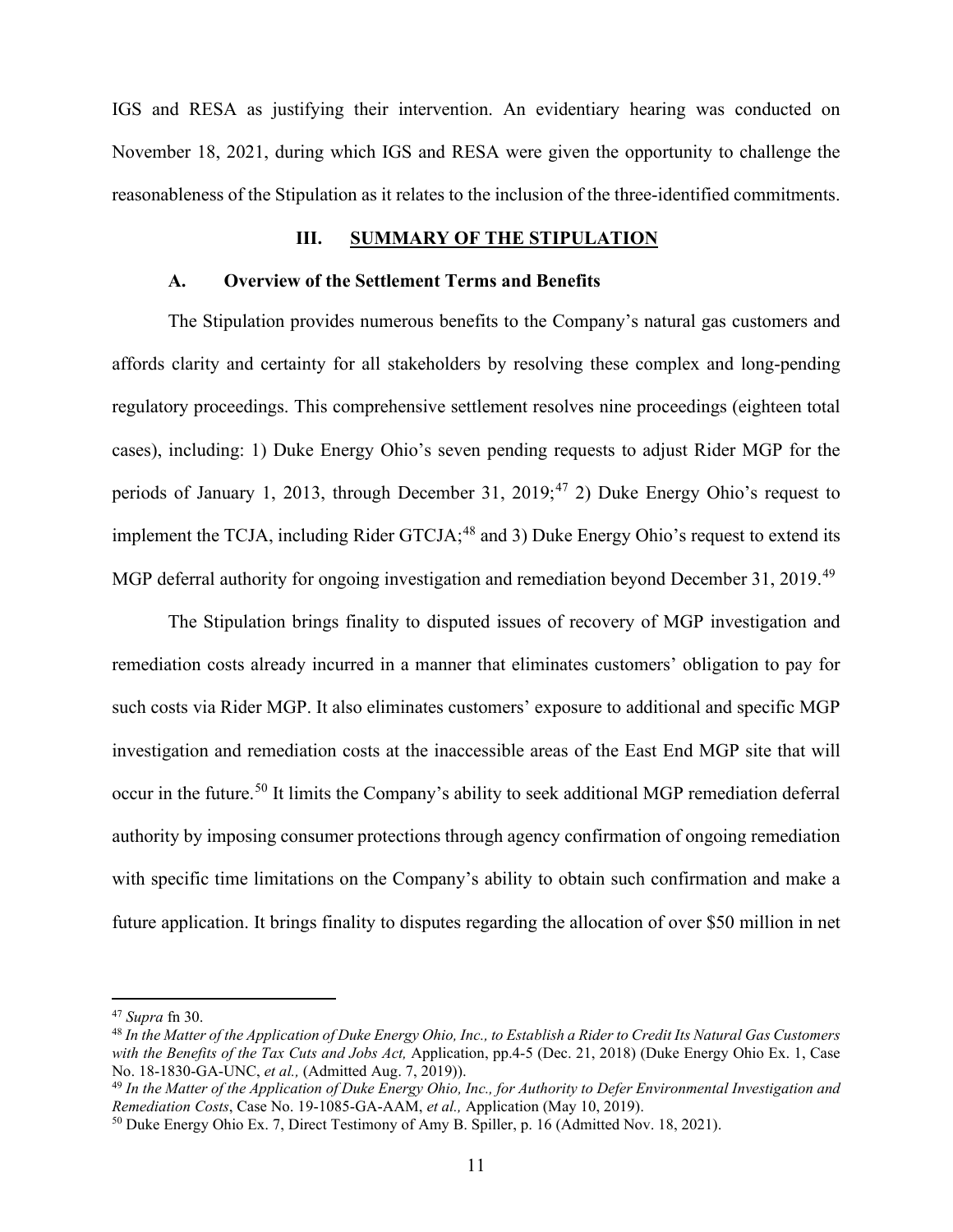insurance proceeds the Company was able to negotiate with carriers possessing policies that the Company argued covered the MGP remediation (Insurance Proceeds). The Stipulation resolves the TCJA proceedings by accelerating the benefits of the EDITs afforded to customers to insulate customers from any increases in rates due to MGP costs incurred since 2013.

The benefits of this Stipulation are not only reflected in the resolution of known MGPrelated liabilities, as it makes provision for a reduction in current natural gas base rates and a significant bill credit for all-natural gas customers.<sup>[51](#page-14-1)</sup> The Stipulation creates two utility bill assistance programs for qualifying low-income natural gas customers with certain dollars specifically targeted towards senior citizens who have been particularly impacted by the COVID-19 pandemic. Finally, the Stipulation supports the expansion of the competitive natural gas market as it commits the Company to seek authority to transition from the current GCR process to an SSO through which natural gas supply would be competitively procured via a wholesale auction. This Stipulation supports Duke Energy Ohio's financial health by resolving the uncertainty regarding cost recovery in a way that provides finality among the Settling Parties, which is fundamental to maintaining good credit standings, all the while mitigating against abrupt cost increases for customers.

### <span id="page-14-0"></span>**B. Resolution of the Cost Recovery Issues**

The Stipulation provides a solution for known MGP investigation and remediation costs that have already been incurred and that will have to occur in the near future upon becoming accessible through retirement and decommissioning of operating utility infrastructure. As explained by Ms. Lawler, the Stipulation, through an agreed-upon disallowance, application of insurance proceeds, and credits from the natural gas TCJA against the charges related to MGP

<span id="page-14-1"></span><sup>&</sup>lt;sup>51</sup> Joint Ex. 1, Stipulation and Recommendation,  $\P$  10, (Admitted Nov. 18, 2021) (Rate IT will receive a volumetricbased credit over 12 -months. All other natural gas customers will receive a one-time lump-sum bill credit on natural gas bills.).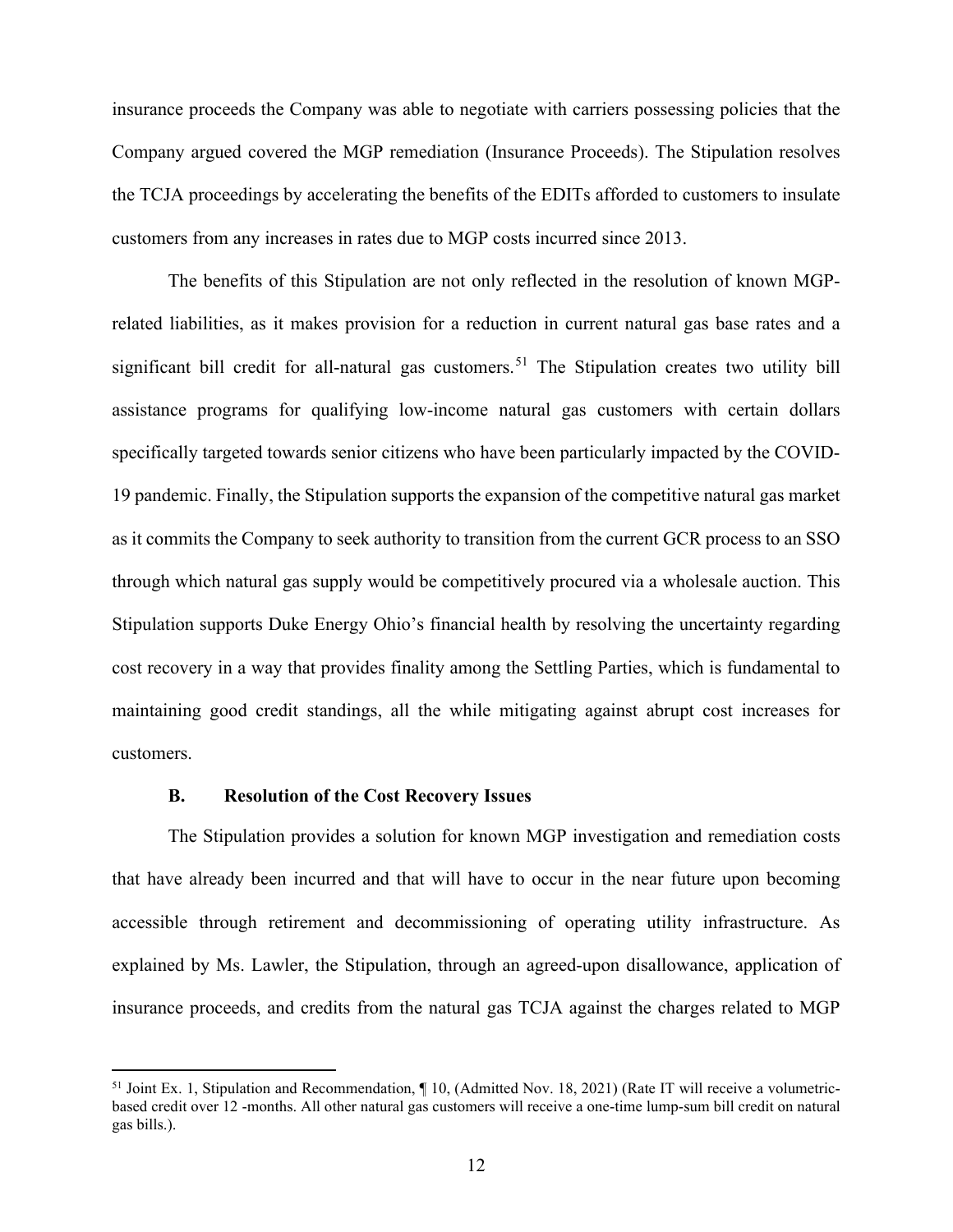investigation and remediation, results in a complete offset of the MGP charges and terminates Rider MGP.<sup>[52](#page-15-0)</sup> The Stipulation, if approved without modification, ensures customers will not have to pay for any of the MGP investigation and remediation costs incurred since January 1, 2013, while still receiving net bill credits and an overall reduction to current natural gas base rates for the remaining benefits of the natural gas TCJA not offsetting MGP costs.

As detailed in the Stipulation and explained by Duke Energy Ohio witness Lawler, Duke Energy Ohio has incurred \$85,217,593 in MGP investigation and remediation costs between January 1, 2013, and December 31, 2019.<sup>[53](#page-15-1)</sup> As a concession for the purpose of this comprehensive settlement and the resolution of contested issues, the Signatory parties agreed that \$11,357,579 in MGP investigation and remediation expense is not recoverable.<sup>[54](#page-15-2)</sup> After agreeing to that disallowance, the remaining net MGP investigation and remediation costs through December 31, 2019, equaled \$73,860,014.<sup>[55](#page-15-3)</sup>

The Settling Parties also agreed that the EDITs created as a result of the TCJA will be valued as of March 31, 2012, thereby reflecting the amount currently in customer base rates.<sup>[56](#page-15-4)</sup> The unprotected EDITs on a grossed-up basis are valued at \$28,106,996 and, because tax normalization rules do not apply to unprotected EDIT balances, those unprotected EDITs will be used to immediately offset MGP remediation costs, thereby reducing the "recoverable" MGP costs by \$28,106,996, leaving remaining net MGP investigation and remediation costs of \$45,753,018.<sup>[57](#page-16-0)</sup> The Stipulation next applied the \$50,562,476 in Insurance Proceeds to wholly offset the remaining

<sup>52</sup> Duke Energy Ohio Ex. 6, Supplemental Testimony of Sarah E. Lawler, pp. 9-13 (Admitted Nov. 18, 2021). 53 *Id.* p. 9. 54 *Id.*

<span id="page-15-0"></span>

<span id="page-15-2"></span><span id="page-15-1"></span>

<sup>55</sup> *Id.* 

<span id="page-15-4"></span><span id="page-15-3"></span><sup>56</sup> Joint Ex. 1, Stipulation and Recommendation, ¶ 5 (Admitted Nov. 18, 2021); Duke Energy Ohio Ex. 6, Supplemental Testimony of Sarah E. Lawler, p. 10 (Admitted Nov. 18, 2021). The Company also maintained that the valuation date should be December 31, 2017, for the EDITs included in Riders AMRP and AU, which reflected the amount in customer rates for those riders.

<sup>57</sup> Duke Energy Ohio Ex. 6, Supplemental Testimony of Sarah E. Lawler, p. 10 (Admitted Nov. 18, 2021).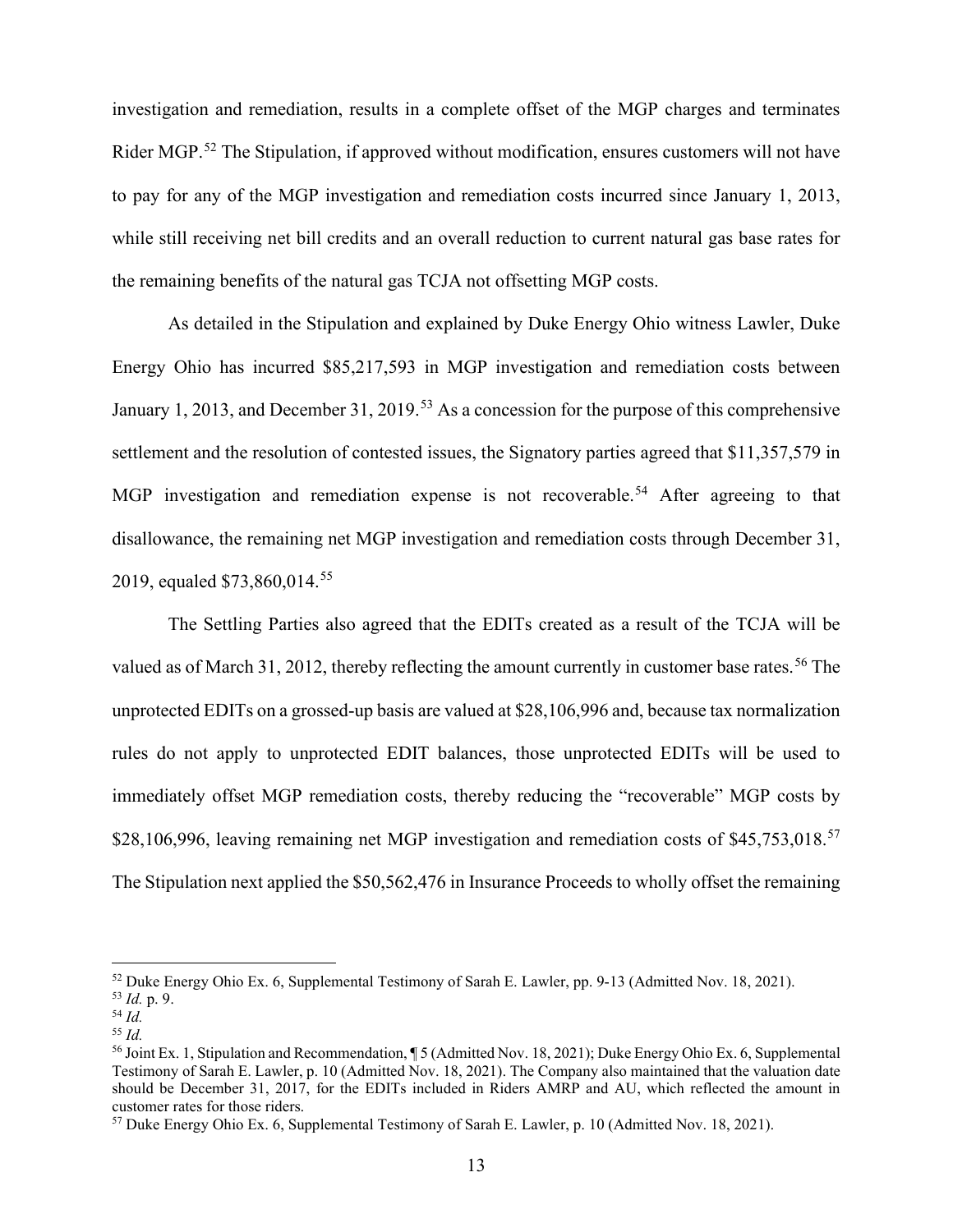MGP costs. Rider MGP, which is already suspended, will then be terminated. This leaves \$4,809,458 of remaining insurance proceeds to be refunded to customers. Table 1 of Joint Exhibit 1[58](#page-16-1) depicts the calculation to eliminate the MGP costs as follows:

| TABLE 1:                                                                         |                  |
|----------------------------------------------------------------------------------|------------------|
| Duke Energy Ohio's MGP Remediation Costs                                         | \$85,217,593     |
| MGP Costs to be Disallowed from Charges to Customers                             | (\$11,357,579)   |
| Duke Energy Ohio's Net MGP Remediation Costs                                     | \$73,860,014     |
| Use of TCJA Unprotected EDITs (3/31/12 valuation)                                | (\$28,106,996)   |
| Duke Energy Ohio's Remaining Net MGP Remediation Costs                           | \$45,753,018     |
| Use of the Majority of net Insurance Proceeds to offset MGP Charges to Customers | $(\$45,753,018)$ |
| Remaining MGP Obligation                                                         |                  |

As outlined in the Stipulation and discussed in more detail in Ms. Lawler's testimony, customers will receive the full benefit of the TCJA.[59](#page-16-2) The protected EDITs will be credited back to customers in accordance with tax normalization rules through Rider GTCJA. This will offset natural gas rates going forward, meaning customers will continue to receive benefits through reduced rates.<sup>[60](#page-16-3)</sup> As Company witness Spiller explained in her Direct Testimony, the Company has been deferring the difference between the FIT in base rates and the reduction to 21 percent as established in the TCJA, since January 1, 2018.<sup>[61](#page-16-4)</sup> This Stub Period Deferral will be valued as of the date on which the Commission approves this Stipulation without material modification, and will be provided to customers as direct bill credits.<sup>[62](#page-16-5)</sup> As Ms. Lawler explained, all customers except those customers taking service through Rate IT will receive the value of this deferral through a one-time credit on their natural gas bills.<sup>[63](#page-17-2)</sup> Rate IT customers will also receive the credit; however, it will be over a twelve-month period.<sup>[64](#page-17-3)</sup> These credits will include the Stub Period

<span id="page-16-0"></span><sup>&</sup>lt;sup>58</sup> Joint Ex. 1, Stipulation and Recommendation, ¶ 8 (Admitted Nov. 18, 2021).<br><sup>59</sup> Duke Energy Ohio Ex. 6, Supplemental Testimony of Sarah E. Lawler, p. 11 (Admitted Nov. 18, 2021). <sup>60</sup> *Id*.

<span id="page-16-2"></span><span id="page-16-1"></span><sup>61</sup> Duke Energy Ohio Ex. 7, Direct Testimony of Amy B. Spiller, p. 18 (Admitted Nov. 18, 2021).

<span id="page-16-3"></span><sup>62</sup> *Id.*

<span id="page-16-4"></span><sup>63</sup> Duke Energy Ohio Ex. 6, Supplemental Testimony of Sarah E. Lawler, p. 11 (Admitted Nov. 18, 2021).

<span id="page-16-5"></span><sup>64</sup> *Id.*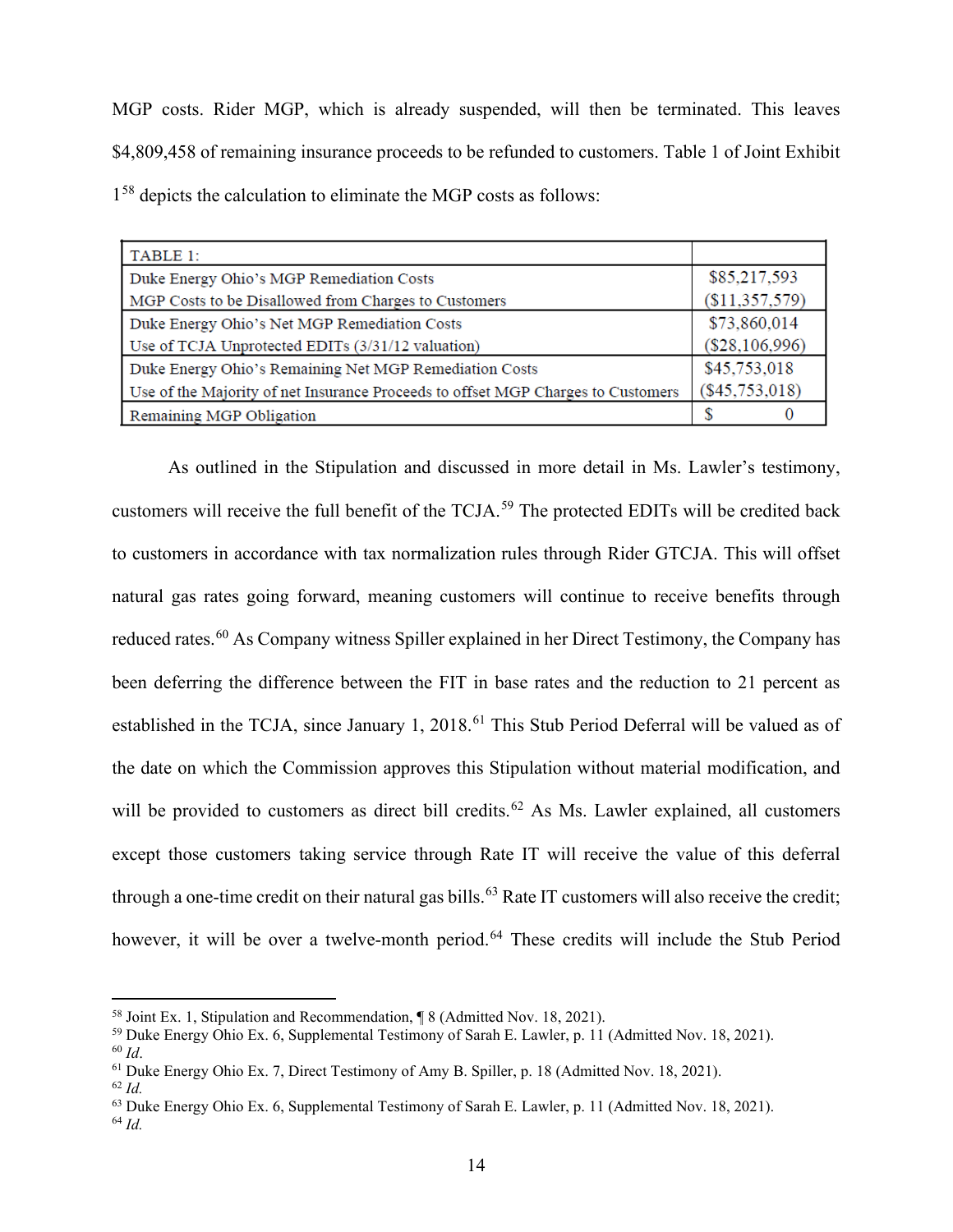Deferral and the protected EDITs that have become unprotected with the passage of time. Nonresidential customers will also receive \$1 million of the remaining insurance proceeds as part of their bill credit calculation.<sup>[65](#page-17-4)</sup> Finally, to account for the lower FIT going forward, Duke Energy Ohio is agreeing to reduce its natural gas base rates.<sup>[66](#page-17-5)</sup> This will produce a 5.3558 percent reduction for all natural gas customers until such base rates may be adjusted in the future.<sup>[67](#page-17-6)</sup>

#### **C. Resolution of Future MGP Issues**

### <span id="page-17-1"></span><span id="page-17-0"></span>**1. Resolution of Known, Estimable and Probable MGP Issues**

Under the Stipulation, the Company will withdraw its deferral request for post-2019 MGP investigation and remediation expense that has been pending in Case No. 19-1085-GA-AAM, *et al.* This withdrawal will mean that Duke Energy Ohio is foregoing its ability to seek deferral of costs related to future remediation of inaccessible areas at the East End MGP site and costs incurred for investigation of the Ohio River.<sup>[68](#page-17-7)</sup> As explained by witness Spiller, the Company considers this a "material concession on the part of Duke Energy Ohio as its application to extend its deferral authority was justified given the existence of exigent circumstances."[69](#page-17-8) Ms. Spiller explains that the Company recorded a reserve for the estimable and probable environmental investigation and remediation activity yet to be performed for these inaccessible areas and Ohio River investigation costs, which costs it is legally obligated to incur.<sup>[70](#page-18-1)</sup> This withdrawal will result in an immediate \$19 million write-off to the Company.<sup>[71](#page-18-2)</sup> Although this write off will be at least partially offset by other accounting adjustments as a result of the settlement provisions addressing the natural gas TCJA proceeding, as part of the settlement package, Duke Energy Ohio assumes the risk that actual

<sup>65</sup> *Id.*

<span id="page-17-2"></span><sup>66</sup> *Id.*

<span id="page-17-3"></span><sup>67</sup> *Id.*

<span id="page-17-4"></span><sup>68</sup> Joint Ex. 1, Stipulation and Recommendation, ¶ 16, (Admitted Nov. 18, 2021).

<span id="page-17-5"></span><sup>69</sup> Duke Energy Ohio Ex. 7, Direct Testimony of Amy B. Spiller, p. 16, (Admitted Nov. 18, 2021).

<span id="page-17-6"></span><sup>70</sup> *Id.*

<span id="page-17-8"></span><span id="page-17-7"></span><sup>71</sup> *Id. See also,* Duke Energy Ohio Ex. 6, Supplemental Testimony of Sarah E. Lawler, p. 12, (Admitted Nov. 18, 2021); Joint Ex. 1, Stipulation and Recommendation, ¶ 15 and fn. 16. (Admitted Nov. 18, 2021).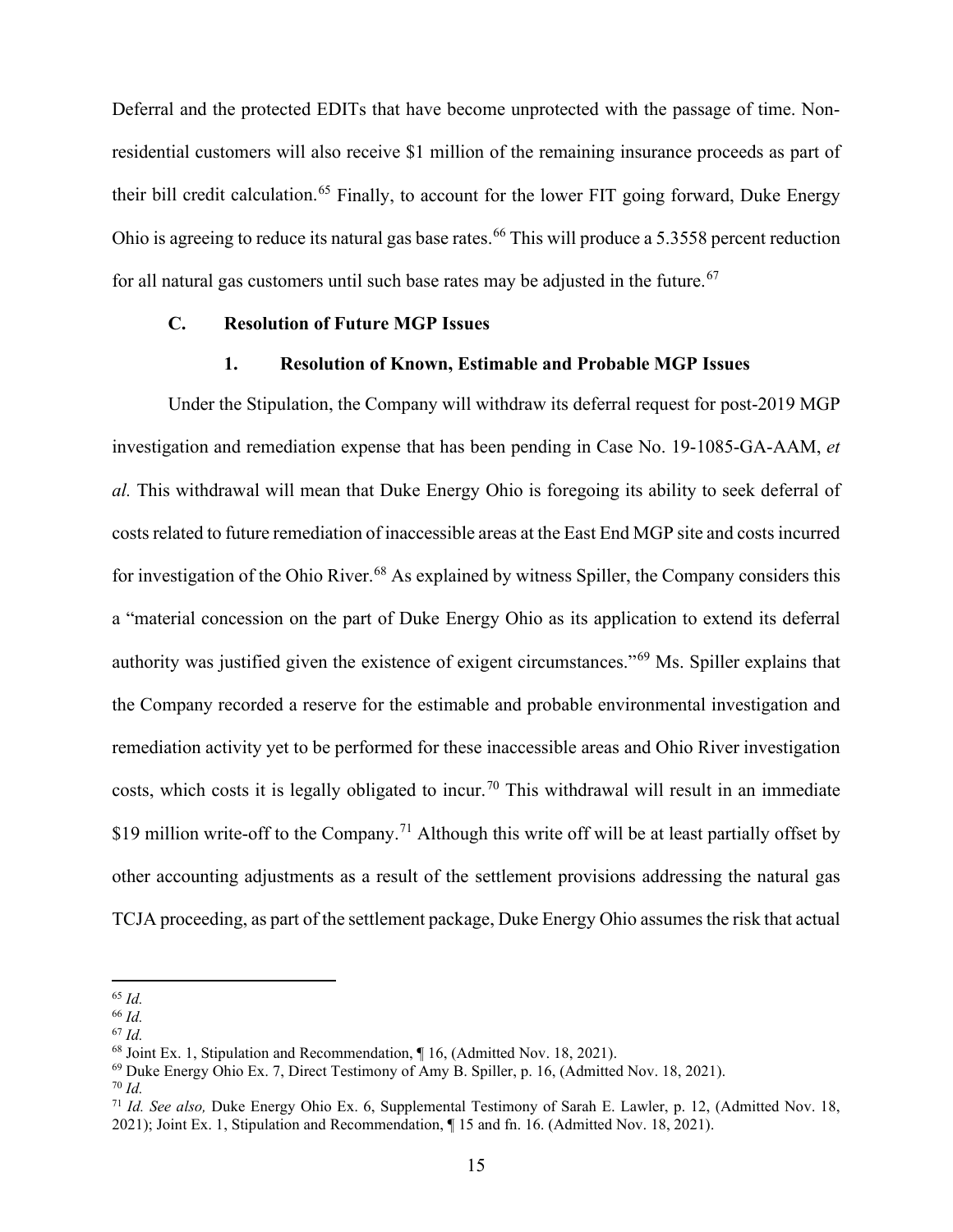investigation and remediation expense exceeds current estimates.<sup>[72](#page-18-3)</sup> Nonetheless, this settlement package resolves that customers will not be asked to pay for these costs in the future.<sup>[73](#page-18-4)</sup>

#### <span id="page-18-0"></span>**2. Resolution of Potential Ohio River Remediation**

Under federal and state environmental laws, the Company must investigate whether MGP contaminants have migrated, and could continue to migrate, into the banks and sediments of the Ohio River, and, if necessary, remediate such impacts.[74](#page-18-5) As the Company previously explained in these proceedings, the current bank of the Ohio River is as much as 200 feet north of the former waterline that existed when the MGP sites were operational due to the construction of the Markland Dam in 1964.<sup>[75](#page-18-6)</sup> The Markland Dam significantly increased the normal pool elevation of the Ohio River, placing portions of the former MGP operations under the water of the current Ohio River.<sup>[76](#page-18-7)</sup> These investigations remain ongoing. As the Company explained in its 2019 Deferral Extension Application, the Company does not know whether, and to what extent, remediation will be required in the Ohio River.<sup>[77](#page-18-8)</sup>

As part of the resolution of these proceedings, Duke Energy Ohio is agreeing to several conditions/limitations on its ability to seek Commission approval to defer those remediation costs, if necessary, in the future. First, the Company agrees it will only make a deferral application for Ohio River MGP remediation costs determined necessary after an Ohio EPA or U.S. EPA order, consent decree, or settlement has imposed a legal obligation to incur costs to remediate in and/or under the Ohio River, or after a written statement issued by the Ohio EPA or U.S. EPA that

<span id="page-18-3"></span><span id="page-18-2"></span><span id="page-18-1"></span><sup>72</sup> Joint Ex. 1, Stipulation and Recommendation, ¶ 115, (Admitted Nov. 18, 2021); Duke Energy Ohio Ex. 7, Direct Testimony of Amy B. Spiller, p. 16, (Admitted Nov. 18, 2021). <sup>73</sup> *Id.*

<span id="page-18-5"></span><span id="page-18-4"></span><sup>74</sup> Case No. 19-174-GA-RDR, *et al.,* Duke Energy Ohio Ex. 13, Direct Testimony of Todd Bachand, p. 6 (Admitted Nov. 19, 2019).

<span id="page-18-6"></span><sup>75</sup> Case No. 20-53-GA-RDR, *et al.,* Duke Energy Ohio Ex. 5, Bachand Direct Testimony, pp. 14-15, 18-20 (Admitted Nov. 18, 2021).

<span id="page-18-7"></span><sup>76</sup> Case No. 14-376-GA-RDR, *et al.*, Duke Energy Ohio Ex. 14, Supplemental Testimony of Todd Bachand, pp. 16- 17 (Admitted Nov. 19, 2019).

<span id="page-18-8"></span><sup>77</sup> *In the Matter of the Application of Duke Energy Ohio, Inc. for Authority to Continue Deferral of Environmental Investigation and Remediation Costs,* Case No. 19-1085-GA-AAM*, et al.,* Application (May 10, 2019).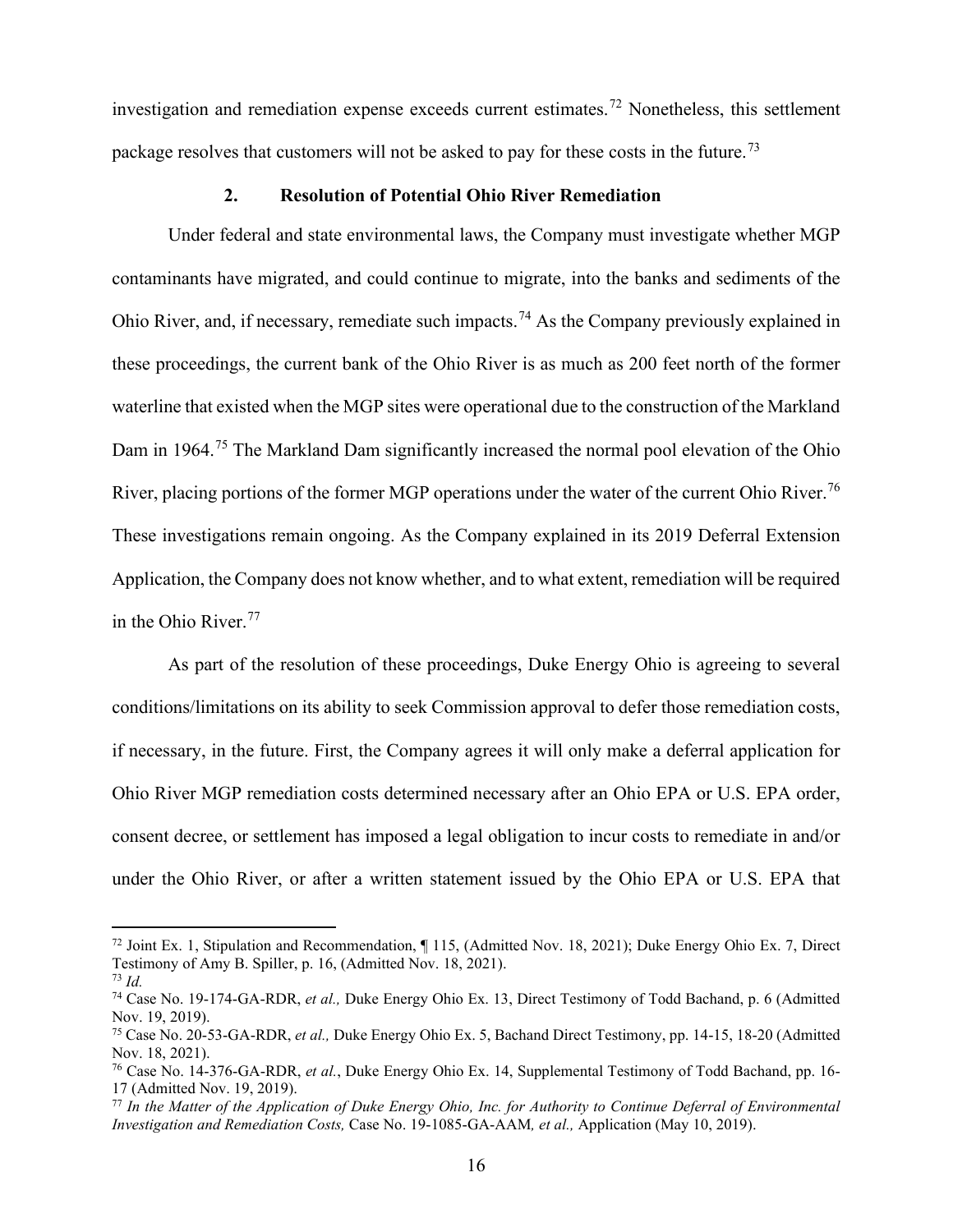remediation in and/or under the Ohio River is necessary to meet applicable standards under controlling environmental laws.[78](#page-19-2) Second, the Company is agreeing to a five-year time limitation for filing such a deferral application, which time limitation begins on the date the Commission approves the Stipulation without material modification.<sup>[79](#page-19-3)</sup> Parties retain their right to support or oppose the Company's application in the future, should it be filed.<sup>[80](#page-19-4)</sup> These limitations ensure that the Company will only perform future remediation if a state or federal agency confirms it is necessary. The time limitation ensures that the Company will seek that guidance or receive that confirmation within a reasonable time.

#### **D. Other Settlement Terms and Conditions**

#### <span id="page-19-1"></span><span id="page-19-0"></span>**1. Transition to an SSO**

In addition to the rate-related issues described above, the Stipulation contains numerous other benefits to customers. One such significant benefit of this Stipulation is the Company's agreement to file an application to exit its GCR and transition to a competitive auction structure to procure natural gas supply for non-shopping customers (Auction Application).<sup>[81](#page-19-5)</sup> Currently, Duke Energy Ohio procures natural gas supply via a mixture of short-term and long-term natural gas supply contracts with recovery of commodity costs through the GCR. Duke Energy Ohio is the last of the large investor-owned local distribution companies in Ohio that still uses the GCR, contract-based procurement structure.<sup>[82](#page-20-1)</sup> This Stipulation commits the Company to file the Auction Application to transition to a competitive auction to procure supply, in the format of an SSO, similar to how the Company procures competitive retail electric service for its non-shopping electric customers.[83](#page-20-2) This transition brings wholesale competition to Duke Energy Ohio's gas

<sup>78</sup> Joint Ex. 1, Stipulation and Recommendation, ¶ 17 (Admitted Nov. 18, 2021).

<sup>79</sup> *Id.*

<span id="page-19-2"></span><sup>80</sup> *Id.*

<span id="page-19-3"></span><sup>81</sup> Joint Ex. 1, Stipulation and Recommendation, ¶ III.B. (Admitted Nov. 18, 2021).

<span id="page-19-5"></span><span id="page-19-4"></span><sup>82</sup> Transcript, p. 58.

<sup>83</sup> Duke Energy Ohio Ex. 7, Direct Testimony of Amy B. Spiller, p. 20 (Admitted Nov. 18, 2021).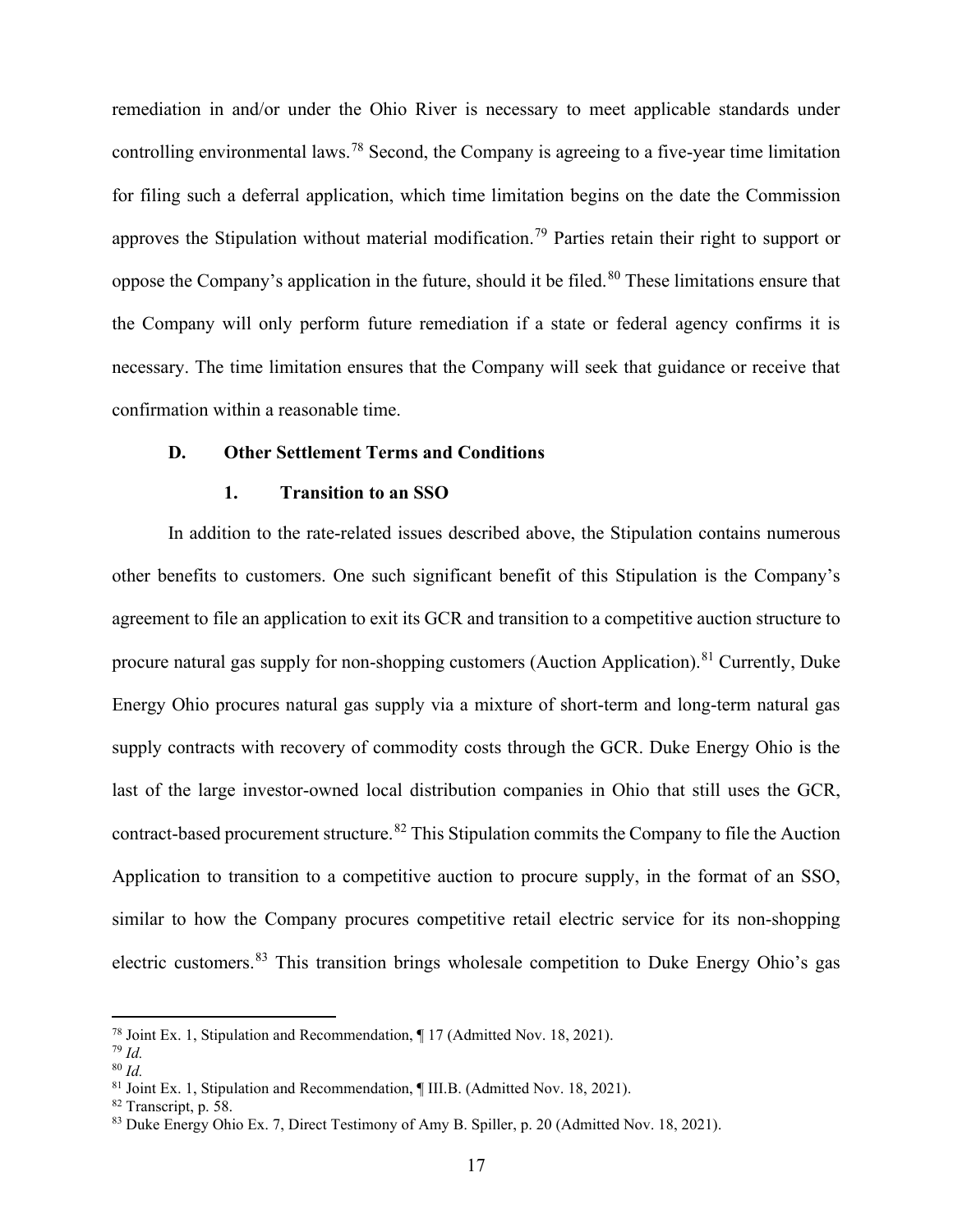procurement strategy by creating a new market for interested suppliers to participate. Since Duke Energy Ohio is the only public utility that is a combination natural gas and electric distribution company regulated by the Commission remaining in Ohio, bringing its natural gas procurement in line with its electric service procurement is a logical and meaningful benefit for its combination electric and natural gas customers. Duke Energy Ohio's natural gas customers will continue to have their choice of retail suppliers participating in the Company's Choice Program if they choose to shop for their natural gas commodity directly. The SSO auction, if approved in a subsequent proceeding, will provide those customers who do not shop, by choice or otherwise, with a wholesale, auction-based price that is unavailable to them today.

Under the terms of the Stipulation, the Company filed its notice of intent to file its Auction Application contemporaneously with the filing of the Stipulation.<sup>[84](#page-20-3)</sup> Although the Stipulation includes minimum/recommended terms that must be included in the Company's Auction Application (*e.g*., SSO structure, cost recovery, timing of implementation, *etc.*), the Company agreed to hold stakeholder information meetings to discuss this transition with interested parties to provide a transparent process and receive input from interested parties in advance of the application filing.<sup>[85](#page-21-1)</sup> The Company has already initiated these meetings.<sup>[86](#page-21-2)</sup> Because the Company must file a subsequent application, interested stakeholders, and the Commission itself, will have the ability to evaluate the merits of the transition in a subsequent proceeding.

## <span id="page-20-0"></span>**2. Creation of Two Bill Assistance Programs**

Another benefit of the Stipulation is the creation of two low-income bill-assistance programs for residential customers to help mitigate the costs of natural gas during winter months. This is a significant benefit to customers, particularly in light of the recent COVID-19 pandemic,

<span id="page-20-1"></span><sup>84</sup> Notice, Case No. 21-0903-GA-EXM, *et al,* (August 31, 2021). 85 *Id. ¶* 20.

<span id="page-20-2"></span>

<span id="page-20-3"></span><sup>86</sup> Transcript, p. 63.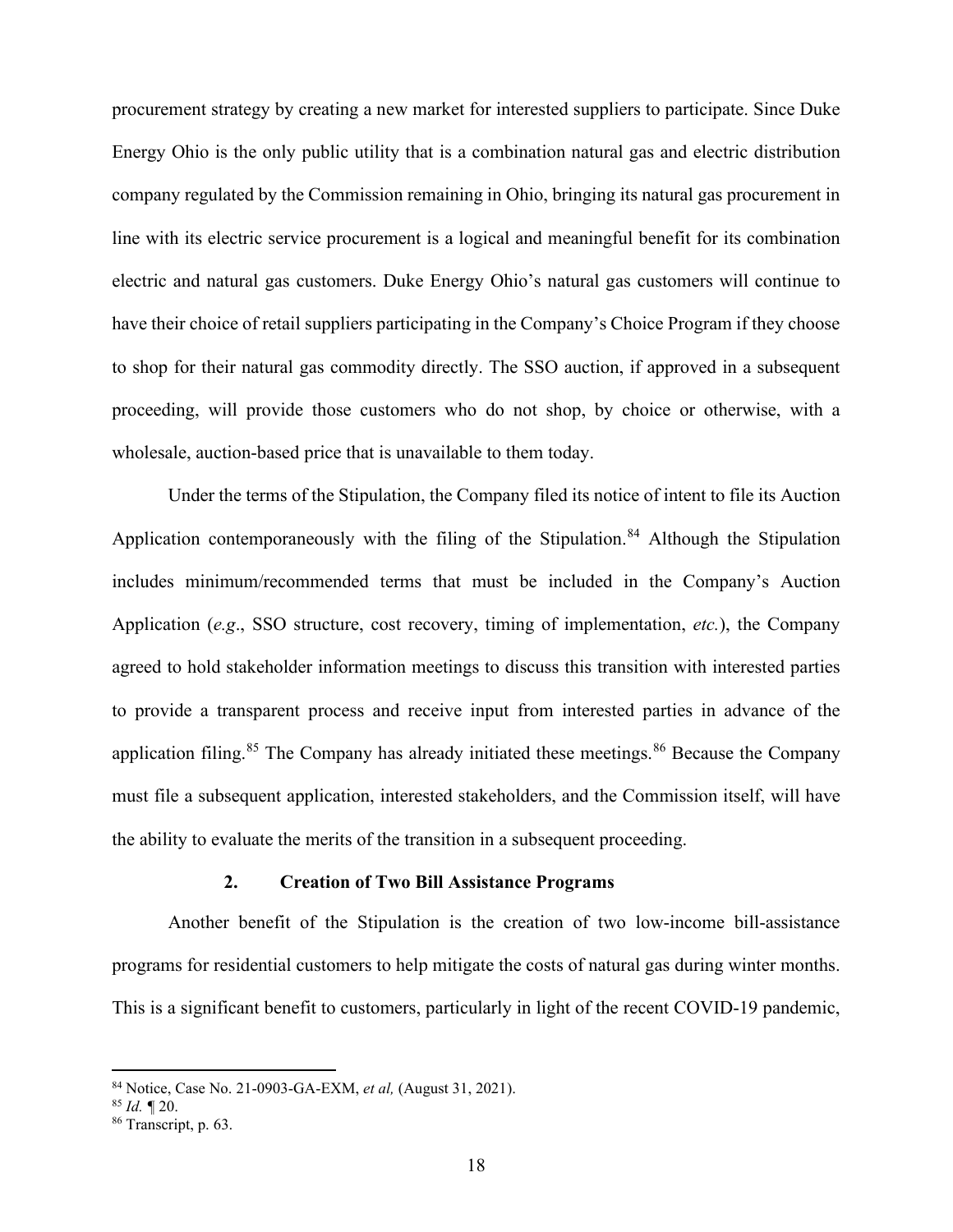where customers have found difficulty managing energy costs. The Stipulation guarantees \$300,000 in funding for low-income senior citizens regardless of approval. Upon approval of the Stipulation without material modification, an additional \$500,000 will be made available.<sup>[87](#page-21-3)</sup> This is the first low-income senior-citizen-specific bill-assistance program that has been implemented for the Company's natural gas customers.

The second bill assistance program will be funded at \$3 million, and will be available to qualifying natural gas customers of Duke Energy Ohio.<sup>[88](#page-21-4)</sup> The program contains time limitations to ensure that funds are timely spent. Any funds not spent by October 1, 2023, will be used as a credit against Duke Energy Ohio's natural gas Uncollectible Expense Rider (Rider UE-G). Therefore, if low-income customers do not exhaust the funding, those dollars will still go to customers in the form of offsetting other recoverable costs.

## <span id="page-21-0"></span>**3. Provision of Natural Gas Choice Information on the Bill**

The Stipulation provides a path for additional information for customers and customerrepresentatives regarding Duke Energy Ohio's natural gas choice program in two respects. First, if approved, Duke Energy Ohio will include, as part of its Auction Application, a request to amend its existing bill format to include additional price-to-compare information for customers. The bill message agreed upon for purposes of the Auction Application will model what the Company currently provides for electric customer bills as recently approved by the Commission.<sup>[89](#page-22-2)</sup> The Stipulation provides that the language to be proposed in that subsequent case will state: "In order for you to save money, a natural gas supplier must offer you a price lower than \$X.XX per CCF

 $87$  Joint Ex. 1, Stipulation and Recommendation,  $\P$  18 (Admitted Nov. 18, 2021).

<sup>88</sup> *Id.*

<span id="page-21-4"></span><span id="page-21-3"></span><span id="page-21-2"></span><span id="page-21-1"></span><sup>&</sup>lt;sup>89</sup> In the Matter of the Application of Duke Energy Ohio, Inc. for Bill Format Approval, Case No. 19-1593-GE-UNC, Order Finding and Order ¶ 36 (December 18, 2019) (approving price-to-compare message as reflected in the Company's Oct. 4, 2019 Correspondence Clarifying Sample Bill Formats, which states as follows: "In order for you to save money, an electric supplier must offer you a price lower than [X.XX] cents per kWh for the same usage that appears on this bill…"); Case No. 19-1593-GE-UNC, Correspondence, p. 3 (Oct. 4, 2019)*.*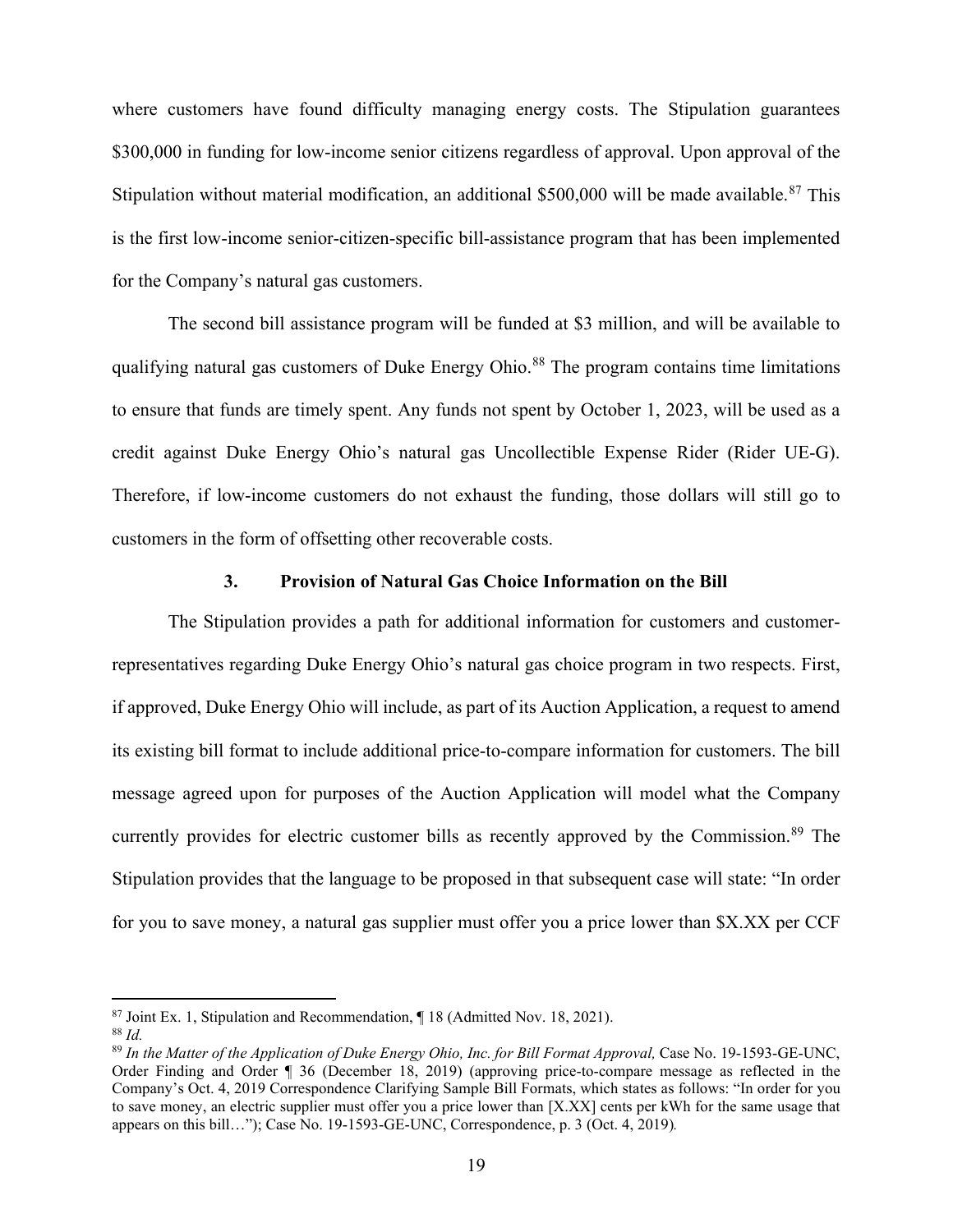for the same usage that appears on this bill."<sup>[90](#page-22-3)</sup> If approved in that subsequent case, the Company's natural gas customers, the vast majority of whom are also electric customers who already see this type of message on their bill for electric service, will have additional information regarding their natural gas price-to-compare as well. Again, any interested stakeholder will have an opportunity to weigh in on this proposed change in that subsequent filing and the Commission will determine whether to accept, amend, or deny that proposal in a subsequent case.

Also, per the Stipulation, Duke Energy Ohio is agreeing to provide OCC with aggregate shadow billing data that includes calculations of historic twenty-four months of data comparing shopping customer costs to what those customers would have paid had they been served on Duke Energy Ohio's GCR or SSO. The Company is agreeing to maintain this information going forward and provide it to OCC upon request, similar to what other utilities have done, and has been approved by the Commission.<sup>[91](#page-23-1)</sup>

These provisions will provide customers and the OCC with additional data regarding participation in the Company's natural gas Choice program.

## **IV. THE STIPULATION SATISFIES THE COMMISSION'S THREE-PART TEST**

### <span id="page-22-1"></span><span id="page-22-0"></span>**A. The Standard Of Review**

Ohio Administrative Code (O.A.C.) 4901-1-30(A) authorizes parties to Commission proceedings to enter into a stipulation, providing that "[a]ny two or more parties may enter into a written or oral stipulation concerning issues of fact, the authenticity of documents, or the proposed resolution of some or all of the issues in a proceeding."<sup>[92](#page-23-2)</sup> The standard of review for considering

 $90$  Joint Ex. 1, Stipulation and Recommendation,  $\P$  24a, (Admitted Nov. 18, 2021).

<span id="page-22-3"></span><span id="page-22-2"></span><sup>91</sup> *See In the Matter of the Application to Modify, in Accordance with Section 4920.08, Revised Code, the Exemption Granted Columbia Gas of Ohio, Inc., in Case No. 08-1344-GA-EXM,* Case No. 12-2637-GA-EXM, Opinion and Order, p. 26 (Jan. 9, 2013) (approving a Stipulation that, among other things, continued Columbia's residential and non-residential shadow billing); *see also In the Matter of the Application of Ohio Power Company for an Increase in Electric Distribution Rates,* Case No. 20-585-EL-AIR, *et al.,* Opinion and Order ¶ 131 (Nov. 17, 2021) (approving a Stipulation that included the provision of aggregate shadow billing data to OCC and Staff).  $92$  O.A.C. 4901-1-30(A).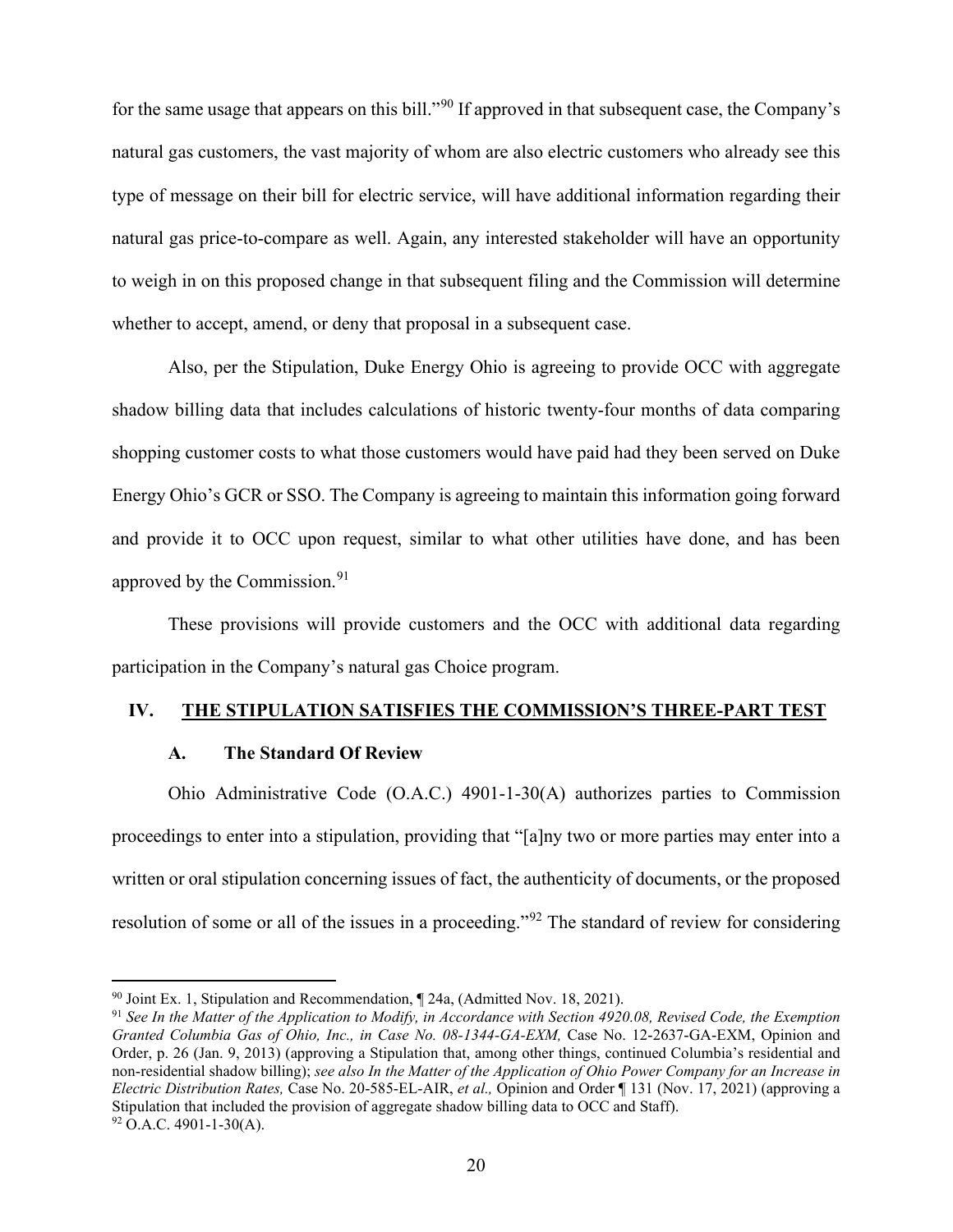the reasonableness of a stipulation has been discussed in a number of prior Commission proceedings.<sup>[93](#page-23-3)</sup> The ultimate issue for the Commission's consideration is whether the agreement, which embodies considerable time and effort by the signatory parties, is reasonable and should be adopted.<sup>[94](#page-23-4)</sup> Although not binding on the Commission, the terms of a stipulation are "accorded substantial weight" by the Commission.<sup>[95](#page-24-0)</sup> In considering the reasonableness of a stipulation, the Commission has used the following criteria:

- Is the settlement a product of serious bargaining among capable, knowledgeable parties?
- Does the settlement, as a package, benefit ratepayers and the public interest?
- Does the settlement package violate any important regulatory principle or practice?[96](#page-24-1)

The Supreme Court of Ohio has endorsed the Commission's analysis using these criteria to resolve cases in a manner economical to ratepayers and public utilities and affirmed that the Commission may place substantial weight on the terms of a stipulation.<sup>[97](#page-24-2)</sup> As explained below, the record supports that the Stipulation satisfies the three-part test.

## <span id="page-23-0"></span>**B. The Stipulation Is A Product Of Serious Bargaining Among Capable, Knowledgeable Parties**

The evidentiary record in these proceedings is replete with evidence of the serious bargaining that occurred. The evidentiary record was first developed as part of the hearings for the underlying MGP proceedings for cost recovery from 2013 through 2018, litigated November 18

<span id="page-23-1"></span><sup>93</sup> *See, e.g.*, *In re Cincinnati Gas & Elec. Co.*, Case No. 91-410-EL-AIR, Order on Remand (Apr. 14, 1994); *In re Western Reserve Telephone Co.*, Case No. 93-230-TP-ALT, Opinion and Order (Mar. 30, 1994); *In re Ohio Edison Co.*, Case No. 91-698-EL-FOR, et al., Opinion and Order (Dec. 30, 1993); *In re Cleveland Elec. Illum. Co.*, Case No. 88-170-EL-AIR, Opinion and Order (Jan. 31, 1989); *In re Restatement of Accounts and Records,* Case No. 84-1187- EL-UNC, Opinion and Order (Nov. 26, 1985).

<span id="page-23-3"></span><span id="page-23-2"></span><sup>94</sup> *See, e.g., In the Matter of the Application of Ohio Power Company for an Increase in Electric Distribution Rates,*  Case No. 20-585-EL-AIR, *et al.,* Opinion and Order ¶ 95 (Nov. 17, 2021).

<sup>95</sup> *Office of Consumers' Counsel v. Pub. Util. Comm.*, 64 Ohio St.3d 123, 125, 592 N.E.2d 1370, *citing City of Akron v. Pub. Util. Comm*., 55 Ohio St.2d 155, 157, 378 N.E.2d 480 (1978).

<sup>96</sup> *Id.*

<span id="page-23-4"></span><sup>97</sup> *Indus. Energy Consumers of Ohio Power Co. v. Pub. Util. Comm.*, 68 Ohio St.3d 559, 629 N.E.2d 423 (1994), citing *Consumers' Counsel* at 126.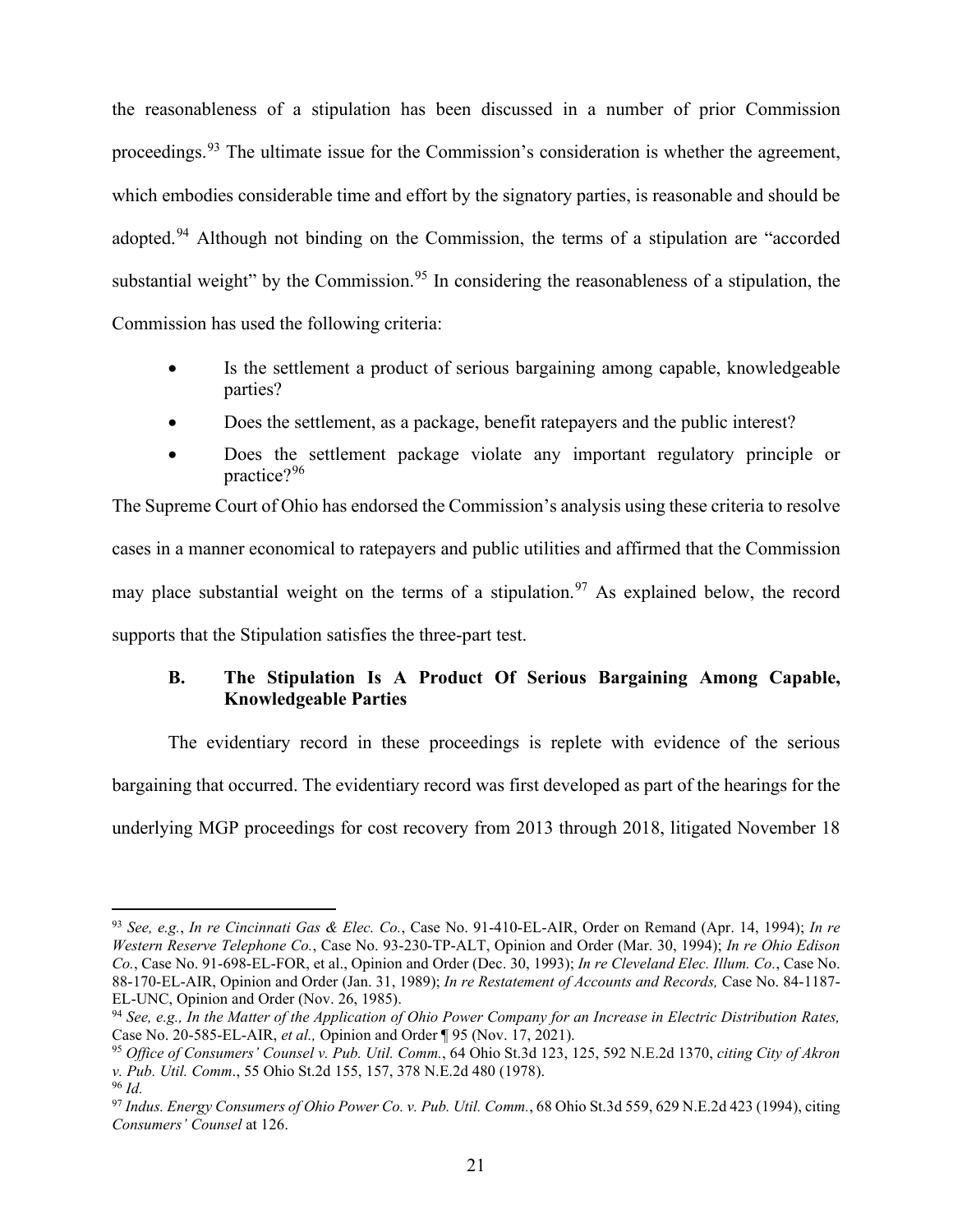through 21, 2019, as well as the TCJA proceeding litigated on August 7, 2019. As outlined above, on August 31, 2021, after close to a year of negotiations, a diverse group of parties entered into the Stipulation.<sup>[98](#page-24-3)</sup> If approved without material modification, that Stipulation will resolve all of the issues raised by the Signatory and Non-Opposing parties to the underlying cases.

The fact that the Stipulation is a product of serious bargaining is indisputable. The Commission may view the differences between an application and a filed stipulation as evidence of the seriousness of negotiations and bargaining between parties.<sup>[99](#page-25-0)</sup> The Company's Applications in the MGP proceedings sought recovery of approximately \$85 million representing remediation costs incurred through December 31, 2019.<sup>[100](#page-25-1)</sup> The intervening parties to the Litigated MGP proceedings and Staff argued for significant disallowances. In the Litigated MGP Proceedings, Staff recommended disallowances of approximately \$27 million in MGP remediation costs that Staff attributed to being outside of boundaries of what it believes was authorized for recovery.<sup>[101](#page-25-2)</sup> OCC and other intervening parties challenged the prudency of the Company's remediation activities, arguing that additional disallowances were appropriate.<sup>[102](#page-25-3)</sup> The boundary issue, as well as the accuracy of Staff's allocation of costs to those areas, were disputed by the Company in the Litigated MGP Proceedings.<sup>[103](#page-25-4)</sup> Similarly, the allocation of insurance proceeds was a contested issue. Staff recommended additional disallowances for 2019 costs.<sup>[104](#page-25-5)</sup>

<sup>98</sup> Duke Energy Ohio Ex. 6, Supplemental Testimony of Sarah E. Lawler, p. 16, (Admitted Nov. 18, 2021); Transcript p. 46.

<sup>&</sup>lt;sup>99</sup> In the Matter of the Application of Ohio Power Company for an Increase in Electric Distribution Rates, Case No. 20-585-EL-AIR *et al.,* Opinion and Order ¶ 131, (Nov. 17, 2021); *citing First Energy 2014 ESP Case,* Opinion and Order p. 44, (Mar, 31, 2016).

<sup>100</sup> Joint Ex. 1, Stipulation and Recommendation, ¶8, (Admitted Nov. 18, 2021).

<sup>&</sup>lt;sup>101</sup> Staff Ex. 1, A Report by the Staff of the Public Utilities Commission of Ohio, p. 7 (Admitted Nov. 18, 2021).

<span id="page-24-0"></span><sup>&</sup>lt;sup>102</sup> *See, e.g., In the Matter of the Application of Duke Energy Ohio, Inc., for an Adjustment to Rider MGP Rates, Case* No. 14-375-GA-RDR, Initial Post-Hearing Brief by the Office of the Ohio Consumers Counsel, pp. 22-28 (January 17, 2020).

<span id="page-24-2"></span><span id="page-24-1"></span><sup>103</sup> *See, e.g.,* Case No. 14-376-GA-RDR, *et al.*, Duke Energy Ohio Ex. 14, Supplemental Testimony of Todd L. Bachand, pp. 14-17 (Admitted Nov. 19, 2019) (disputing Staff's boundary limitations for eligible cost recovery); *Id.*  p. 22 and Attachment TLB-6 (disputing Staff's allocation of costs to those disputed areas, arguing that at most \$7.46 million in actual remediation work occurred in those disputed areas). <sup>104</sup> Staff Ex. 1, A Report by the Staff of the Public Utilities Commission of Ohio, Table 4 (Admitted Nov. 18, 2021).

<span id="page-24-3"></span>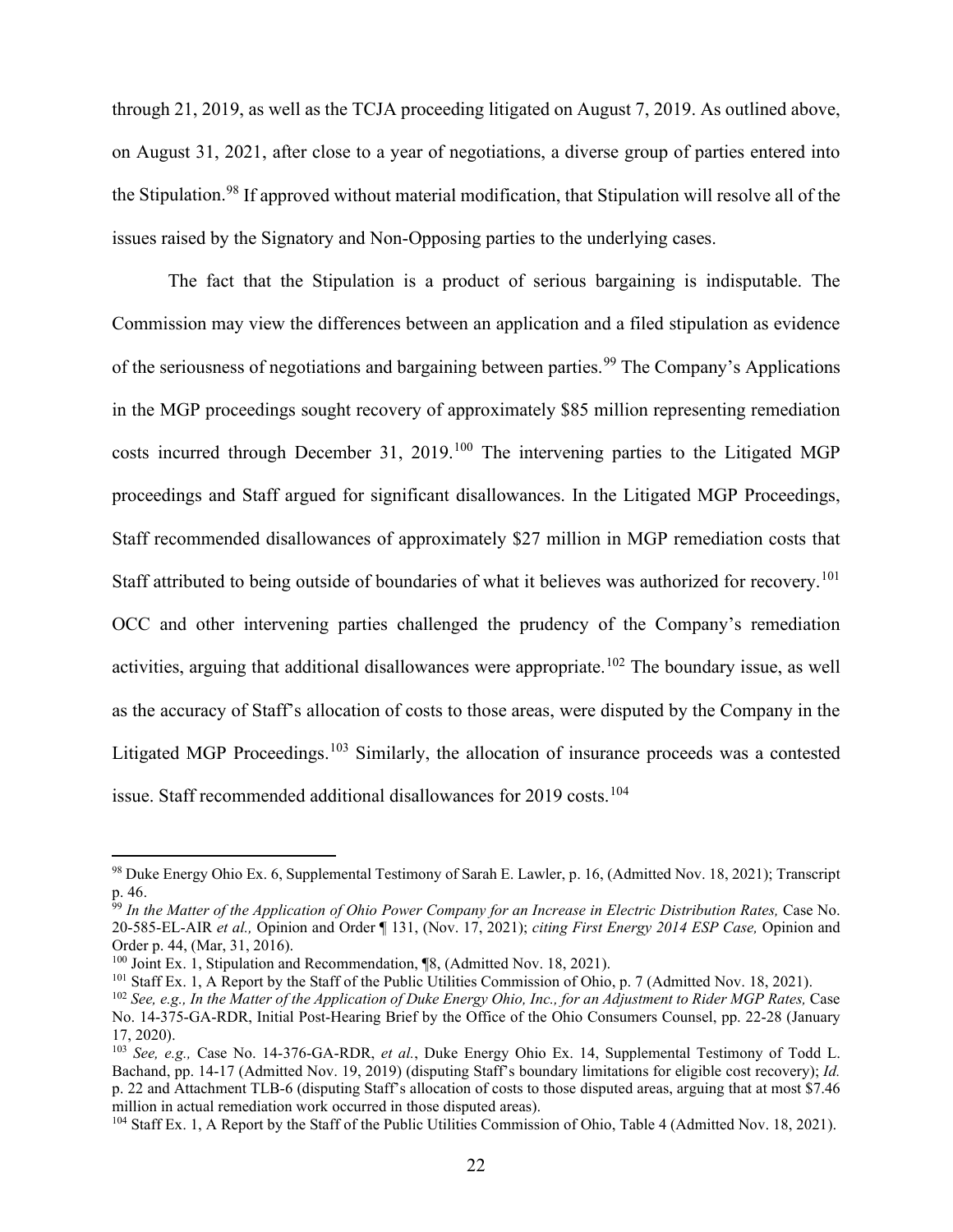In its 2019 Deferral Extension, the Company requested additional accounting authority for investigation and remediation activities at the MGP sites for periods after December 31, 2019.<sup>[105](#page-25-6)</sup> As witness Lawler explains, this request included an accounting reserve of approximately \$19 million in estimable and probable MGP remediation costs to be incurred.<sup>[106](#page-25-7)</sup> The Company's 2019 Deferral Extension made it clear that it was reserving the right to seek additional future deferral authority for any Ohio River remediation that may be determined necessary in the future.<sup>[107](#page-26-0)</sup>

The Stipulation incorporates recommendations of the Staff, reflects several amendments to provisions proposed in the Company's various applications in favor of customers and intervenors, and includes the addition of terms and conditions to the benefit of customers, demonstrating evidence of significant bargaining among the parties.<sup>[108](#page-26-1)</sup> Per the Stipulation, Duke Energy Ohio (and the Signatory Parties) have agreed to more than \$11 million in disallowances, related to MGP remediation costs already incurred through 2019.<sup>[109](#page-26-2)</sup> This agreement resolves the disputed boundary issue, and the issue of allocation of insurance proceeds. Additionally, Duke Energy Ohio is agreeing to withdraw its 2019 Deferral Extension Request, thereby foregoing the opportunity to pursue deferral of additional MGP remediation costs, estimated to be \$19 million that is already reserved per accounting rules as being estimable and probable of occurring.<sup>[110](#page-26-3)</sup> Approval of the Stipulation results in immediate write-offs to Duke Energy Ohio for those "unrecoverable" MGP costs.[111](#page-26-4) The remaining MGP costs, approximately \$74 million, while considered "recoverable"

<span id="page-25-3"></span><span id="page-25-2"></span><span id="page-25-1"></span><span id="page-25-0"></span><sup>105</sup> *In the Matter of the Application of Duke Energy Ohio, Inc. for Authority to Continue Deferral of Environmental Investigation and Remediation Costs,* Case No. 19-1085-GA-AAM*, et al.,* Application (May 10, 2019).

<sup>106</sup> Duke Energy Ohio Ex. 6, Supplemental Testimony of Sarah E. Lawler, pp. 4, 12 (Admitted Nov. 18, 2021).

<span id="page-25-4"></span><sup>107</sup> *In the Matter of the Application of Duke Energy Ohio, Inc. for Authority to Continue Deferral of Environmental Investigation and Remediation Costs,* Case No. 19-1085-GA-AAM*, et al.,* Application, p. 30 (May 10, 2019).

<sup>108</sup> *See, e.g., In the Matter of the Application of Ohio Power Company for an Increase in Electric Distribution Rates,*  Case No. 20-585-EL-AIR, *et al.,* Opinion and Order ¶ 108 (Nov. 17, 2021).

<sup>109</sup> Joint Ex. 1, Stipulation and Recommendation, ¶ III.A.8 (Admitted Nov. 18, 2021).¶

<span id="page-25-5"></span><sup>110</sup> Duke Energy Ohio Ex. 6, Supplemental Testimony of Sarah E. Lawler, p. 12, (Admitted Nov. 18, 2021);Joint Ex. 1, Stipulation and Recommendation, ¶ III.A.15 (Admitted Nov. 18, 2021).

<span id="page-25-7"></span><span id="page-25-6"></span><sup>111</sup> *Id*., Table 1 and ¶ III.A.15; *see also* Duke Energy Ohio Ex. 7, Direct Testimony of Amy B. Spiller, p. 16 (Admitted Nov. 18, 2021).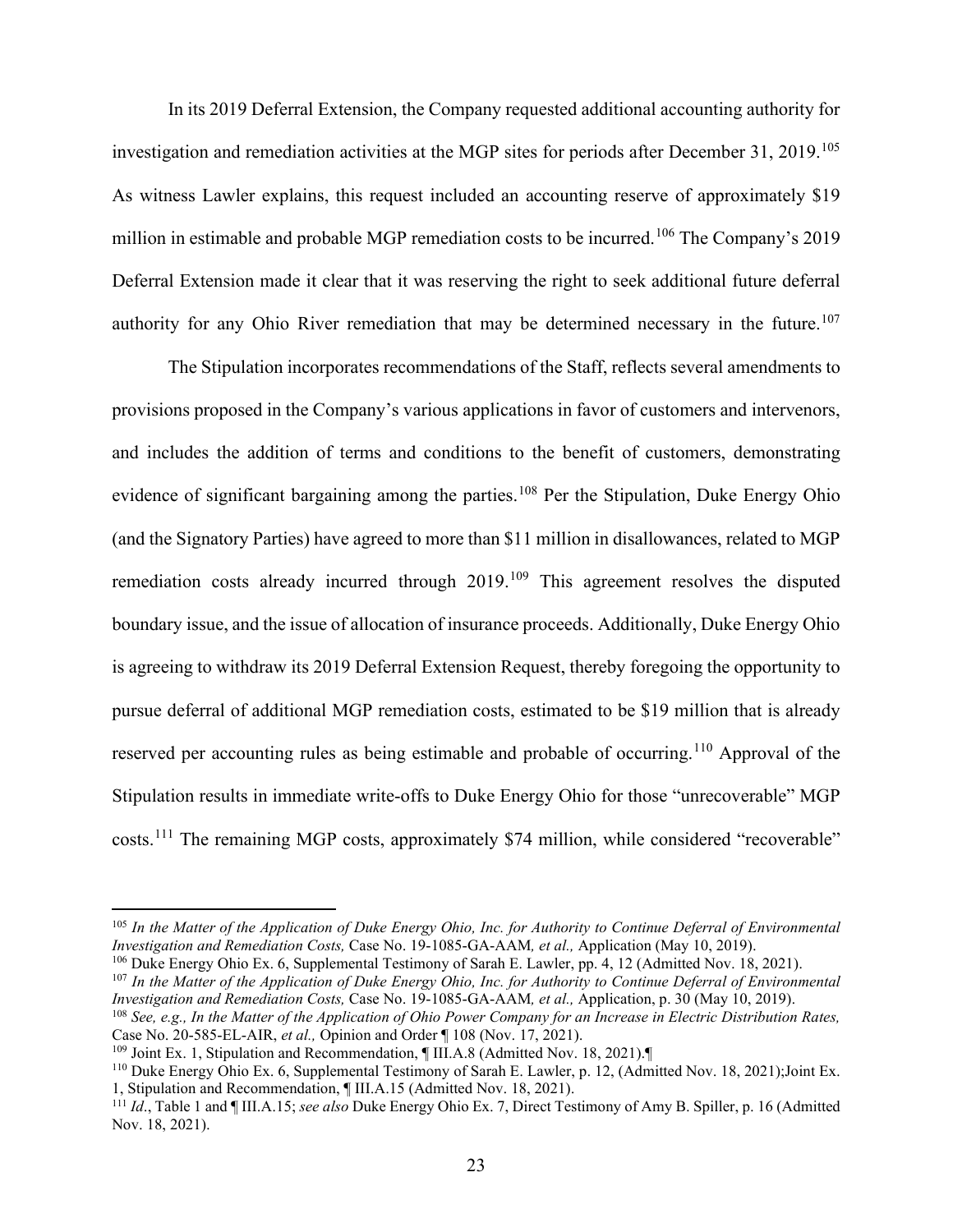per the Stipulation, will actually not be charged to customers. The Signatory and Non-Opposing Parties negotiated a complete offset of these MGP costs through accounting adjustments resulting from the resolution of the TCJA proceedings and the application of MGP insurance proceeds against those expenses.

As previously explained, the valuation date of EDITs under the TCJA was one of the contested issues in the litigation of the Company's TCJA proceeding. The original parties (Staff, OCC and the Company) disagreed upon the appropriate date for valuation. The Stipulation, among other issues, resolves that dispute with the Signatory and Non-Opposing Parties negotiating the valuation date proposed by the Company in exchange for other concessions, such as the aforementioned write-offs of MGP expenses. Additionally, the Settling Parties have agreed to a more accelerated distribution of the TCJA benefits that are not subject to tax normalization rules (unprotected EDITs) and the FIT deferral than what either the Company or Staff proposed in the TCJA case. This acceleration of benefits allows the complete offset of the "recoverable" MGP costs and provides significant bill credits to customers.<sup>[112](#page-27-0)</sup>

In resolution of the potential future remediation issues related to the Ohio River, the Settling Parties negotiated limitations and timing constraints on Duke Energy Ohio's reservation of rights and ability to seek any future deferral authority related to MGP remediation that may be performed in the Ohio River.<sup>[113](#page-27-1)</sup> First, any future investigation/remediation costs incurred in the defined "inaccessible areas" are not deferrable.<sup>[114](#page-27-2)</sup> Second, the Company may only file a request for continued deferral *after* either an Ohio EPA or U.S. EPA order, consent decree, or settlement has imposed a legal obligation to incur river remediation expense, or after a written statement is issued by one of those two agencies confirming that remediation of the Ohio River is necessary to

<span id="page-26-3"></span><span id="page-26-2"></span><span id="page-26-1"></span><span id="page-26-0"></span><sup>112</sup> Duke Energy Ohio Ex. 6, Supplemental Testimony of Sarah E. Lawler, pp. 8-13 (Admitted Nov. 18, 2021).

<span id="page-26-4"></span><sup>113</sup> Joint Ex. 1, Stipulation and Recommendation, ¶ III.A.17 (Admitted Nov. 18, 2021).

<sup>114</sup> *Id.*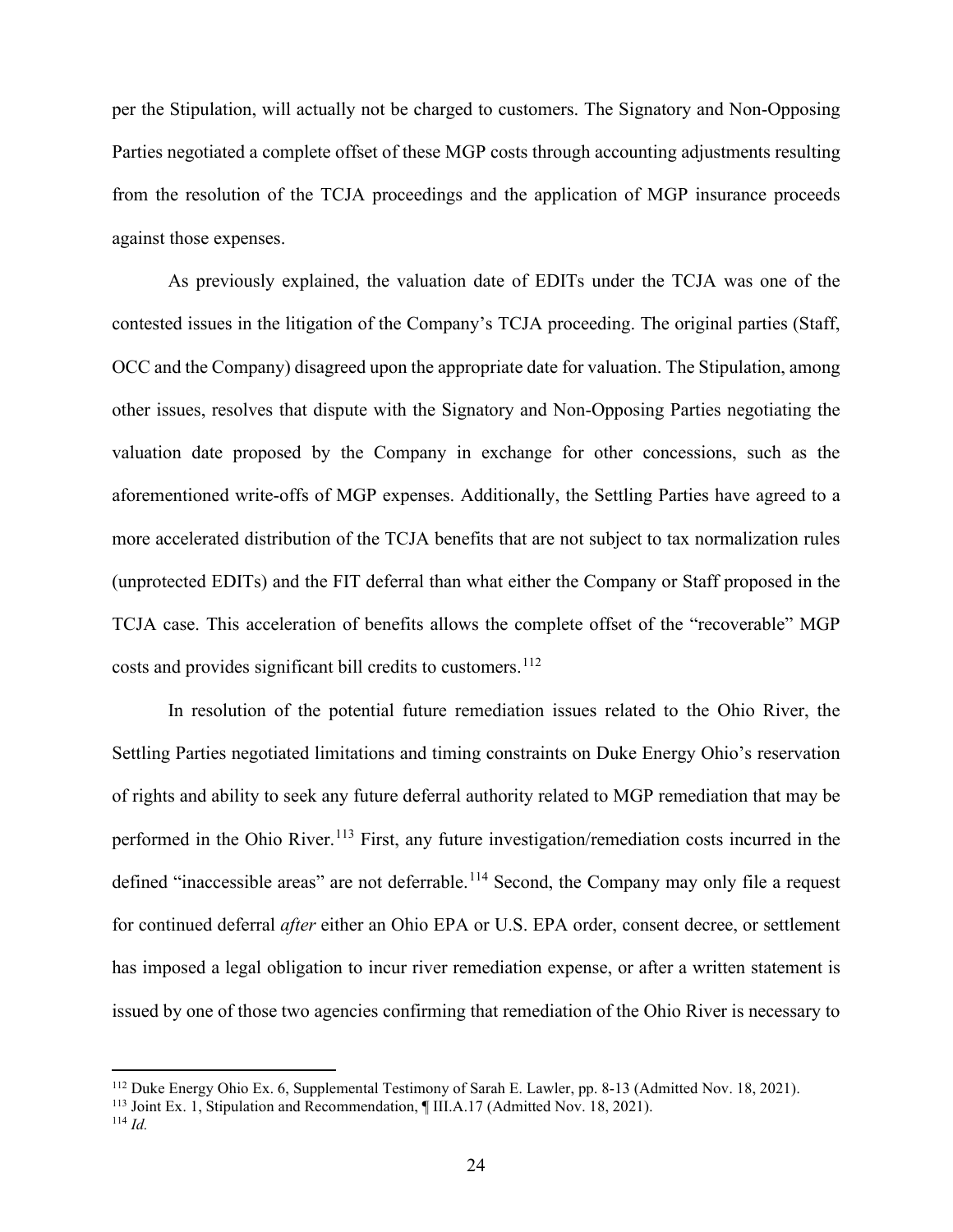meet applicable standards under environmental laws. The Settling Parties agree that any such future application by the Company must recommend adoption of the same rate design previously used to allocate MGP costs.<sup>[115](#page-27-3)</sup> Finally, the Settling Parties negotiated a five-year time limitation on the Company's ability to file a deferral request before the Commission.<sup>[116](#page-27-4)</sup> None of those limitations were included in the Company's 2019 Deferral Application and are only possible through negotiation.

The Stipulation introduces several items that could only be accomplished via a negotiated settlement. First, as previously described, the settlement negotiations resulted in the creation of two natural gas bill assistance programs for qualifying low-income customers, including a program specifically identified to assist senior citizens.<sup>[117](#page-28-0)</sup> Although the creation of such customer assistance programs is nothing new and frequently appears in settlements before the Commission, this settlement represents the first such program for the Company that is targeted at senior citizens. Neither Ohio law nor Commission regulations require utilities to offer and manage bill assistance programs of this type. Similarly, the settlement negotiations resulted in a commitment by Duke Energy Ohio to file an application to exit its GCR and transition to an auction-based SSO structure. Again, Ohio law does not require, nor can the Commission or any other party compel the Company to make this type of filing as the initiation of such a process is only "upon the application of a natural gas company."<sup>[118](#page-28-1)</sup> This agreement to file the Auction Application for Commission consideration includes minimum provisions that the negotiating parties requested be included in that application. The Commission maintains full authority to approve, modify, or reject the Company's subsequent Auction Application. The Stipulation merely commits the Company to file

<span id="page-27-0"></span><sup>115</sup> *Id.*

<span id="page-27-1"></span><sup>116</sup> *Id.*

<span id="page-27-2"></span><sup>117</sup> *Supra* discussion ¶ III.D.2.

<span id="page-27-4"></span><span id="page-27-3"></span><sup>118</sup> R.C. 4929.04(A) vests the Commission with authority to approve an exemption for commodity sales service or ancillary service of a natural gas company "upon the application of a natural gas company."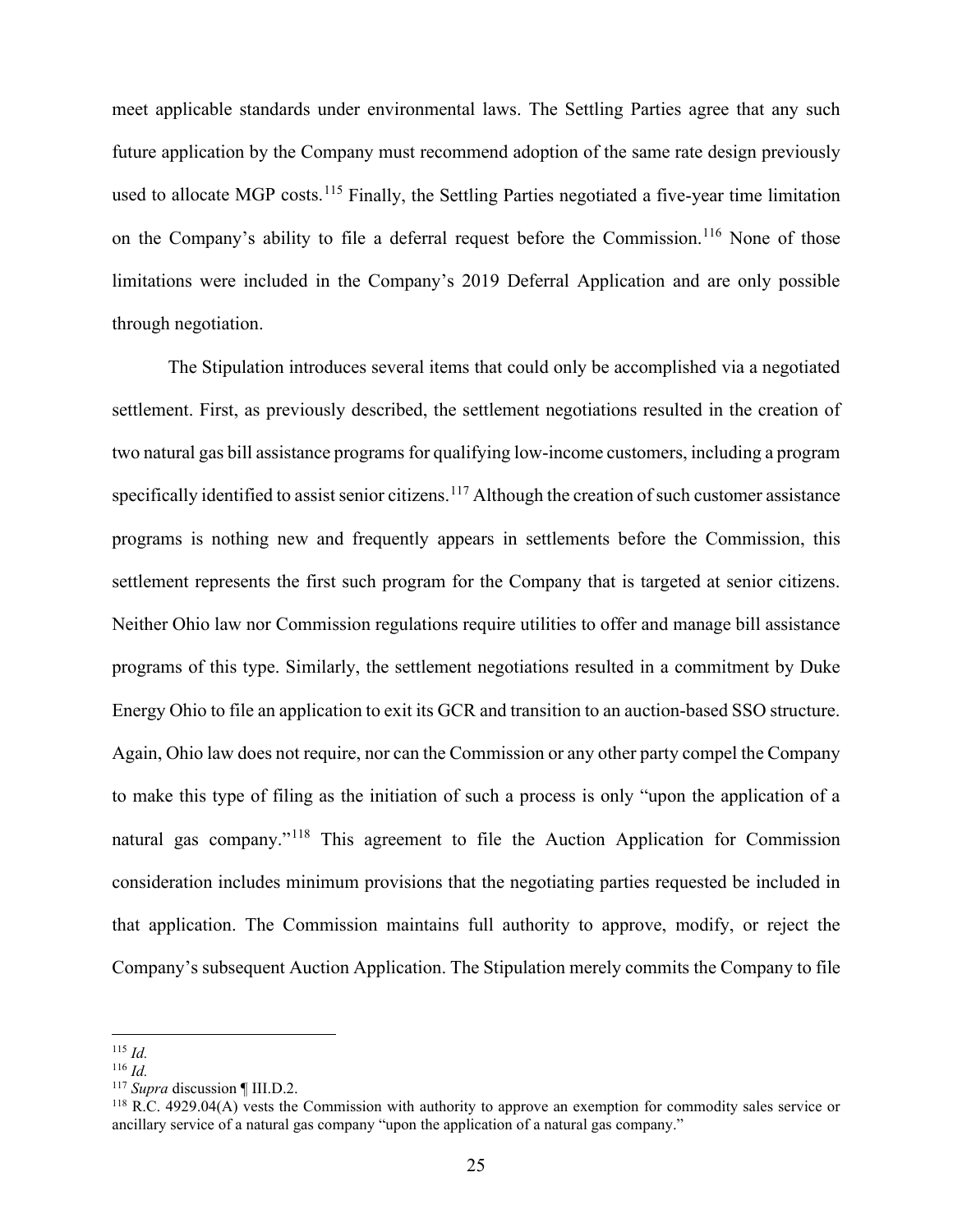its proposal, which, if subsequently approved, will enhance the current competitive natural gas market in southwestern Ohio through implementation of a wholesale, competitive, auction-based procurement process.<sup>[119](#page-28-2)</sup>

Finally, the settlement negotiations resulted in the Company agreeing to include a bill format change to introduce a price-to-compare calculation on customer bills as part of the Auction Application. If that subsequent application is approved, customers will see additional pricing information on their bill.<sup>[120](#page-29-1)</sup> Again, the Commission maintains discretion to approve, amend, or reject this future application. The Stipulation merely commits the Company to make the filing for consideration. Similarly, the Stipulation commits Duke Energy Ohio to provide OCC with aggregate shadow billing data.<sup>[121](#page-29-2)</sup> Although Ohio law does not require Duke Energy Ohio to provide this information, it does not prohibit it either. And although the Company has resisted prior attempts by OCC for the Commission to compel the Company to place this information on customer bills or make it publicly available in some other way,  $122$  through these settlement negotiations, the Company conceded its prior position and the negotiations resulted in a way to compile the information for OCC's information and use.<sup>[123](#page-29-4)</sup> Again, this is evidence of the serious bargaining that took place to arrive at the total settlement package.

The Stipulation represents an agreement of settlement between a diverse group of capable and knowledgeable parties in multiple complex regulatory proceedings before the Commission. The settlement discussions occurred over many months.<sup>[124](#page-29-5)</sup> The interests represented by the Signatory Parties or Non-Opposing Parties include those of Staff, residential customers (OCC), low-income customers (OPAE), large non-residential consumers (OEG), commercial consumers

<sup>119</sup> Duke Energy Ohio Ex. 7, Direct Testimony of Amy B. Spiller, p. 3 (Admitted Nov. 18, 2021).

<sup>&</sup>lt;sup>120</sup> Joint Ex. 1, Stipulation and Recommendation, ¶ III.C.24 (Admitted Nov. 18, 2021).

<span id="page-28-0"></span><sup>121</sup> *Id.*, ¶ III.C.25.

<span id="page-28-1"></span><sup>&</sup>lt;sup>122</sup> *See, e.g.,* IGS Ex. 5, p. 4; IGS Ex. 6, pp. 5-6; IGS Ex. 7, p. 5; and IGS Ex. 10, p. 2 (Admitted Nov. 18, 2021).<br><sup>123</sup> Joint Ex. 1, Stipulation and Recommendation, ¶ III.C.25 (Admitted Nov. 18, 2021).

<span id="page-28-2"></span><sup>&</sup>lt;sup>124</sup> Duke Energy Ohio Ex. 6, Supplemental Testimony of Sarah E. Lawler, p. 16 (Admitted Nov. 18, 2021).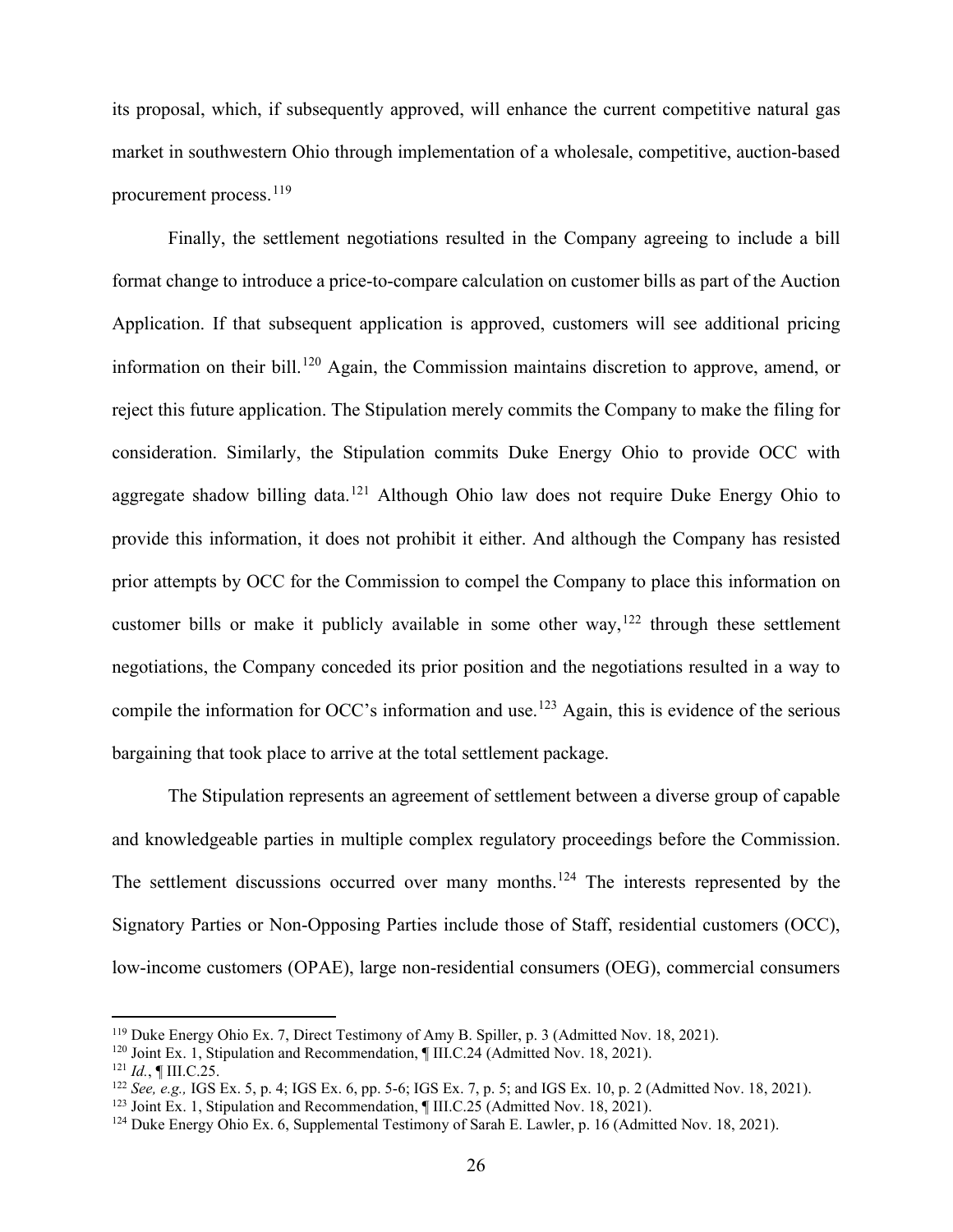(OMAEG), one of the largest grocery chains in the United States (Kroger), and Duke Energy Ohio. The Signatory and Non-Opposing Parties together represent a cross-section of all Duke Energy Ohio's natural gas customer groups. Moreover, as this Commission has previously held, the Commission Staff impartially represents the interests of all stakeholders.<sup>[125](#page-30-0)</sup> Each of these parties regularly participates in proceedings before the Commission and has significant experience in regulatory matters. The Settling Parties were represented by experienced, competent counsel and subject matter experts.<sup>[126](#page-30-1)</sup> All participants were provided an opportunity to express their concerns, raise issues, with those issues being thoroughly reviewed and resolved during negotiations that culminated in the final Stipulation package.<sup>[127](#page-30-2)</sup> IGS and RESA witness Lacey conceded that the Signatory Parties, including Staff, and Non-Opposing Parties are knowledgeable and capable, at least in some areas.<sup>[128](#page-30-3)</sup> The Commission has repeatedly rejected the contention that any one class of customers (or any party) can effectively veto a stipulation.<sup>[129](#page-30-4)</sup> Accordingly, the Commission should find that the first prong of the three-part test has been satisfied.

## <span id="page-29-0"></span>**C. The Stipulation, as a Package, Benefits Ratepayers and Is in the Public Interest**

The Stipulation is a comprehensive settlement package that absolutely benefits ratepayers and is in the public interest. RESA and IGS cannot legitimately claim otherwise. The benefits to this settlement package to ratepayers are readily apparent. As explained above, the settlement package resolves eighteen total cases addressing cost recovery of more than \$85 million in costs

 $125$  Case No. 15-218-GA-GCR, Opinion and Order, pp. 20-21 (September 7, 2016).

<sup>126</sup> Duke Energy Ohio Ex. 6, Supplemental Testimony of Sarah E. Lawler, p. 16 (Admitted Nov. 18, 2021).

<sup>127</sup> *Id.; see also* Duke Energy Ohio Ex. 7, Direct Testimony of Amy B. Spiller, p. 22 (Admitted Nov. 18, 2021).

<sup>128</sup> Transcript, pp. 245-246.

<span id="page-29-5"></span><span id="page-29-4"></span><span id="page-29-3"></span><span id="page-29-2"></span><span id="page-29-1"></span><sup>&</sup>lt;sup>129</sup> See, e.g., In the Matter of the Application of Columbia Gas of Ohio, Inc. for Approval of an Alternative Form of *Regulation to Extend and Increase Its Infrastructure Replacement Program*, Case No. 16-2422-GA-ALT, Opinion and Order, ¶ 70 (Jan. 31, 2018); *In the Matter of the Application of the Ohio Edison Company, The Cleveland Electric Illuminating Company, and The Toledo Edison Company for Approval of Their Energy Efficiency and Peak Demand Reduction Program Portfolio Plans for 2017 through 2019*, Case No. 16-743-EL-POR, Opinion and Order, p. 25 (Nov. 21, 2017); *Dominion Retail v. Dayton Power & Light Co.*, Case No. 03-2405-EL-CSS, Opinion and Order, p.19 (Feb. 2, 2005).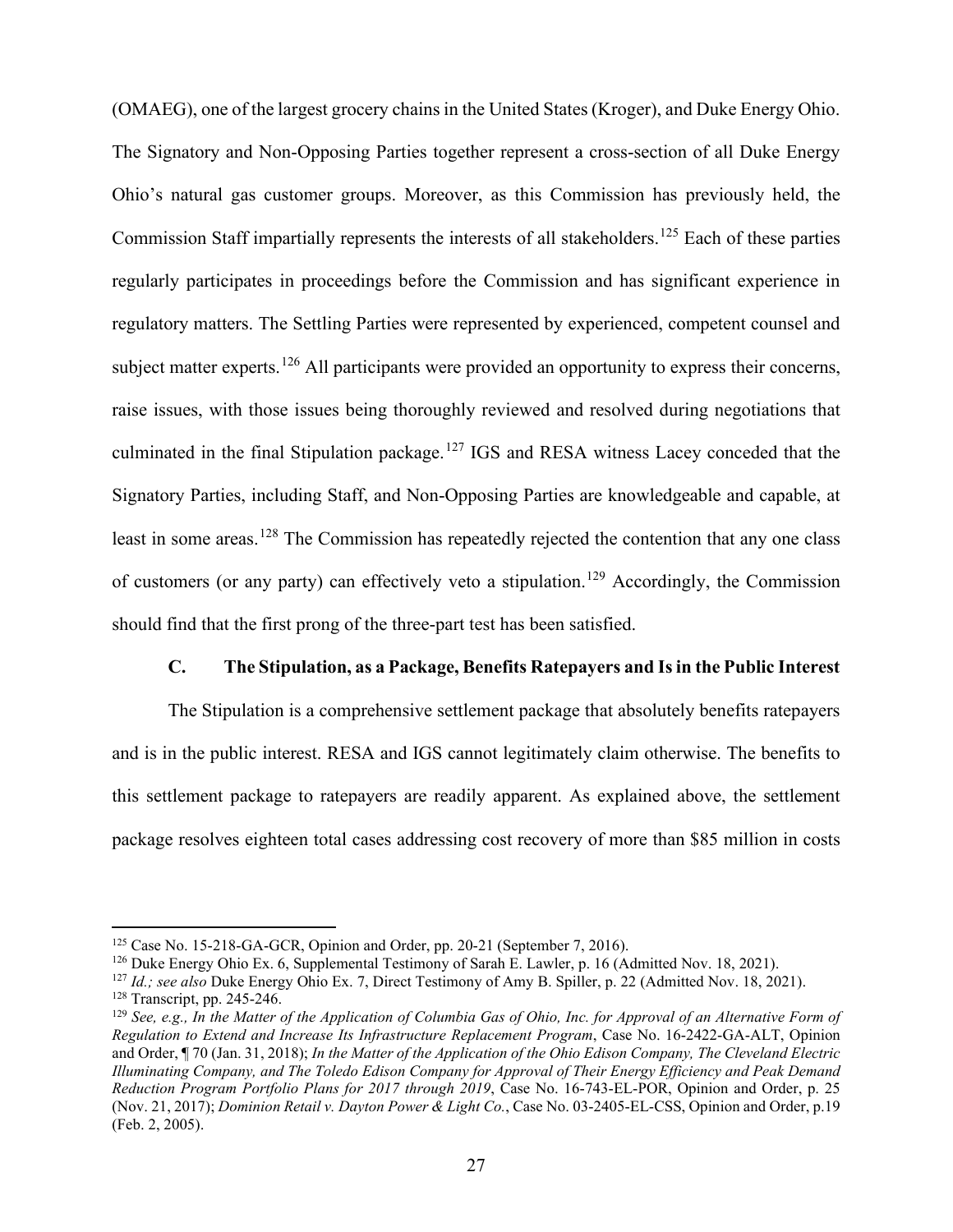that have been pending for several years, while lowering customer rates by more than five percent and providing bill credits to natural gas customers.

The Stipulation package creates bill assistance programs for qualifying customers and limits the Company's ability to seek future deferral authority for potential remediation in the Ohio River by placing reasonable guardrails and time restrictions on when the Company may make a future application. The Stipulation package includes provisions that commit the Company to make future applications before the Commission to seek to transition away from its GCR to a competitively procured wholesale natural gas SSO and to seek Commission authorization to include a price-to-compare calculation on the Company's natural gas bills, similar to what it already does for electric customers. These provisions all directly benefit ratepayers and would not be possible absent the comprehensive settlement package negotiated in these proceedings.

The above-described benefits to ratepayers (*e.g.,* resolution of proceedings, lower rates, bill credits, customer assistance programs, competitive market enhancements, guardrails for future deferrals, bill message consistency for Duke Energy Ohio natural gas and electric customers, etc.) also demonstrate that the settlement package is in the public interest. The test for the Commission is whether the settlement as a total package is in the public interest, not whether each and every individual component or term satisfies the public interest on a stand-alone basis. As a package, the terms and conditions of this Stipulation are overwhelmingly in the public interest.

<span id="page-30-2"></span><span id="page-30-1"></span><span id="page-30-0"></span>Bringing resolution to a multitude of complex and highly-contested regulatory proceedings that have been pending before the Commission for several years furthers the public interest. The parties that participated in the negotiations that ultimately lead to the resolution of these proceedings have been involved in several if not all of these proceedings for many years.<sup>[130](#page-31-0)</sup> The

<span id="page-30-4"></span><span id="page-30-3"></span><sup>&</sup>lt;sup>130</sup> Staff, OCC, and Duke Energy Ohio were parties to all of the underlying proceedings. By Entry dated August 13, 2019, in Case No. 14-375-GA-RDR, the Commission consolidated the Company's pending MGP cost recovery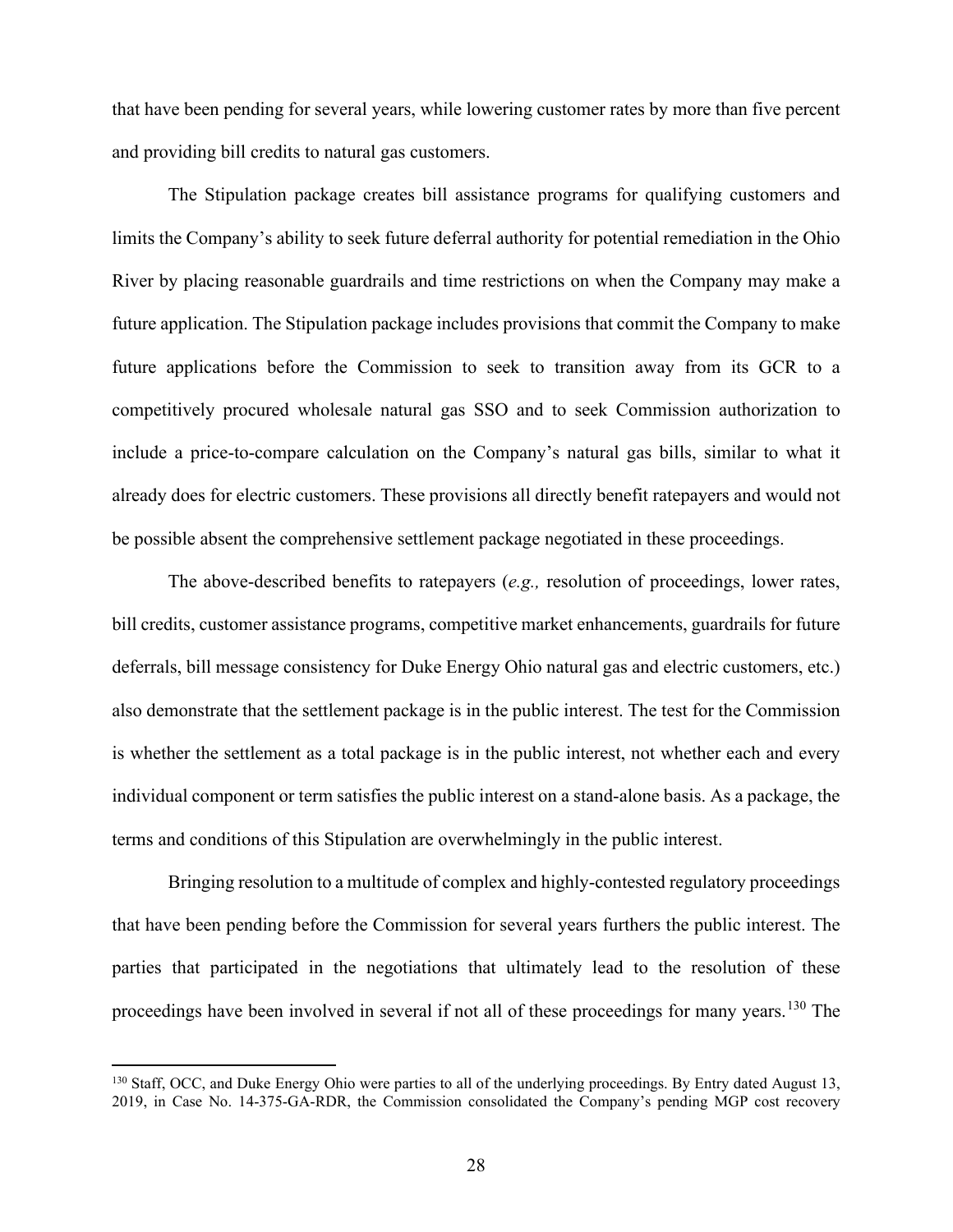Stipulation, upon filing, was unopposed by the stakeholders that had a direct interest in the issues raised in these proceedings. The public interest is furthered by bringing resolution to these complex and contested proceedings that have previously been appealed to the Court and, absent the unopposed settlement of the parties to those underlying proceedings, would likely have been appealed again.<sup>[131](#page-32-0)</sup> The Settling Parties will no longer have the risk associated with the pending MGP issues and the expense of lengthy and expensive appeals.

Although RESA and IGS are opposing the reasonableness of the Stipulation, such opposition is limited to three specific issues. The additional settlement terms with which RESA and IGS now take issue involve two commitments by the Company to file future proceedings where the merits of a price-to-compare bill message and transition to an SSO from the GCR will be vetted and an agreement by Duke Energy Ohio to provide OCC (and only OCC) with summary aggregate shadow billing data.

The public interest is not harmed by the Company committing to file future proceedings before the Commission via the Auction Application. Because subsequent proceedings are required as to the merits of those proposals, RESA, IGS, and any other stakeholder interested in those future proceedings will have an opportunity to participate and weigh in on the Company's applications when they are actually made. Those commitments and related settlement terms merely state what the Settling Parties agreed, at a minimum, should be included in the Company's Auction Application. The Company has the legal right to make those applications on its own, with any such terms the Company wishes to propose, outside of any settlement provision committing the Company to do so. The Stipulation represents the specific terms and conditions the Settling Parties

<span id="page-31-0"></span>proceedings for periods 2013 through December 31, 2018, thereby making OEG, OPAE, Kroger, and OMA-EG parties to all the Litigated MGP Proceedings. On April 2, 2020, OEG filed its motion to Intervene in Case No. 20-53- GA-RDR *et al.* On June 8, 2020, OMA-EG filed its Motion to Intervene in Case No. 20-53-GA-RDR *et al.* On June 29, 2020, Kroger filed its Motion to intervene in Case No. 20-53-GA-RDR.

<sup>131</sup> Duke Energy Ohio Ex. 7, Direct Testimony of Amy B. Spiller, p. 11, (Admitted Nov. 18, 2021).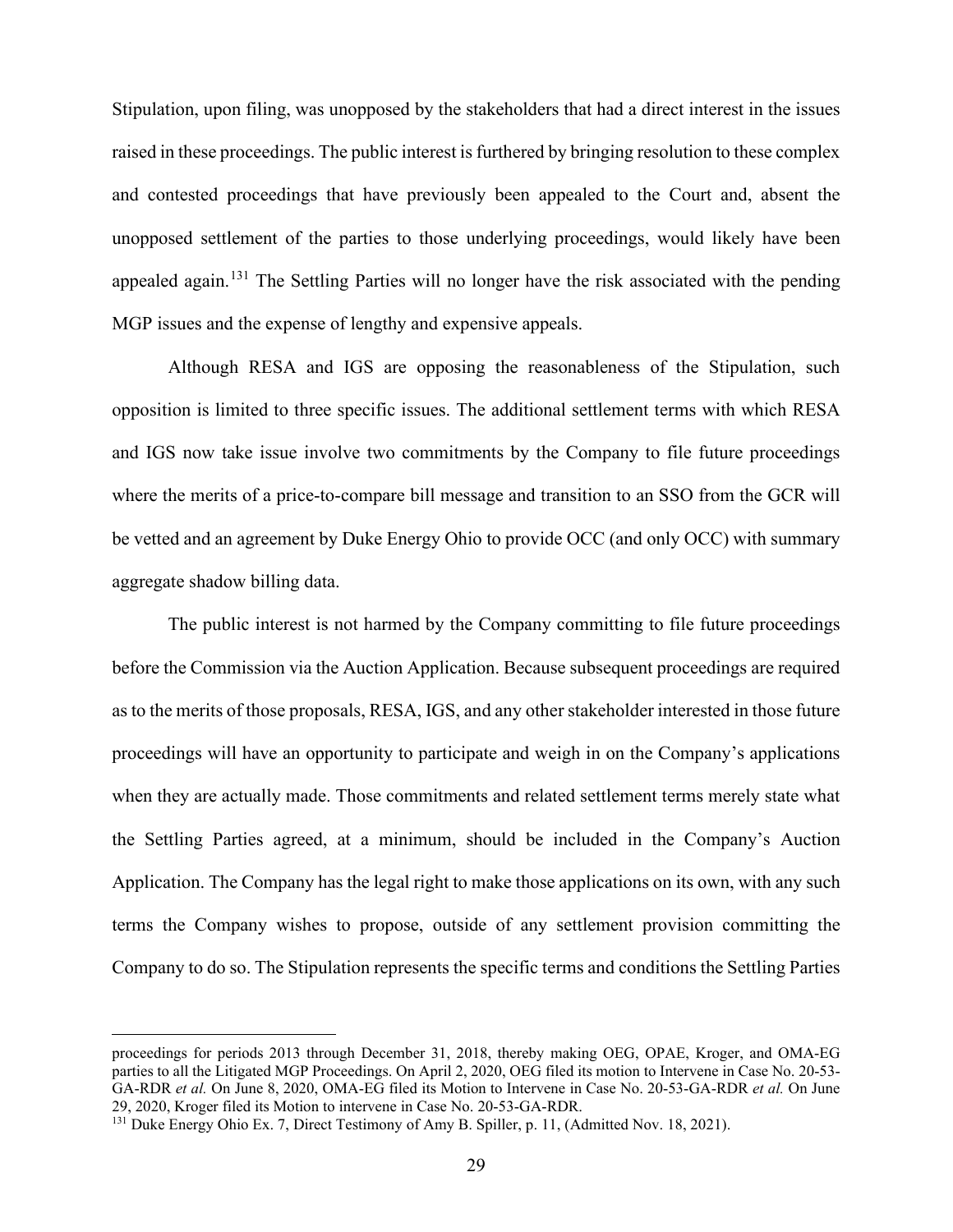negotiated should, at a minimum, be included in the Company's application. Approving the Stipulation with those commitments to file in the future does not predetermine any outcome. The Commission remains free to approve, modify, or reject whatever the Company may ultimately file.

If the Commission does examine the merits of the future proposals in this proceeding, a transition to an SSO for natural gas default service, if approved, would be an enhancement to the overall competitive natural gas market in southwestern Ohio. Likewise, the inclusion of the priceto-compare message, if approved, would provide customers with an additional data point for evaluating shopping options. Moreover, the addition of a natural gas price-to-compare on Duke Energy Ohio's natural gas customer bills makes such bills' messaging consistent with what Duke Energy Ohio's electric customers, the majority of whom are also natural gas customers of the Company, already see on their bills. Consistency in messaging for Duke Energy Ohio's customers is in the public interest.

With respect to the issue of shadow billing data as included in the Stipulation, it strains credulity to understand how providing aggregate shadow billing data directly to OCC is outside the public interest. Although the Commission has previously declined to adopt OCC's proposals to require Duke Energy Ohio to provide this information publicly to customers, there is no rule or law forbidding Duke Energy Ohio from agreeing to provide this information directly to OCC. Moreover, the Commission has twice, as recently as twenty-four hours before the evidentiary hearing regarding this Stipulation, approved settlement terms that allowed a utility to provide shadow billing data to OCC.<sup>[132](#page-33-1)</sup> The Commission has recently rejected claims made by IGS that providing shadow billing data to OCC is not beneficial to rate payers and the public interest in the

<span id="page-32-0"></span><sup>132</sup> *Supra*, fn 91.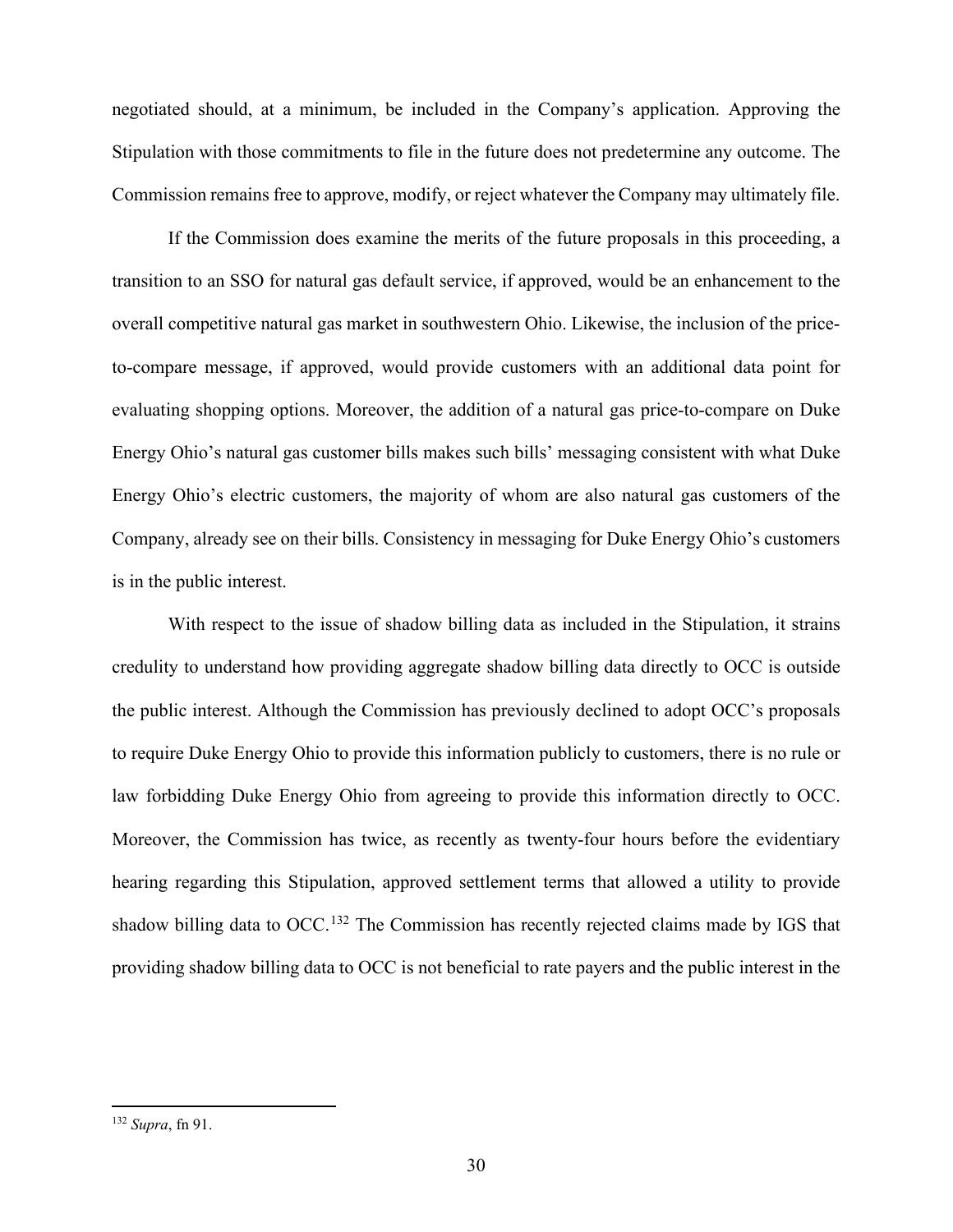context of a total settlement package.<sup>[133](#page-33-2)</sup> Prior and recent precedent supports such a provision and therefore, such a term cannot now be contrary to the public interest. The Commission should continue to reject such arguments.

## <span id="page-33-0"></span>**D. The Stipulation Package Does not Violate any Important Regulatory Principle or Practice**

The Stipulation, as a complete settlement package, does not violate any important regulatory principle or practice. Company witness Spiller testified to her belief that it complies with all relevant and important principles and practices.<sup>[134](#page-34-0)</sup> The Stipulation advances important regulatory policies such as enhancing the competitive natural gas market and provides more information to customers regarding their natural gas service and choices.<sup>[135](#page-34-1)</sup> More specifically, it provides certainty to all stakeholders by resolving complex regulatory proceedings that have been pending for many years.<sup>[136](#page-34-2)</sup> It resolves cost recovery issues while decreasing rates.<sup>[137](#page-34-3)</sup> Further, as explained by witness Lawler, the Stipulation complies with important regulatory principles and practices by: 1) not creating any anti-competitive subsidies, 2) being consistent with principles of gradualism, and 3) not producing rate shock.<sup>[138](#page-34-4)</sup>

Ohio Revised Code (R.C.) 4929.02 speaks directly to State policy regarding natural gas service.<sup>[139](#page-34-5)</sup> Although satisfaction of any, or each and every component of R.C. 4929.02, by each and every individual term of the Stipulation is not a requirement of the Commission's three-part

<sup>137</sup> *Id.* p. 23.

<sup>138</sup> Duke Energy Ohio Ex. 6, Supplemental Testimony of Sarah E. Lawler, p. 16, (Admitted Nov. 18, 2021).

<sup>133</sup> *In the Matter of the Application of Ohio Power Company for an Increase in Electric Distribution Rates,* Case No. 20-585-EL-AIR, *et al.,* Opinion and Order ¶¶ 129-131 (Nov. 17, 2021) ("[W]e find that. . . the report may serve to confirm information otherwise available about the competitive market or highlight issues for further review and analysis.").

<sup>&</sup>lt;sup>134</sup> Duke Energy Ohio Ex. 7, Direct Testimony of Amy B. Spiller, p. 22 (Admitted Nov. 18, 2021).

 $^{135}$  *Id.* 

<span id="page-33-2"></span><span id="page-33-1"></span><sup>136</sup> *Id.* 

 $139$  R.C. 4929.02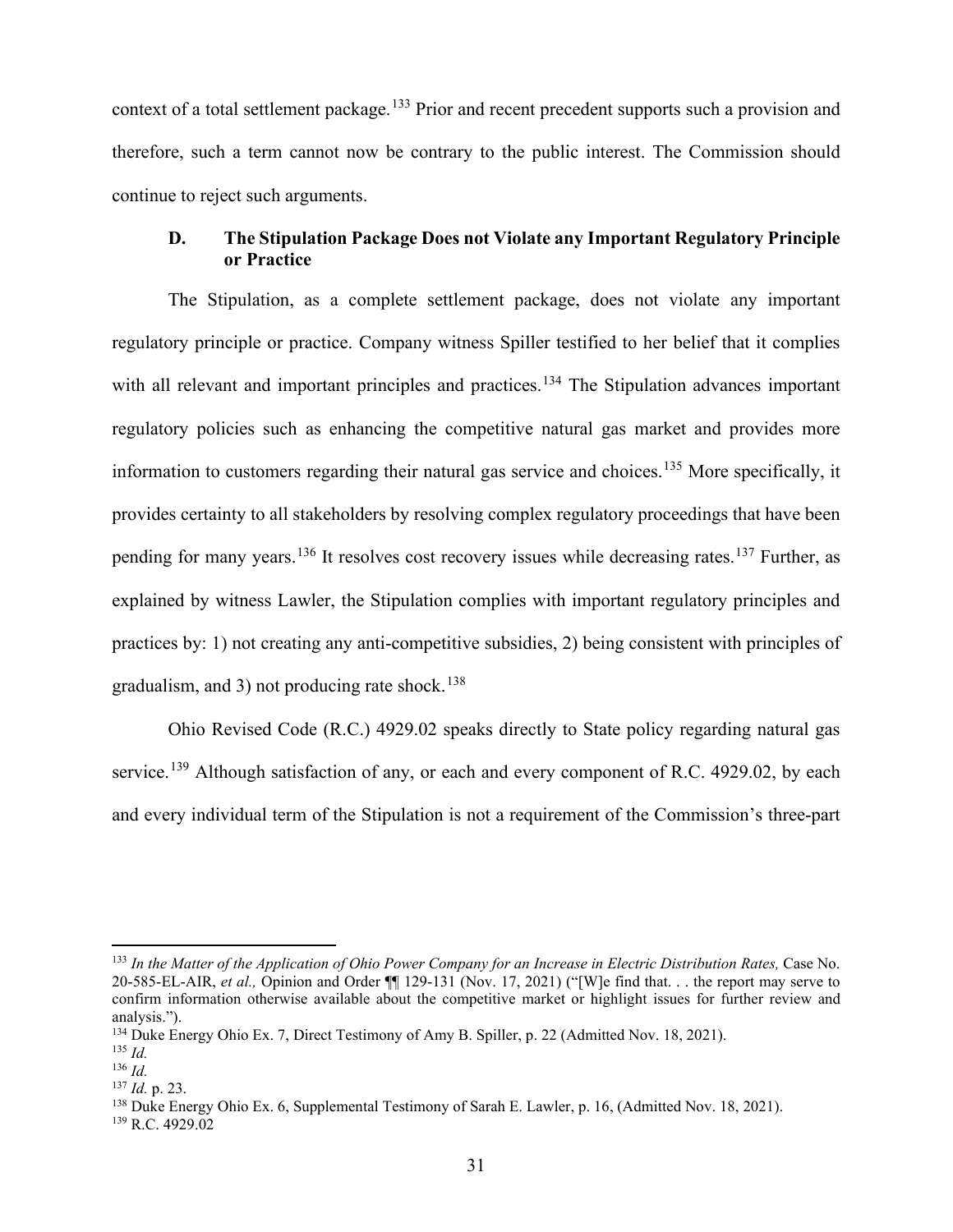test, nonetheless, the Stipulation, as a package, does not conflict with any of these policies, and in

fact furthers several, including, but not limited to:

- promoting the availability of reasonably-priced natural gas services and goods by permitting Duke Energy Ohio to receive cost recovery in a way that results in overall decreases in natural gas base rates, while also providing credits to customers, which is consistent with R.C.  $4929.02(A)(1)$ .<sup>[140](#page-34-6)</sup>
- promoting a transition to a wholesale competitive procurement process and expansion of the wholesale natural gas market, through the filing of a subsequent application before the Commission, which if that is approved, will in turn, provide customers with an additional option for a market-based, competitively procured default service consistent with, and in furtherance of R.C. 4929.02(A)(7) and  $(A)(11);$
- not resulting in any anti-competitive subsidies, which is consistent with R.C. 4929.02(A)(8).<sup>[141](#page-35-0)</sup>

Contrary to claims made by RESA and IGS, the Stipulation does not impact the competitive retail natural gas market. Two of the three issues that IGS and RESA oppose (the SSO transition and the price-to-compare) merely involve commitments for the Company to make future filings before the Commission. R.C. 4929.04 authorizes Duke Energy Ohio to make a filing to exit the GCR at its discretion. The fact that the Company has agreed to do so through a settlement is not a violation of Ohio law. Likewise, Commission regulations permit the Company to propose changes to its billing format. While O.A.C. 4901:1-13-11(B) sets forth the minimum required information that must be stated on consolidated natural gas bills, subsection (D) authorizes a natural gas utility to propose changes and establishes the process to do so.<sup>[142](#page-35-1)</sup> And 4901:1-13-11(B)(29) requires the utility to include any information approved by the Commission or required by  $\text{law}^{\,143}$  $\text{law}^{\,143}$  $\text{law}^{\,143}$  Therefore, neither the agreement to make a filing to modify the Company's bill format, nor the filing itself is contrary to Ohio regulations.

<span id="page-34-3"></span><span id="page-34-2"></span><span id="page-34-1"></span><span id="page-34-0"></span><sup>140</sup> *See Discussion Supra* § III B.

<span id="page-34-4"></span><sup>&</sup>lt;sup>141</sup> Duke Energy Ohio Ex. 6, Supplemental Testimony of Sarah E. Lawler, p. 16, (Admitted Nov. 18, 2021).

<span id="page-34-5"></span><sup>142</sup> O.A.C. 4901:1-13-11.

<span id="page-34-6"></span><sup>143</sup> *Id.*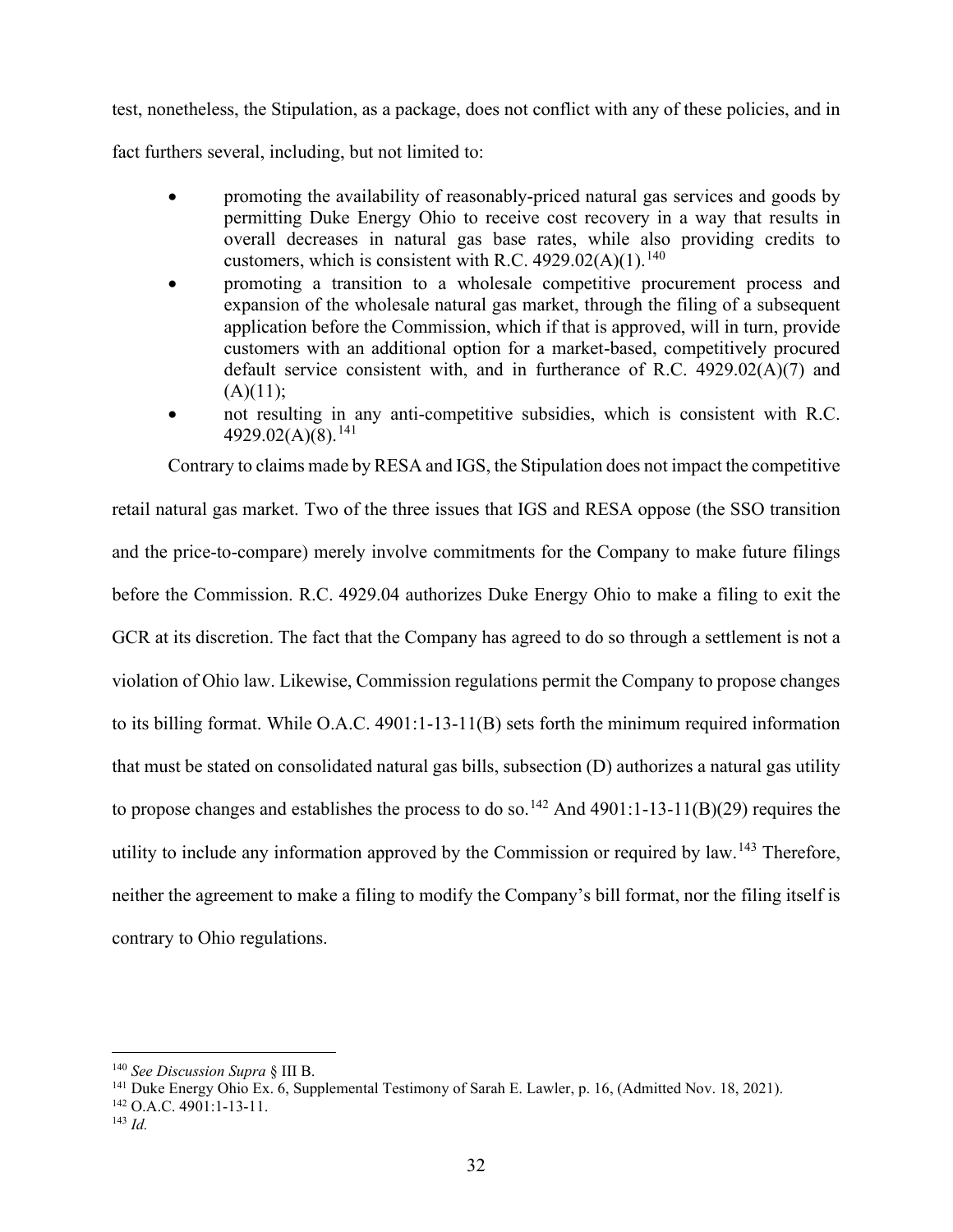Including, in a regulatory settlement, commitments to make filings that are otherwise permitted by either law or regulation cannot logically result in the total settlement failing the third prong of the three-part test. Neither can the fact that the settlement at issue included an agreement by a group of customers and Staff regarding what information the Company's applications should contain. By committing to make the SSO transition filing through a subsequent application, interested parties, including IGS and RESA, will have the opportunity to raise concerns, and present evidence either in support of, or opposition to, the applications at the time they are made. The Commission will have the opportunity to decide the applications on their merits at that time. Including the commitment to make such a filing as part of the Stipulation itself is not a change to the competitive market, and is not a deficiency under the three-part test despite IGS and RESA's allegations to the contrary.

Finally, providing shadow billing data to OCC as part of regulatory settlements has been approved by the Commission on at least two prior occasions, as recently as November 17, 2021. Containing this provision in this Stipulation cannot possibly result in the entire Stipulation failing the third prong of the three-part test, when the Commission has previously approved similar commitments despite objections by competitive suppliers.<sup>[144](#page-36-1)</sup> In its recent decision, approving the settlement of Ohio Power Company's base rate proceeding, which among other things, contained a shadow billing commitment by the utility, the Commission properly looked to the total settlement package to evaluate whether that stipulation satisfied the three-part test.<sup>[145](#page-36-2)</sup> The Commission further stated that "[e]ach party to a case is vested with the responsibility to negotiate in its interest and, based on that interest, to determine whether to sign a proposed stipulation, oppose the

<span id="page-35-2"></span><span id="page-35-1"></span><span id="page-35-0"></span><sup>&</sup>lt;sup>144</sup> In the Matter of the Application of Ohio Power Company for an Increase in Electric Distribution Rates, Case No. 20-585-EL-AIR, *et al.,* Opinion and Order ¶ 131 (Nov. 17, 2021) (approving a Stipulation that included the provision of aggregate shadow billing data to OCC and Staff over the objections of IGS and Direct Energy). <sup>145</sup> *Id. ¶*131.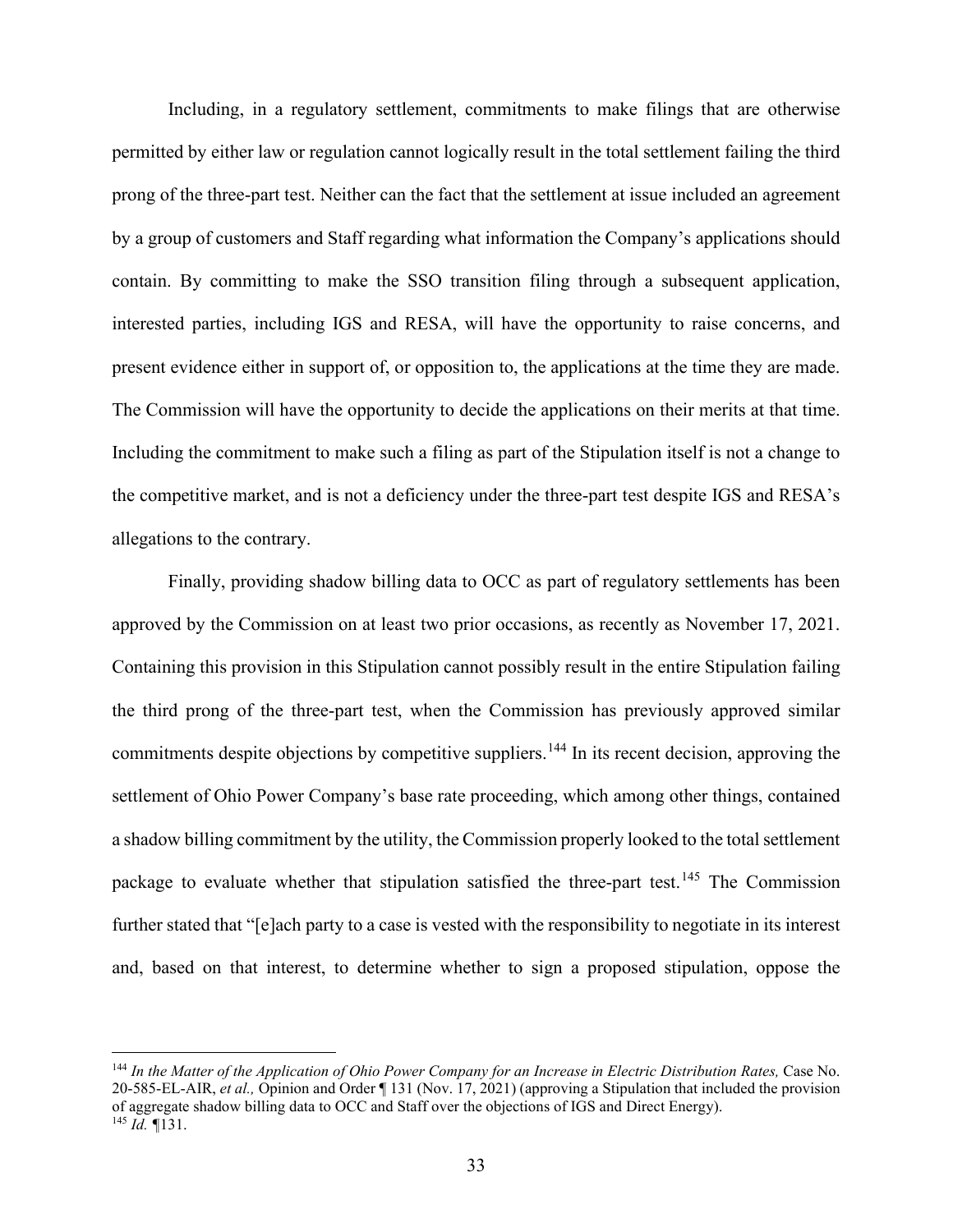stipulation, or do neither."<sup>[146](#page-36-3)</sup> In these proceedings, despite RESA and IGS not being parties to any of the underlying proceedings resolved in the Stipulation, the Commission, nonetheless, has afforded RESA and IGS the same opportunity to oppose the Stipulation, had they actually intervened prior to the Stipulation's filing. As in the Ohio Power Case, the Commission is not required to evaluate the negotiation process as advocated here by IGS and RESA.<sup>[147](#page-36-4)</sup>

The fact that the Stipulation contains provisions that commit the Company to make future filings does not change the result. The Commission has recently addressed IGS's identical objections to a stipulation commitment for Ohio Power Company to make a future filing regarding including shadow billing information on customer bills, finding the term of "no adverse consequence to the opposing parties or the retail market," and that "intervenors in that case will be afforded an opportunity for input and comment on the amended application."[148](#page-37-0) The Commission should do so here as well.

The Stipulation satisfies the third prong of the three-part test. The Stipulation, as a package, does not violate any important regulatory practice or principle. The inclusion of commitments to make future filings to transition to a SSO or to add a price-to-compare calculation or to provide OCC with shadow billing data does not invalidate the settlement or result in any such violation. Ohio law, Commission regulations, and recent precedent support these provisions and the Commission should approve the Stipulation without material modification.

## <span id="page-36-0"></span>**V. CONCLUSION**

For all of the reasons above, the Commission should approve the Stipulation without modification. The settlement contained therein, was the product of many months of serious

<span id="page-36-1"></span><sup>146</sup> *Id.* ¶ 108.

<span id="page-36-2"></span><sup>147</sup> *Id.*

<span id="page-36-4"></span><span id="page-36-3"></span><sup>&</sup>lt;sup>148</sup> In the Matter of the Application of Ohio Power Company for an Increase in Electric Distribution Rates, Case No. 20-585-EL-AIR, *et al.,* Opinion and Order ¶131 (Nov. 17, 2021).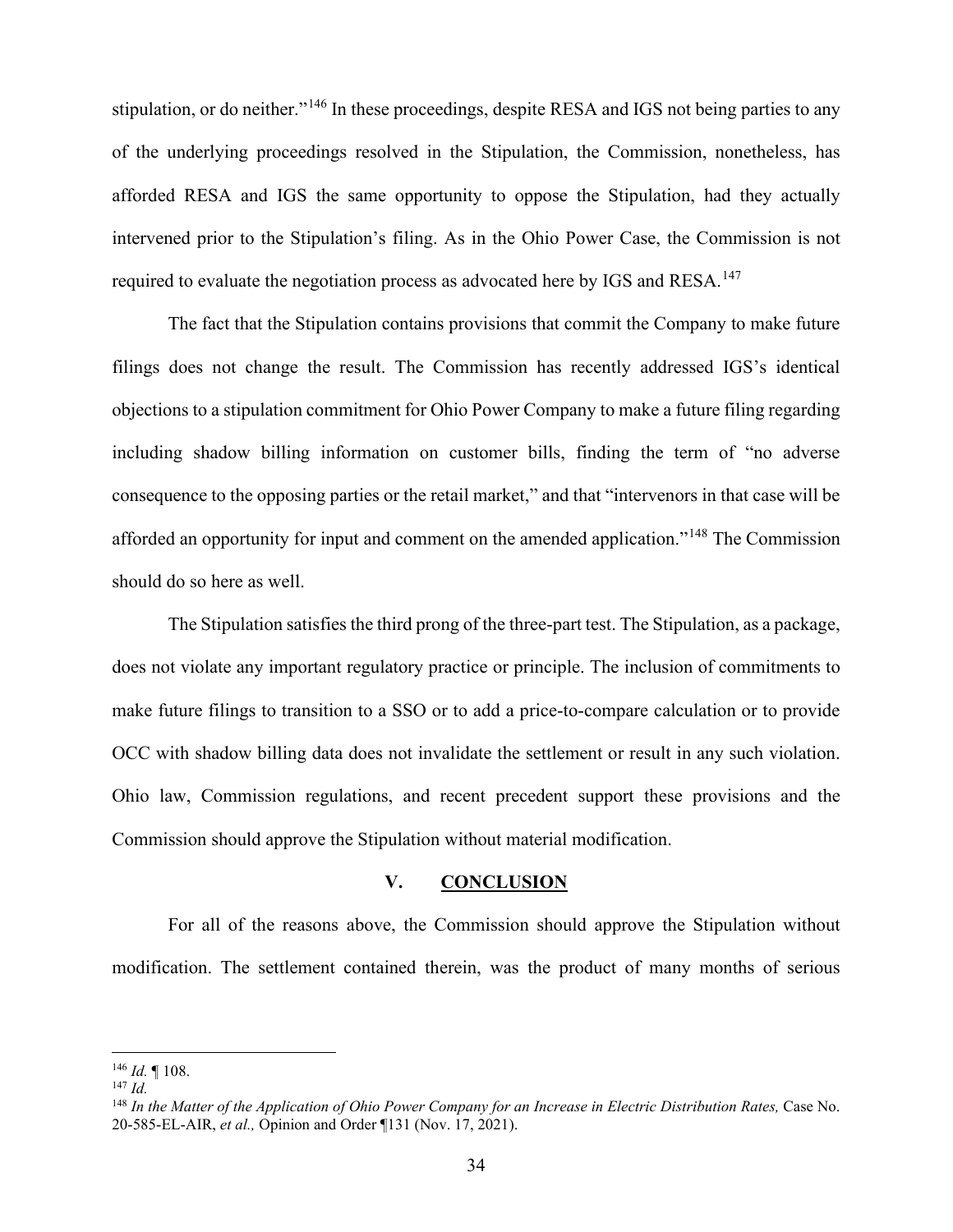bargaining by the parties to the underlying proceedings. The Stipulation package provides numerous and significant benefits to rate-payers and is in the public interest. It does not violate any important regulatory principle or practice. Accordingly, it satisfies the Commission's longstanding three-part test. The resolution of these complex, and long-pending issues is a significant benefit to Duke Energy Ohio and its natural gas customers.

Prior to the post-Stipulation interventions of IGS and RESA, the Stipulation was unopposed by the individual parties who were historic parties to the impacted underlying proceedings. Neither RESA nor IGS, individually or collectively, have adequately demonstrated that the Stipulation, as a total package fails to satisfy the three-part test.

Respectfully submitted,

<span id="page-37-0"></span>*/s/ Rocco O. D'Ascenzo* Rocco O. D'Ascenzo (0077651) Deputy General Counsel Jeanne W. Kingery (0012172) Associate General Counsel Larisa Vaysman (0090290) Senior Counsel Duke Energy Business Services LLC 139 East Fourth Street Cincinnati, Ohio 45202 (513) 287-4320 (513) 287-4385 (Facsimile) Rocco.D'Ascenzo@duke-energy.com [Jeanne.Kingery@duke-energy.com](mailto:Jeanne.Kingery@duke-energy.com) Larisa.Vaysman@duke-energy.com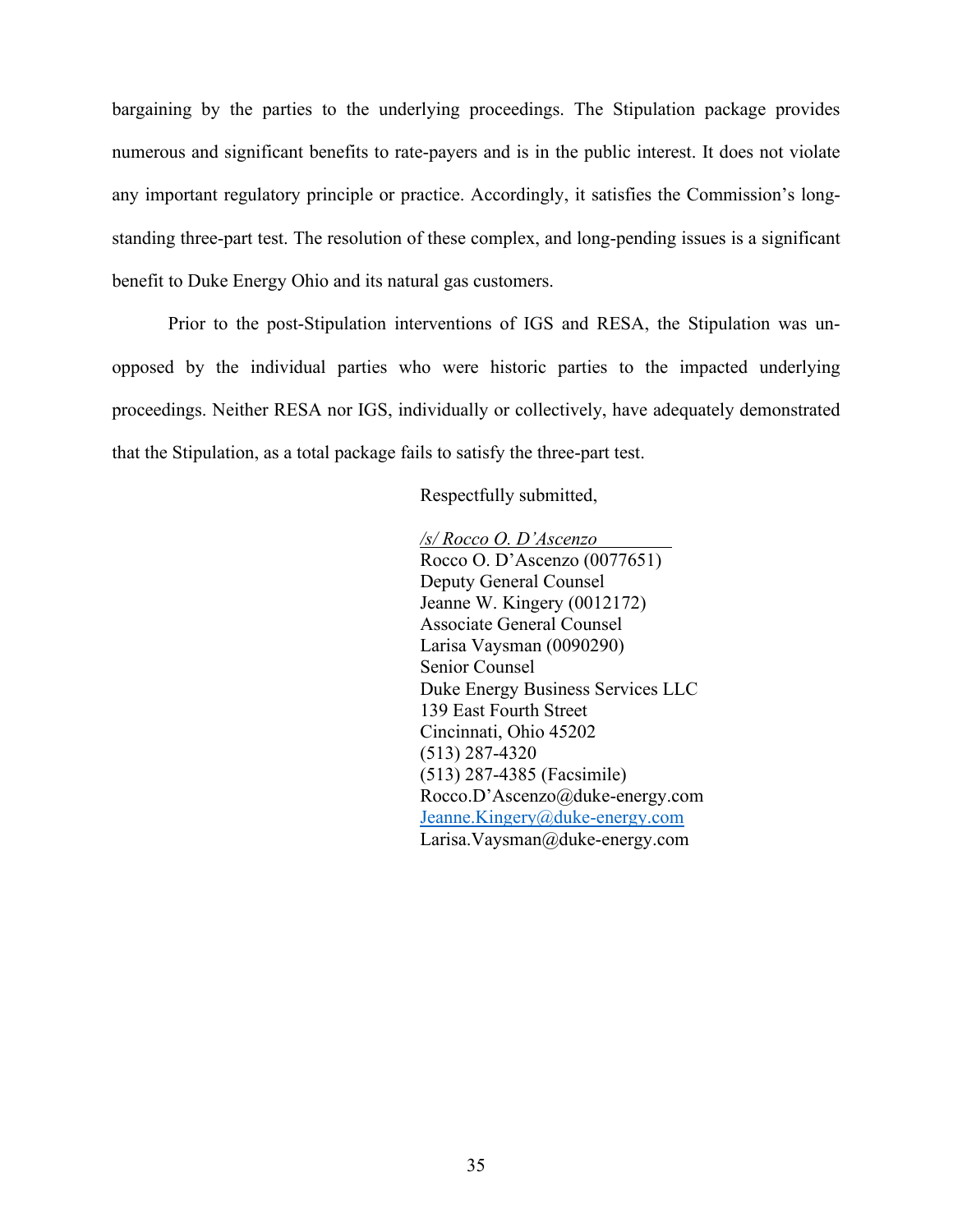N. Trevor Alexander (0080713) Mark T. Keaney (0095318) Kari D. Hehmeyer (0096284) Sarah G. Siewe (0100690) BENESCH, FRIEDLANDER, COPLAN & ARONOFF LLP 2600 Huntington Center 41 South High Street Columbus, Ohio 43215 [talexander@beneschlaw.com](mailto:talexander@beneschlaw.com) [mkeaney@beneschlaw.com](mailto:mkeaney@beneschlaw.com) [khehmeyer@beneschlaw.com](mailto:khehmeyer@beneschlaw.com) [ssiewe@beneschlaw.com](mailto:ssiewe@beneschlaw.com)

*Attorneys for Duke Energy Ohio, Inc*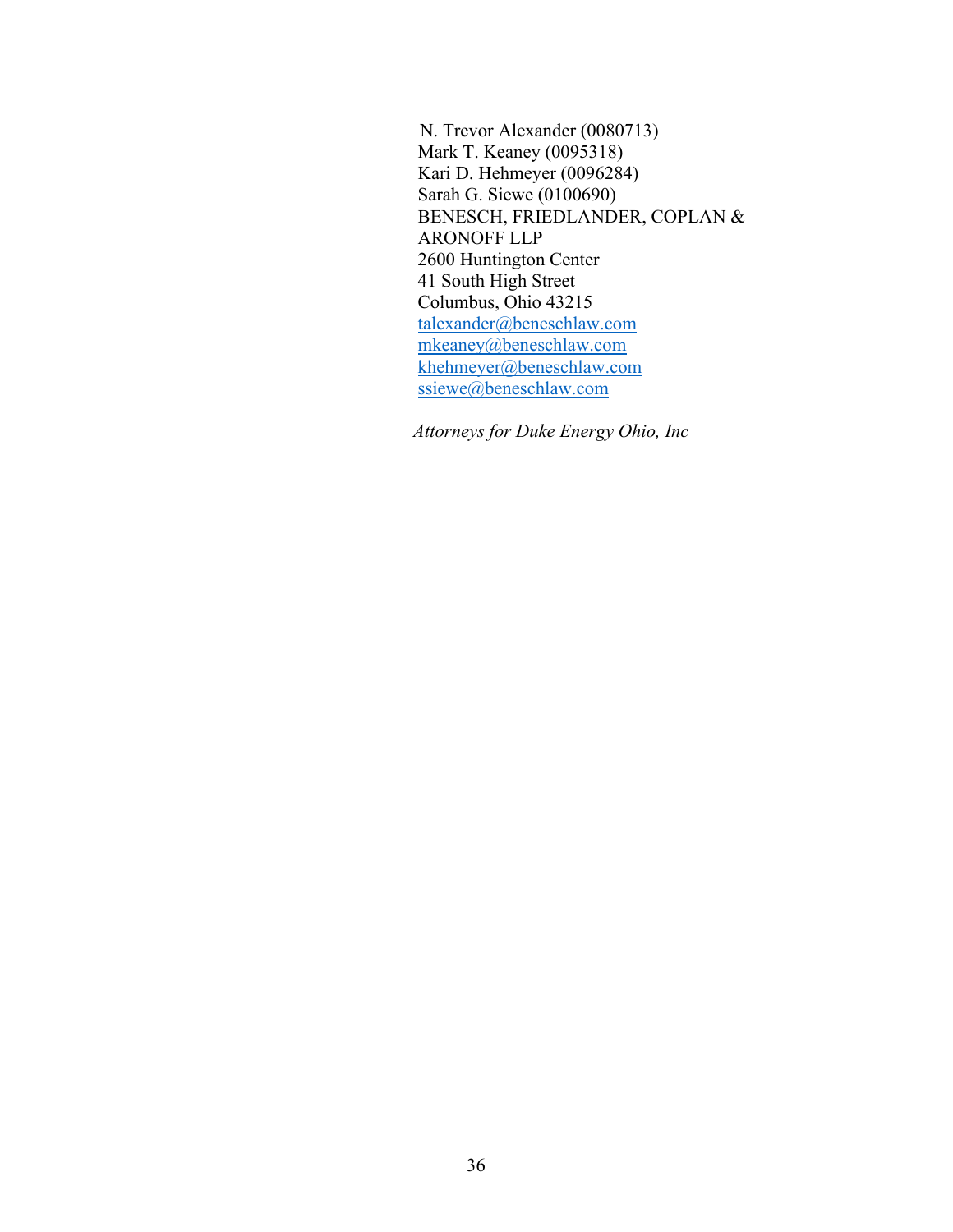## **CERTIFICATE OF SERVICE**

I, the undersigned, hereby certify that a copy of the foregoing was served on the following parties of record by electronic service, this 9<sup>th</sup> day of December, 2021.

> */s/ Rocco D'Ascenzo* Rocco D'Ascenzo

[Christopher.healey@occ.ohio.gov](mailto:Christopher.healey@occ.ohio.gov) [William.michael.@occ.ohio.gov](mailto:William.michael.@occ.ohio.gov) Amy.botschner.obrien@occ.ohio.gov [dboehm@BKLlawfirm.com](mailto:dboehm@BKLlawfirm.com) [mkurtz@BKLlawfirm.com](mailto:mkurtz@BKLlawfirm.com) [jkylercohn@BKLlawfirm.com](mailto:jkylercohn@BKLlawfirm.com) Bojko @carpenterlipps.com [donadio@carpenterlipps.com](mailto:donadio@carpenterlipps.com) [paul@carpenterlipps.com](mailto:paul@carpenterlipps.com)

[Werner.margard@OhioAGO.gov](mailto:Werner.margard@OhioAGO.gov) [rdove@keglerbrown.com](mailto:rdove@keglerbrown.com) [joe.oliker@igs.com](mailto:joe.oliker@igs.com) [michaelnugent@igs.com](mailto:michaelnugent@igs.com) [evan.betterton@igs.com](mailto:evan.betterton@igs.com) [mjsettineri@vorys.com](mailto:mjsettineri@vorys.com) gpetrucci@vorys.com [aasanyal@vorys.com](mailto:aasanyal@vorys.com) eowoyt@vorys.com